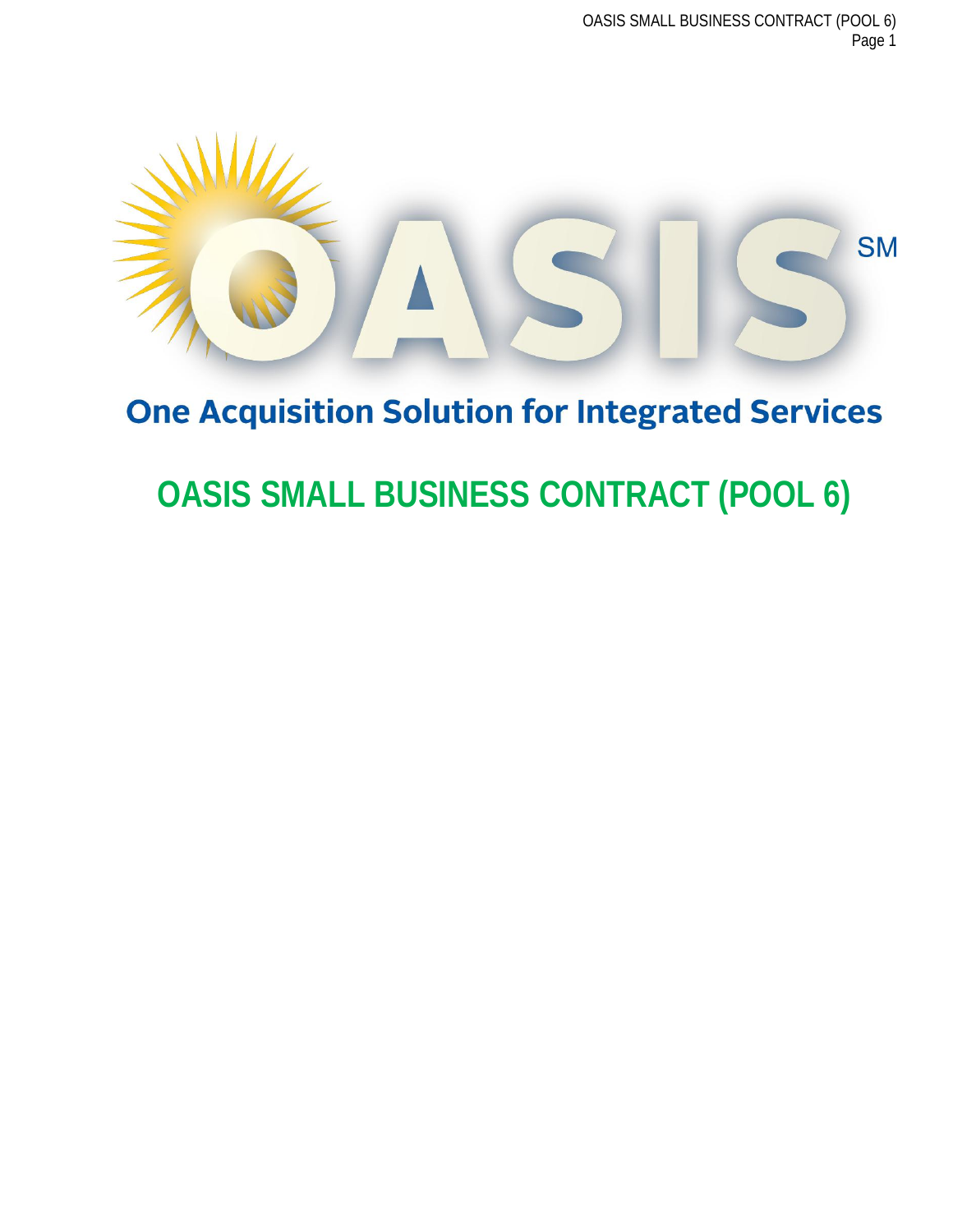# **OASIS SB TABLE OF CONTENTS**

| B.1.<br>B.1.1.<br>B.1.2.<br>B.1.3.<br>B.1.4.<br>B.1.5.<br>B.2.<br>B.2.1.<br>B.2.2.<br>B.2.3.<br>B.2.4.<br>B.2.5.<br>B.3.<br>B.3.1.<br>B.3.2.<br>B.3.3.<br>B.3.4.<br>B.3.5.<br>B.3.6.<br>B.3.7. |                                                                 |     |
|------------------------------------------------------------------------------------------------------------------------------------------------------------------------------------------------|-----------------------------------------------------------------|-----|
| $C.1$ .<br>C.2.<br>C.2.1.<br>C.2.2.<br>C.3.<br>C.4.<br>C.4.1.<br>C.5.                                                                                                                          | SECTION C - DESCRIPTION / SPECIFICATIONS / STATEMENT OF WORK 11 | .15 |
|                                                                                                                                                                                                |                                                                 |     |
| D.1.                                                                                                                                                                                           |                                                                 |     |
|                                                                                                                                                                                                |                                                                 | 19  |
| F <sub>1</sub>                                                                                                                                                                                 | INSPECTION AND ACCEPTANCE                                       | 10  |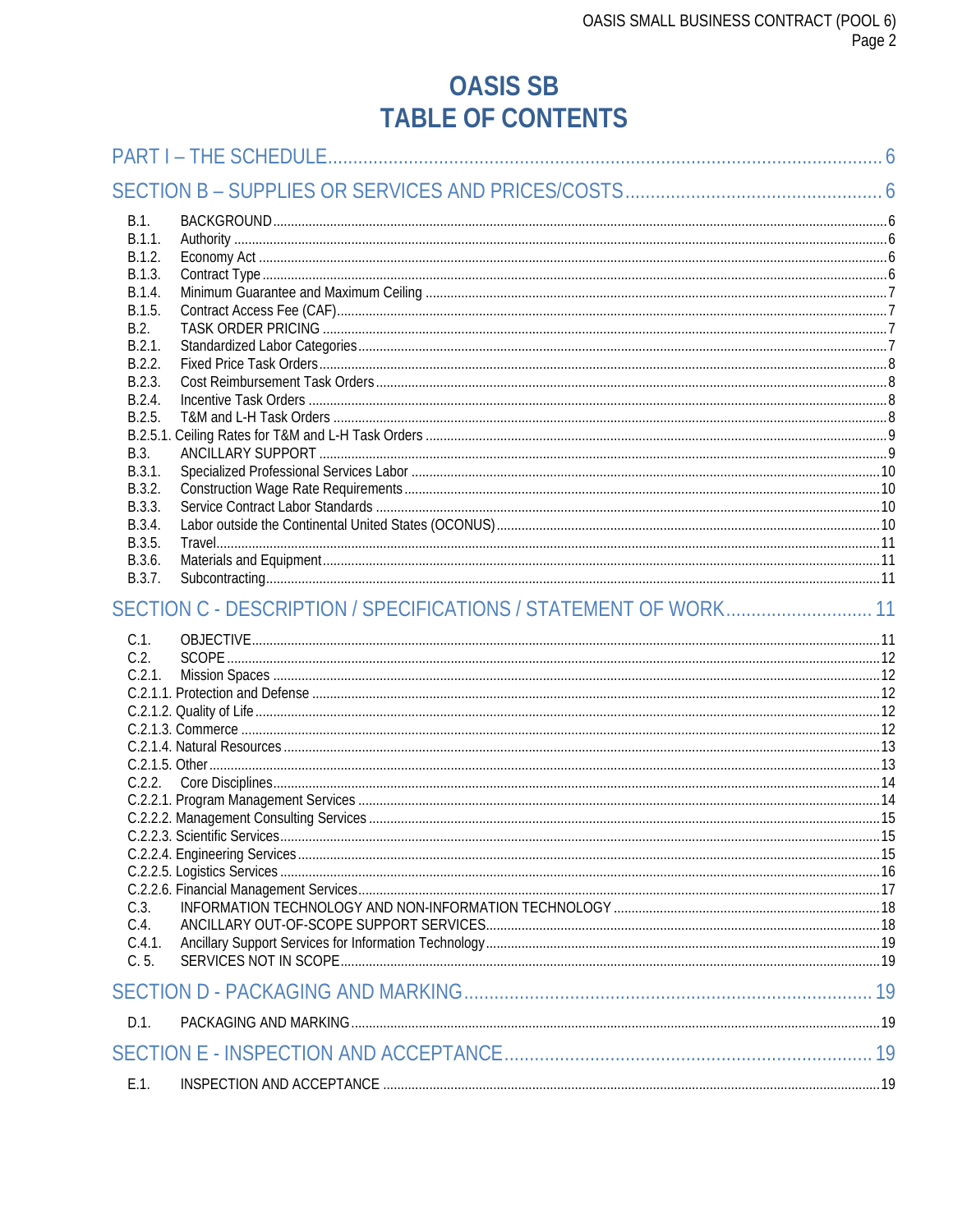# OASIS SMALL BUSINESS CONTRACT (POOL 6)<br>Page 3

| F.1.    |  |
|---------|--|
| F.2.    |  |
| F.3.    |  |
| F.4.    |  |
| F.4.1.  |  |
| F.4.2.  |  |
|         |  |
| $G.1$ . |  |
| G.2.    |  |
| G.2.1.  |  |
| G.2.2.  |  |
| G.2.3.  |  |
| G.2.4.  |  |
| G.2.5.  |  |
|         |  |
| G.2.6.  |  |
|         |  |
|         |  |
| G.3.    |  |
|         |  |
| G.3.2.  |  |
|         |  |
|         |  |
|         |  |
|         |  |
|         |  |
|         |  |
|         |  |
|         |  |
| G.3.3.  |  |
|         |  |
|         |  |
|         |  |
| G.3.5.  |  |
| G.3.6.  |  |
| G.3.7.  |  |
| G.3.8.  |  |
| G.3.9.  |  |
|         |  |
| G.4.    |  |
| G.5.    |  |
|         |  |
| H.1.    |  |
| H.2.    |  |
| H.3.    |  |
| H.3.1.  |  |
| H.4.    |  |
| H.4.1.  |  |
| H.4.2.  |  |
| H.5.    |  |
| H.6.    |  |
| H.6.1.  |  |
| H.6.2.  |  |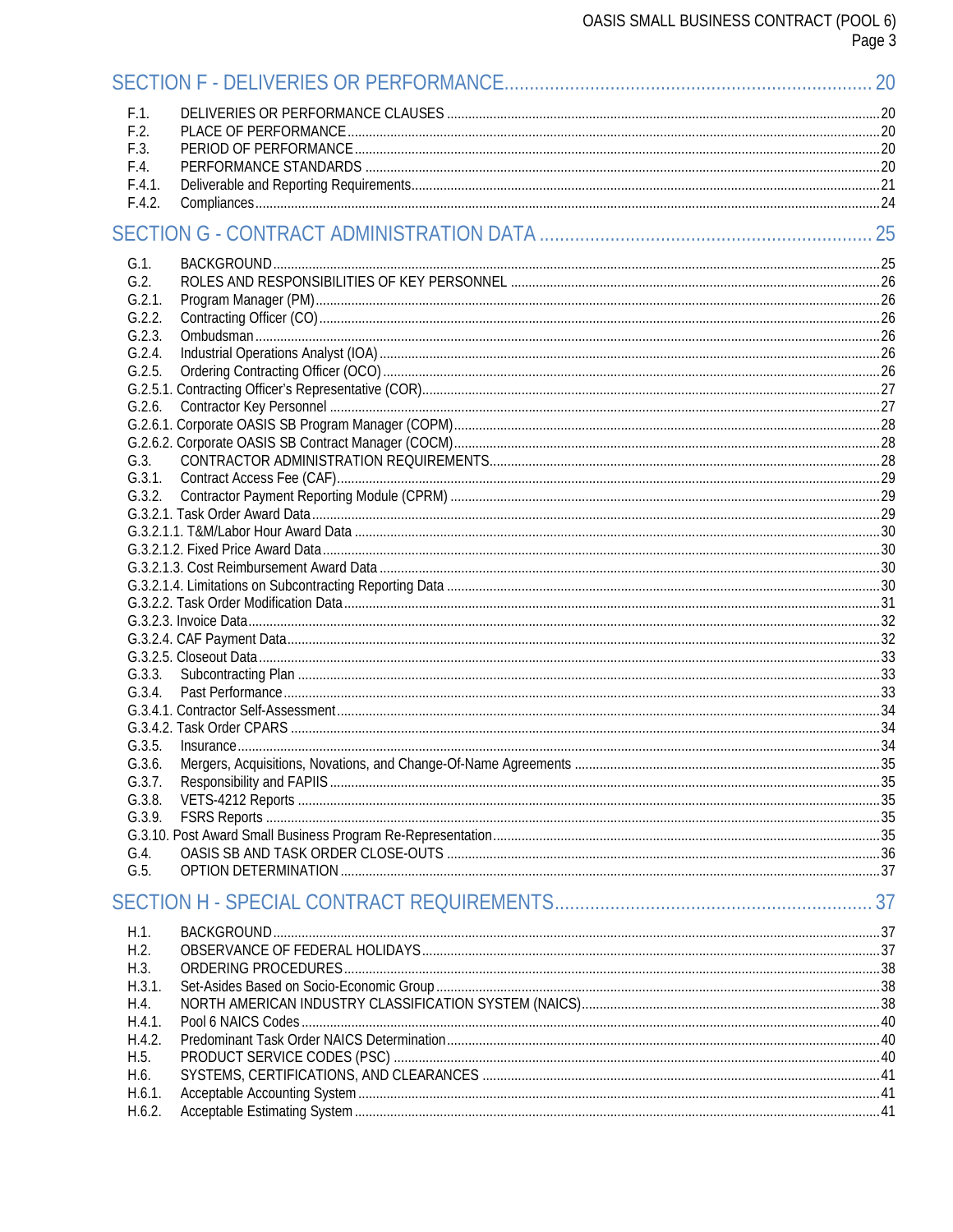| H.6.3. |                                                                                                       |  |
|--------|-------------------------------------------------------------------------------------------------------|--|
| H.6.4. | Forward Pricing Rate Agreements, Forward Pricing Rate Recommendations, and Approved Billing Rates  42 |  |
|        |                                                                                                       |  |
| H.6.5. |                                                                                                       |  |
| H.6.6. |                                                                                                       |  |
| H.6.7. |                                                                                                       |  |
| H.6.8. |                                                                                                       |  |
| H.6.9. |                                                                                                       |  |
|        |                                                                                                       |  |
|        |                                                                                                       |  |
|        |                                                                                                       |  |
| H.7.   |                                                                                                       |  |
| H.7.1. |                                                                                                       |  |
|        |                                                                                                       |  |
| H.7.3. |                                                                                                       |  |
| H.8.   |                                                                                                       |  |
| H.9.   |                                                                                                       |  |
| H.10.  |                                                                                                       |  |
| H.11.  |                                                                                                       |  |
|        |                                                                                                       |  |
|        |                                                                                                       |  |
|        |                                                                                                       |  |
|        |                                                                                                       |  |
|        |                                                                                                       |  |
|        |                                                                                                       |  |
| H.12.  |                                                                                                       |  |
| H.13.  |                                                                                                       |  |
|        |                                                                                                       |  |
|        |                                                                                                       |  |
|        |                                                                                                       |  |
|        |                                                                                                       |  |
| H.14.  |                                                                                                       |  |
|        |                                                                                                       |  |
|        |                                                                                                       |  |
|        |                                                                                                       |  |
|        |                                                                                                       |  |
| H.15.  |                                                                                                       |  |
|        |                                                                                                       |  |
|        |                                                                                                       |  |
|        |                                                                                                       |  |
|        |                                                                                                       |  |
| H.16.  |                                                                                                       |  |
|        | OFF-RAMPING                                                                                           |  |
| H.17.  |                                                                                                       |  |
|        |                                                                                                       |  |
|        |                                                                                                       |  |
|        |                                                                                                       |  |
|        |                                                                                                       |  |
| 1.1.   |                                                                                                       |  |
|        |                                                                                                       |  |
| 1.2.   |                                                                                                       |  |
| 1.2.1. |                                                                                                       |  |
| 1.2.2. | GSAR 552.252-6 AUTHORIZED DEVIATIONS IN CLAUSES (DEVIATION FAR 52.252-6)(SEP 1999) 57                 |  |
| 1.3.   |                                                                                                       |  |
| 1.4.   |                                                                                                       |  |
| 1.4.1. |                                                                                                       |  |
| 1.4.2. |                                                                                                       |  |
| 1.4.3. |                                                                                                       |  |
| 1.4.4. |                                                                                                       |  |
|        |                                                                                                       |  |
| 1.4.5. |                                                                                                       |  |
| 1.4.6. |                                                                                                       |  |
|        |                                                                                                       |  |
|        | PART III - LIST OF DOCUMENTS, EXHIBITS, AND OTHER ATTACHMENTS  62                                     |  |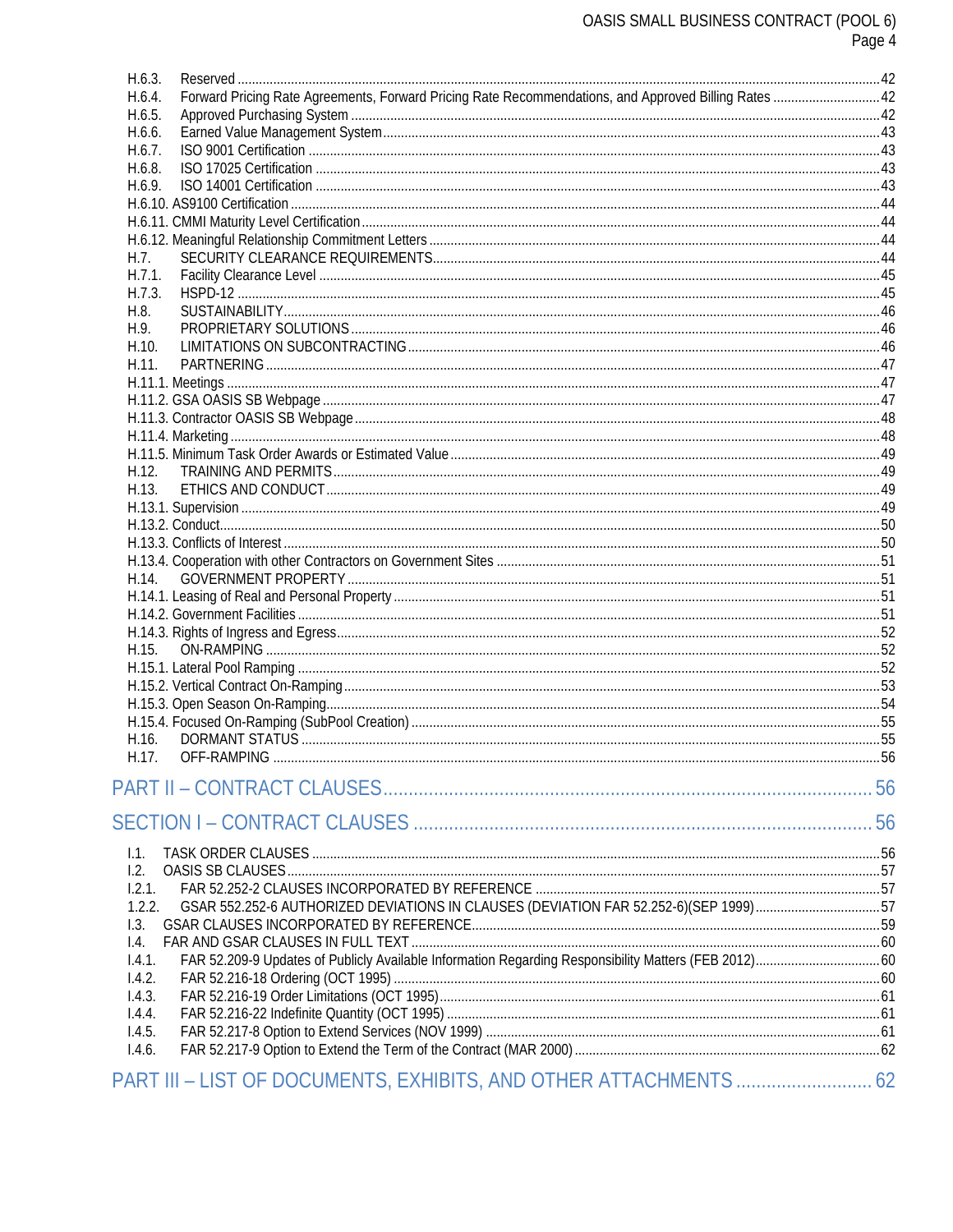<span id="page-4-0"></span>

| $\sqrt{11}$ |                                                                                                          |  |
|-------------|----------------------------------------------------------------------------------------------------------|--|
| $\sqrt{2}$  | *PROPRIETARY CEILING RATES FOR SOLE-SOURCE T&M and L-H TASK ORDERS - Attachment (2) (incorporated herein |  |
|             |                                                                                                          |  |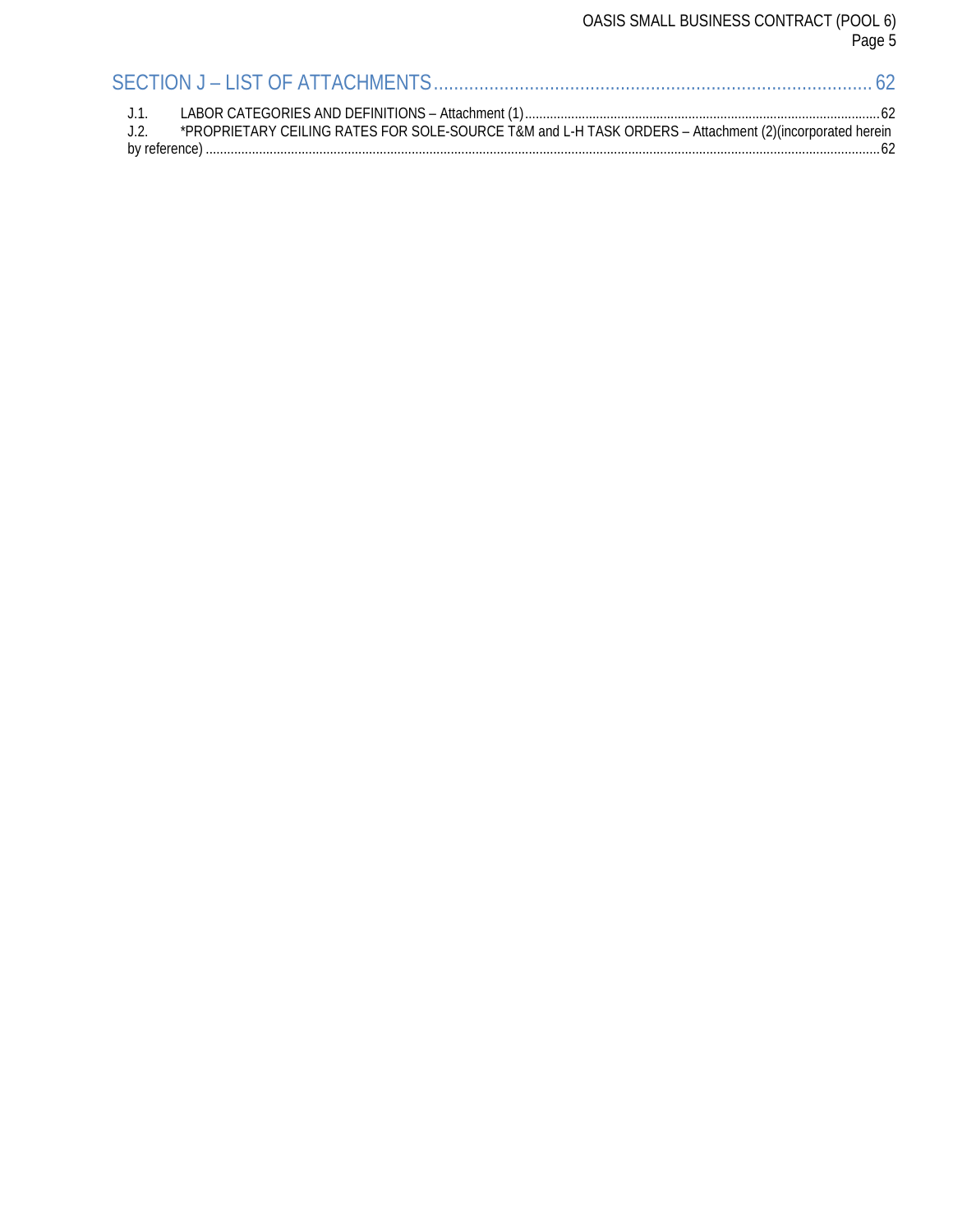# **PART I – THE SCHEDULE**

# **SECTION B – SUPPLIES OR SERVICES AND PRICES/COSTS**

### <span id="page-5-1"></span><span id="page-5-0"></span>**B.1. BACKGROUND**

One Acquisition Solution for Integrated Services – Small Business (OASIS SB) is designed to address agencies' need for a full range of service requirements that integrate multiple professional service disciplines and ancillary services/products with the flexibility for all contract types and pricing at the task order level.

OASIS SB is a family of 7 separate Government-wide Multiple Award, Indefinite Delivery, Indefinite Quantity (MA-IDIQ) task order contracts that span 29 North American Industry Classification System (NAICS) Codes and 6 NAICS Code Exceptions under the economic subsector 541, Professional, Scientific, and Technical Services.

Each of the 7 separate MA-IDIQ task order contracts will be individually referred to as "Pools" within OASIS SB. This OASIS SB MA-IDIQ task order contract falls under Pool 6 in accordance with Section H.4.1.

The services to be provided under OASIS SB are intended to meet the professional service mission requirements of all Federal agencies, including all organizations within the Department of Defense (DoD) and National Security Community.

The scope of professional services under OASIS SB is defined in Section C.

#### <span id="page-5-2"></span>**B.1.1. Authority**

The Administrator of the U.S. General Services Administration (GSA) is specifically authorized to purchase supplies and nonpersonal services on behalf of other agencies under the Federal Property and Administrative Services Act (40 U.S.C. 501).

The authority for the award and administration of OASIS SB and the delegation of authority for the award and administration of task orders under OASIS SB are defined in Section G.

Hereafter, the "OASIS SB Contracting Officer" will be referred to as the "OASIS SB CO" and the "Ordering Contracting Officer" at the task order level will be referred to as the "OCO".

#### <span id="page-5-3"></span>**B.1.2. Economy Act**

In accordance with FAR 17.502-2(b), the Economy Act does not apply to task orders awarded under OASIS SB under the authority of 40 U.S.C. 501.

#### <span id="page-5-4"></span>**B.1.3. Contract Type**

OASIS SB is a family of Multiple Award, Indefinite Delivery, Indefinite Quantity (MA-IDIQ) task order contracts for Government-wide professional service based requirements which is available for use by all Federal agencies and other entities as listed in the current General Services Administration (GSA) Order, OGP 4800.2I, Eligibility to Use GSA Sources of Supply and Services.

OASIS SB allows for all contract types at the task order level (e.g., Cost-Reimbursement (all types), Fixed-Price (all types), Time-and-Materials, and Labor-Hour). Task orders may also combine more than one contract type (e.g., FFP/Cost, FFP/Labor Hour etc.). Additionally, task orders may include incentives, performance based measures, multi-year or option periods, and commercial or non-commercial items.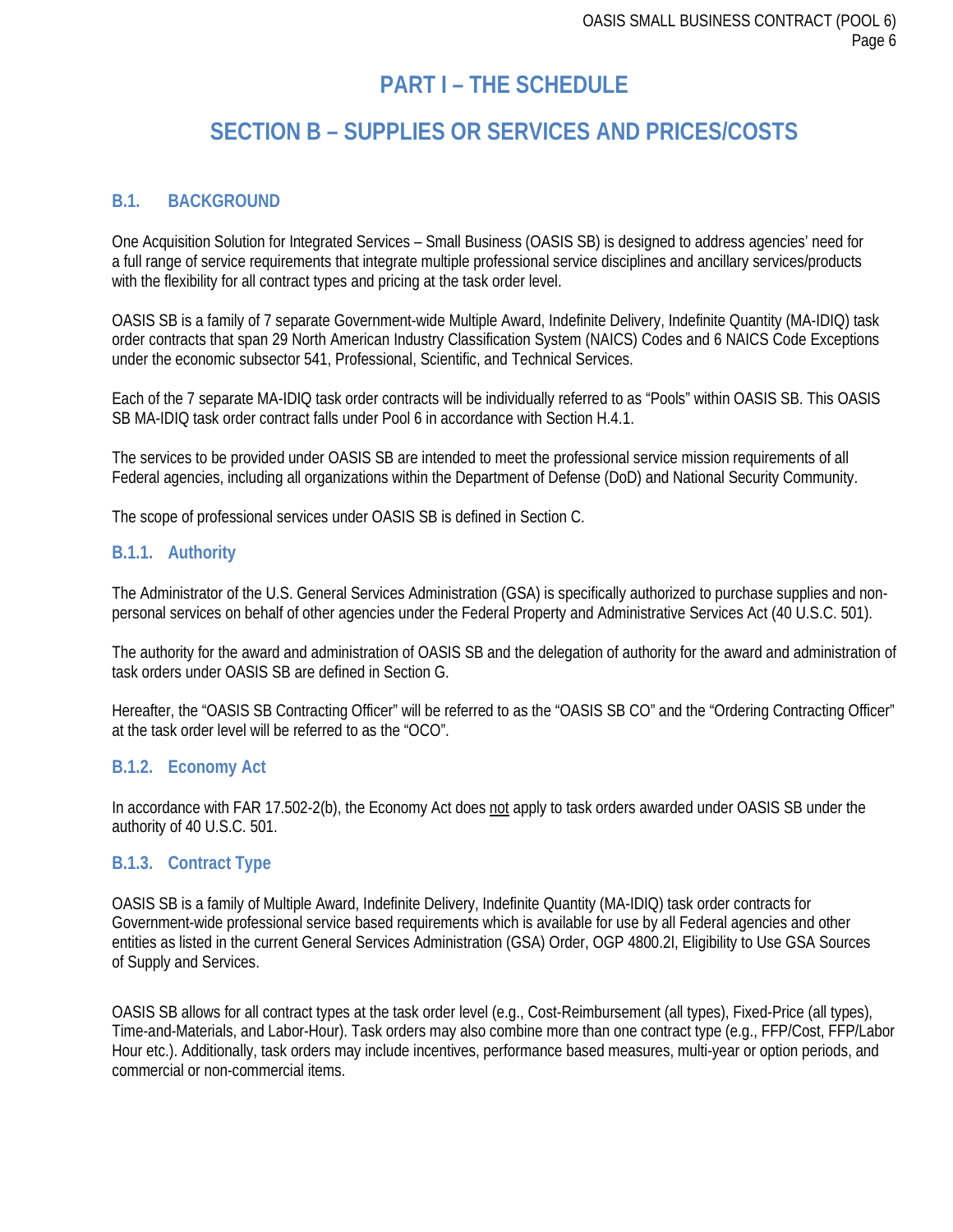#### <span id="page-6-0"></span>**B.1.4. Minimum Guarantee and Maximum Ceiling**

The minimum guarantee is \$2,500 for each OASIS SB Contractor that does not obtain a task order award for the term of OASIS SB, including Option I, if exercised.

The minimum dollar limitation for an individual task order must exceed the Simplified Acquisition Threshold as defined in FAR Subpart 2.101, as amended. There is no maximum dollar ceiling for each individual task order placed under OASIS SB. An unlimited number of task orders may be placed under OASIS SB for the term of OASIS SB, including Option I, if exercised.

There is no maximum dollar ceiling for OASIS SB, including Option I, if exercised.

#### <span id="page-6-1"></span>**B.1.5. Contract Access Fee (CAF)**

GSA operating costs associated with the management and administration of OASIS SB are recovered through a CAF. The CAF is a percentage of the total task order amount invoiced and the CAF percentage is set at the discretion of GSA. GSA maintains the unilateral right to change the percentage at any time. See Section G.3.1. for more details regarding CAF.

#### <span id="page-6-2"></span>**B.2. TASK ORDER PRICING**

OASIS SB provides all Federal agencies the flexibility to determine fair and reasonable pricing tailored to the ordering agency's requirement dependent upon level of competition, risk, uncertainties, complexity, urgency, and contract type. The OCO has the authority and responsibility for the determination of cost or price reasonableness for their agency's task order requirements. Adequate price competition at the task order level, in response to an individual requirement, establishes the most accurate, fair, and reasonable pricing for that requirement.

The OCO must identify the applicable contract type for all CLINs in each OASIS SB task order.

#### <span id="page-6-3"></span>**B.2.1. Standardized Labor Categories**

OASIS SB provides standardized labor categories that correspond to the Office of Management and Budget's (OMB) Standard Occupational Classification (SOC) for which the Bureau of Labor Statistics (BLS) maintains compensation data.

In accordance with Section J.1., Attachment (1), all of the OASIS SB standardized labor categories are either an individual labor category that is mapped to a single SOC and functional description or a labor category group that is mapped to multiple SOC Numbers and functional descriptions. The OASIS SB labor category groups were established based upon BLS published data regarding similar direct labor compensation within a grouping of multiple SOC numbers and functional descriptions.

The OCO must specifically state in the task order solicitation if the standardized labor categories in Section J.1., Attachment (1) apply or do not apply. OCOs will be trained by GSA in the use of the SOC direct labor pricing estimates for their task order requirements, which incorporates pricing considerations for over 640 metropolitan and non-metropolitan areas in the CONUS and US territories.

The Contractor shall become proficient in the use of the BLS SOC system in preparation for submitting cost/price proposals under task order solicitations that require standardized labor category submissions in accordance with Section J.1., Attachment (1).

For each SOC, the BLS provides a National 50th Percentile estimate, a National  $75<sub>th</sub>$  Percentile estimate, and a National 90th Percentile estimate. Also identified are the states where each occupation is paid the highest. While not identified on the BLS website, the BLS provides a 50th Percentile estimate, a  $75<sub>th</sub>$  Percentile estimate, and a  $90<sub>th</sub>$  Percentile estimate for each SOC in each state, metropolitan, and non-metropolitan area in the United States. This information will be incorporated into a labor estimating tool to be provided to OCOs and Contractors on the official GSA OASIS SB webpage at http://www.gsa.gov/oasis.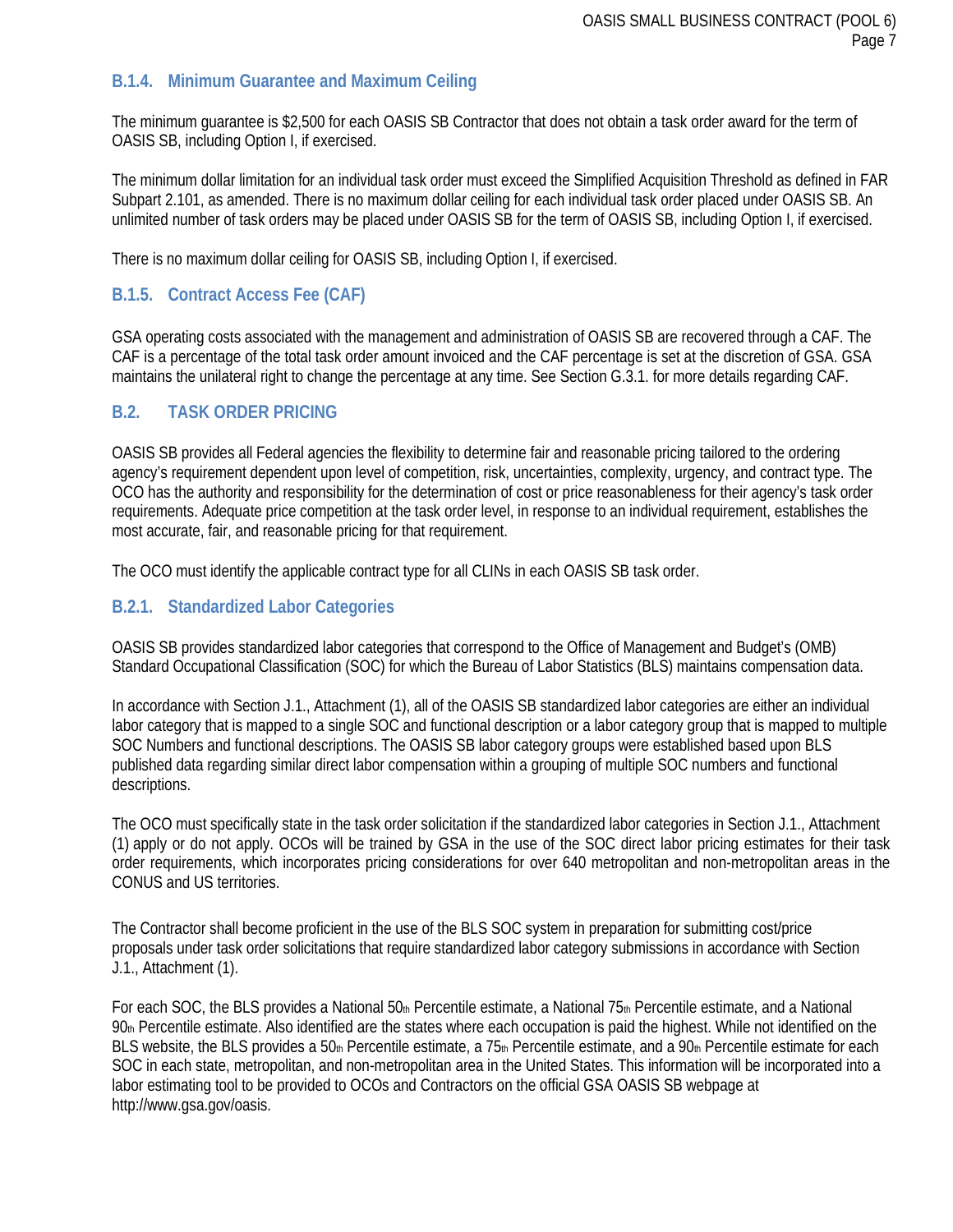Except for ancillary labor as defined under Section B.3., when responding to a request for proposal under task order solicitations, regardless of contract type, the Contractor may be required by the OCO to identify both Prime and Subcontractor labor using the OASIS SB Labor Categories and corresponding SOC Number that applies. The Contractor may deviate from the Junior, Journeyman, Senior, and Subject Matter Expert (SME) definitions in Section J.1., as long as the Contractor clearly identifies the deviation in their proposals. Additionally, the following qualification substitution chart applies:

| <b>Bachelor's Degree</b> | 6 years' work experience may be<br>substituted for a Bachelor's Degree   | Associate's Degree plus 4 years' work experience may be<br>substituted for a Bachelor's Degree                                                        |
|--------------------------|--------------------------------------------------------------------------|-------------------------------------------------------------------------------------------------------------------------------------------------------|
| Master's Degree          | 12 years' work experience may be<br>substituted for a Master's Degree    | Bachelor's Degree plus 8 years work experience may be<br>substituted for a Master's Degree                                                            |
| Doctorate's Degree       | 20 years' work experience may be<br>substituted for a Doctorate's Degree | Bachelor's Degree plus 16 years work experience, or a Master's<br>Degree plus 12 years work experience may be substituted for a<br>Doctorate's Degree |

# <span id="page-7-0"></span>**B.2.2. Fixed Price Task Orders**

Fixed price is defined under Federal Acquisition Regulation (FAR) Subpart 16.2, Fixed-Price Contracts, and other applicable agency-specific regulatory supplements.

#### <span id="page-7-1"></span>**B.2.3. Cost Reimbursement Task Orders**

Cost Reimbursement is defined under FAR Subpart 16.3, Cost-Reimbursement Contracts, and other applicable agencyspecific regulatory supplements.

The Contractor shall have and maintain an acceptable accounting system that will permit timely development of all necessary cost data in the form required by the proposed contract type.

The Contractor may be required to submit a cost proposal with supporting information for each cost element, including, but not limited to, direct labor, fringe benefits, overhead, general and administrative (G&A) expenses, facilities capital cost of money, other direct costs, and fee consistent with their cost accounting system, provisional billing rates, and forward pricing rate agreements.

Cost Reimbursement task orders shall only be used for the acquisition of non-commercial items.

#### <span id="page-7-2"></span>**B.2.4. Incentive Task Orders**

Incentives are defined under FAR Subpart 16.4, Incentive Contracts, and other applicable agency-specific regulatory supplements.

#### <span id="page-7-3"></span>**B.2.5. T&M and L-H Task Orders**

Time and Materials (T&M) and Labor Hour (L-H) is defined under FAR Subpart 16.6, T&M and L-H Contracts, and other applicable agency-specific regulatory supplements.

The Contractor may provide separate and/or blended loaded hourly labor rates for prime Contractor labor, each Subcontractor, and/or each Division, Subsidiary, or Affiliate in accordance with the provisions set forth in FAR 52.216-29, DFARs 252.216-7002, FAR 52.216-30, or FAR 52.216-31. The OCO must identify which provision is applicable in the task order solicitation and the Contractor must comply with the provision.

T&M and L-H task orders require labor categories and their associated rates to be identified in the task order award document.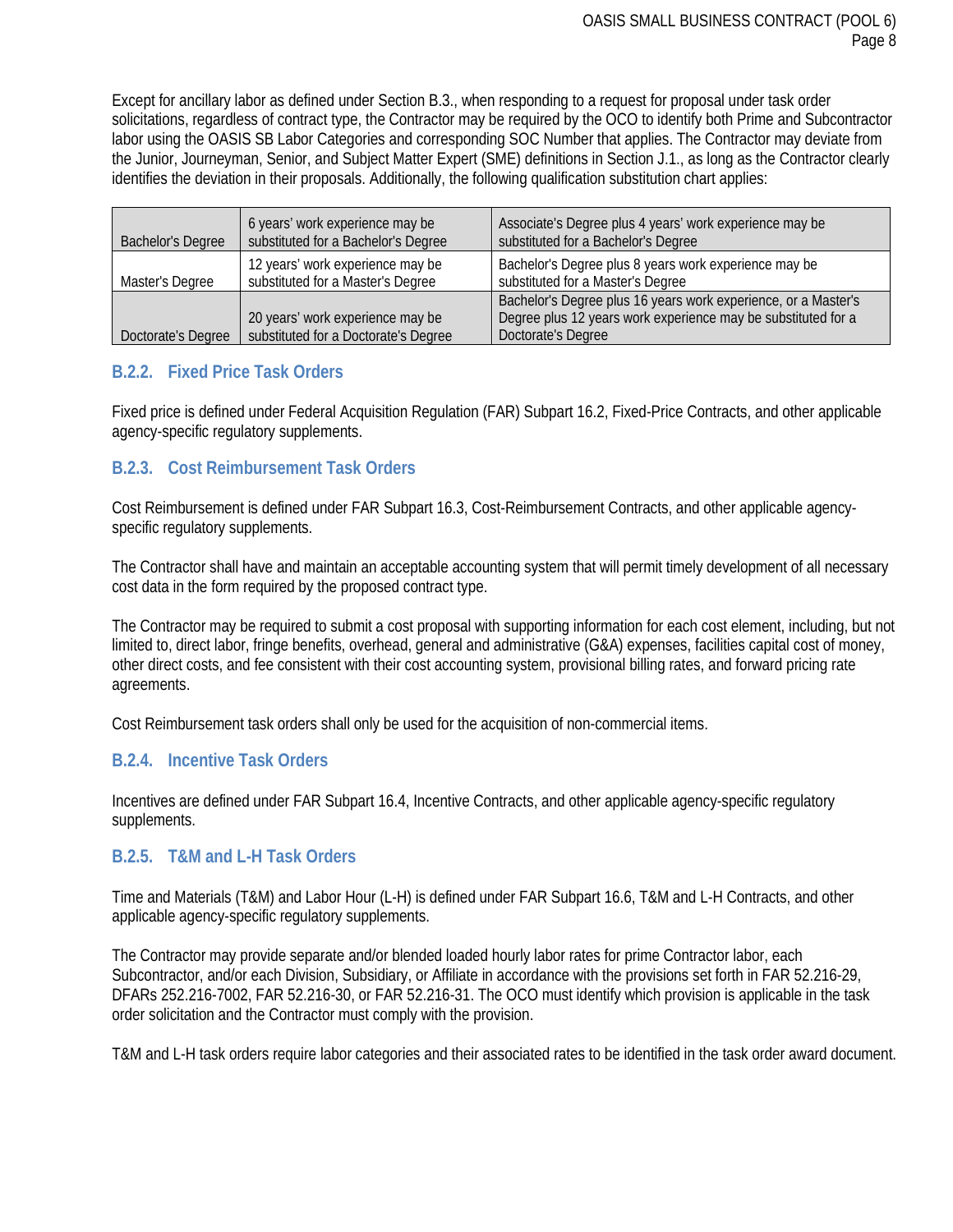Ancillary subcontract labor shall be proposed and awarded as Materials in accordance with FAR 52.232-7, Payments under Time-and-Materials and Labor-Hour Contracts.

### <span id="page-8-0"></span>**B.2.5.1. Ceiling Rates for T&M and L-H Task Orders**

When preparing solicitations for T&M and/or L-H task order Contract Line Item Numbers (CLINs), the OCO must select one of the following provisions in the task order solicitation.

- 1. FAR 52.216-29 Time-and-Materials/Labor-Hour Proposal Requirements—Non-Commercial Item Acquisition With Adequate Price Competition
- 2. FAR 52.216-30 Time-and-Materials/Labor-Hour Proposal Requirements—Non-Commercial Item Acquisition Without Adequate Price Competition
- 3. FAR 52.216-31 Time-and-Materials/Labor-Hour Proposal Requirements—Commercial Item Acquisition

For organizations within DoD, when selecting FAR 52.216-29, the OCO must also select DFARs 252.216-7002, Alternate A.

When the provision FAR 52.216-30,Time-and-Materials/Labor-Hour Proposal Requirements--Non Commercial Item Acquisitions Without Adequate Price Competition is selected or; FAR 52.216-31, Time-and-Materials/Labor-Hour Proposal Requirements--Commercial Item Acquisition is selected and there is an exception to fair opportunity, OASIS SB establishes maximum allowable labor rates in the form of fully burdened ceiling rates for all professional, non-ancillary, CONUS, T&M/L-H labor for both Government and Contractor Sites. Based on the specific task order requirements, the OCO is authorized to exceed the OASIS SB ceiling rates for those labor categories that include Secret/Top Secret/SCI labor and/or OCONUS locations, if necessary.

The ceiling rates do not apply when the provision FAR 52.216-29 Time-and-Materials/Labor-Hour Proposal Requirements— Non-Commercial Item Acquisition With Adequate Price Competition is selected or; FAR 52.216-29 with DFARs 252.216-7002, Alternate A, is selected or; FAR 52.216-31, Time-and-Materials/Labor-Hour Proposal Requirements-Commercial Item Acquisition is selected and there is not an exception to fair opportunity.

The fully burdened T&M ceiling rates awarded at initial contract award shall serve as the basis for all future year pricing for those ceiling rates. In order to determine future year ceiling rate pricing, the originally awarded rates will have an escalation factor applied. This escalation factor will be the average annual Bureau of Labor Statistics (BLS) Economic Cost Index (ECI) for the previous three years. In Year 5 of OASIS SB, if the average annual ECI for the previous three years is higher than at time of OASIS SB award, the ceiling rates for Years 6 through 15 will be adjusted by the difference of percentage increase. For example, if the BLS ECI index was 2.23% at time of proposal submission and the BLS ECI index is 3.16% in Year 5 of OASIS SB, the ceiling rates for years 6 through 15 will be adjusted by 0.93% per year on a cumulative basis. If BLS ECI index in Year 5 of OASIS SB is equal to or below the BLS ECI index at time of award, the ceiling rates will remain unchanged.

In Year 10 of OASIS SB, if the previous three year average annual BLS ECI index for the previous three years is higher than Year 5 of OASIS SB, the ceiling rates for Years 11 through 15 will be adjusted by the difference of percentage increase in accordance with the example above. If the average index in Year 10 is equal to or below the average index in Year 5, the ceiling rates will remain unchanged.

The OASIS SB ceiling rates that are in effect at the time a task order is awarded shall remain with the task order award during the entire term of the task order, including task orders with option periods.

See Section F.3., Period of Performance, for OASIS SB and task orders awarded under OASIS SB.

#### <span id="page-8-1"></span>**B.3. ANCILLARY SUPPORT**

Ancillary support, integral and necessary as part of a total integrated solution within the scope of OASIS SB for which there is not a labor category specified in OASIS SB or includes other direct costs such as travel, materials, equipment,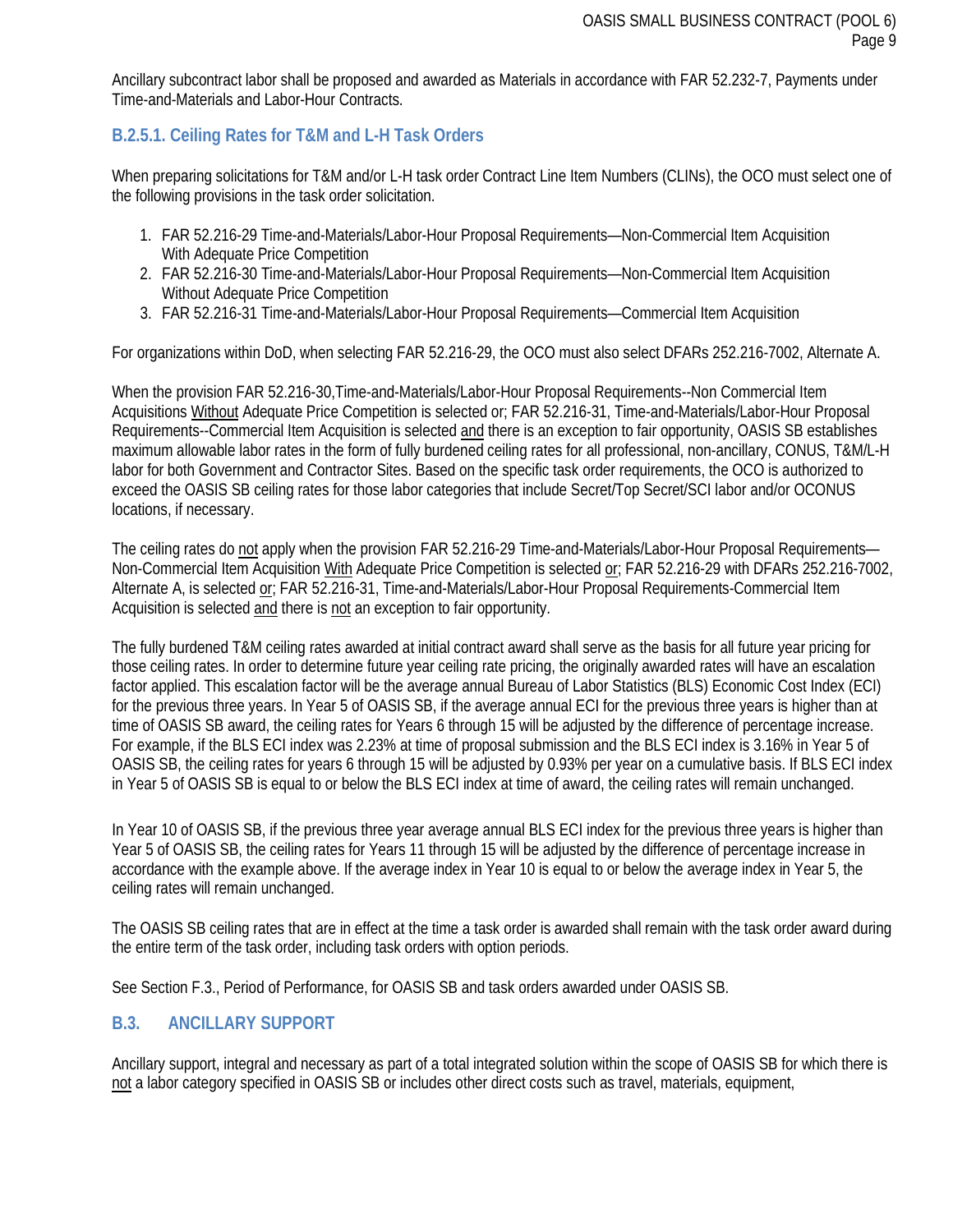Subcontractors, etc., to obtain a total professional service solution, are allowable costs and may be included within an individual task order under OASIS SB.

Ancillary support may be either:

(1) "Ancillary-In-Scope," meeting the definition of an employee employed in a bona fide professional capacity contained in 29 CFR 541, Subpart D or Other Direct Costs as described above, OR (2) "Ancillary-Out-of-Scope," as described in section C.4.

The Contractor should propose and identify each ancillary support service or other direct costs separately and the OCO should identify each ancillary support service or other direct costs by a separate CLIN on the task order award.

<span id="page-9-0"></span>The Contractor shall report in the CPRM all ancillary labor in accordance with Section G.3.2.

#### **B.3.1. Specialized Professional Services Labor**

Specialized professional services labor is defined as bona fide executive, administrative, or professional skills for which the expertise required or duties performed are within the scope of OASIS SB but, are so specialized that they are not explicitly defined in any labor category description in Section J.1., Attachment (1). The Contractor may propose specialized professional services labor when proposing "Ancillary-In-Scope" support as defined in Section B.3; however, the OCO will determine whether circumstances merit the use of specialized professional skills. Whenever possible, this specialized professional labor shall be mapped to the BLS SOC.

If the use of specialized professional services labor becomes frequent, additional labor categories and their associated ceiling rates may be added by bilateral modification to OASIS SB.

#### <span id="page-9-1"></span>**B.3.2. Construction Wage Rate Requirements**

To the extent that any ancillary labor for construction, alteration and repair are within the scope of OASIS SB and subject to the construction wage rate requirements in accordance with FAR Subpart 22.4 and other applicable agency specific regulatory supplements, the OCO must identify such work in the task order solicitation and make a determination as to whether wage determinations are to be applied or not.

OASIS SB does not include clauses applicable to any construction, alteration, or repair work that is part of a total solution within the scope of OASIS SB. The OCO must incorporate the appropriate clauses and provisions in each task order solicitation and subsequent award when construction wage rate requirements apply.

#### <span id="page-9-2"></span>**B.3.3. Service Contract Labor Standards**

The OASIS SB labor categories, identified in Section J.1., are considered bona fide executive, administrative, and professional labor that are exempt from the service contract labor standards.

To the extent that any ancillary labor for services are within the scope of OASIS SB and subject to the service contract labor standards in accordance with FAR Subpart 22.10 and other applicable agency specific regulatory supplements, the OCO must identify such work in the task order solicitation and make a determination as to whether service contract wage determinations are to be applied or not.

OASIS SB does not include clauses applicable to any service contract labor standards that are part of a total solution within the scope of OASIS SB. The OCO must incorporate the appropriate clauses and provisions in each task order solicitation and subsequent award when service contract labor standards apply.

#### <span id="page-9-3"></span>**B.3.4. Labor outside the Continental United States (OCONUS)**

"OCONUS" is defined as other than the 48 contiguous states plus the District of Columbia. It is anticipated that there may be task orders for work OCONUS.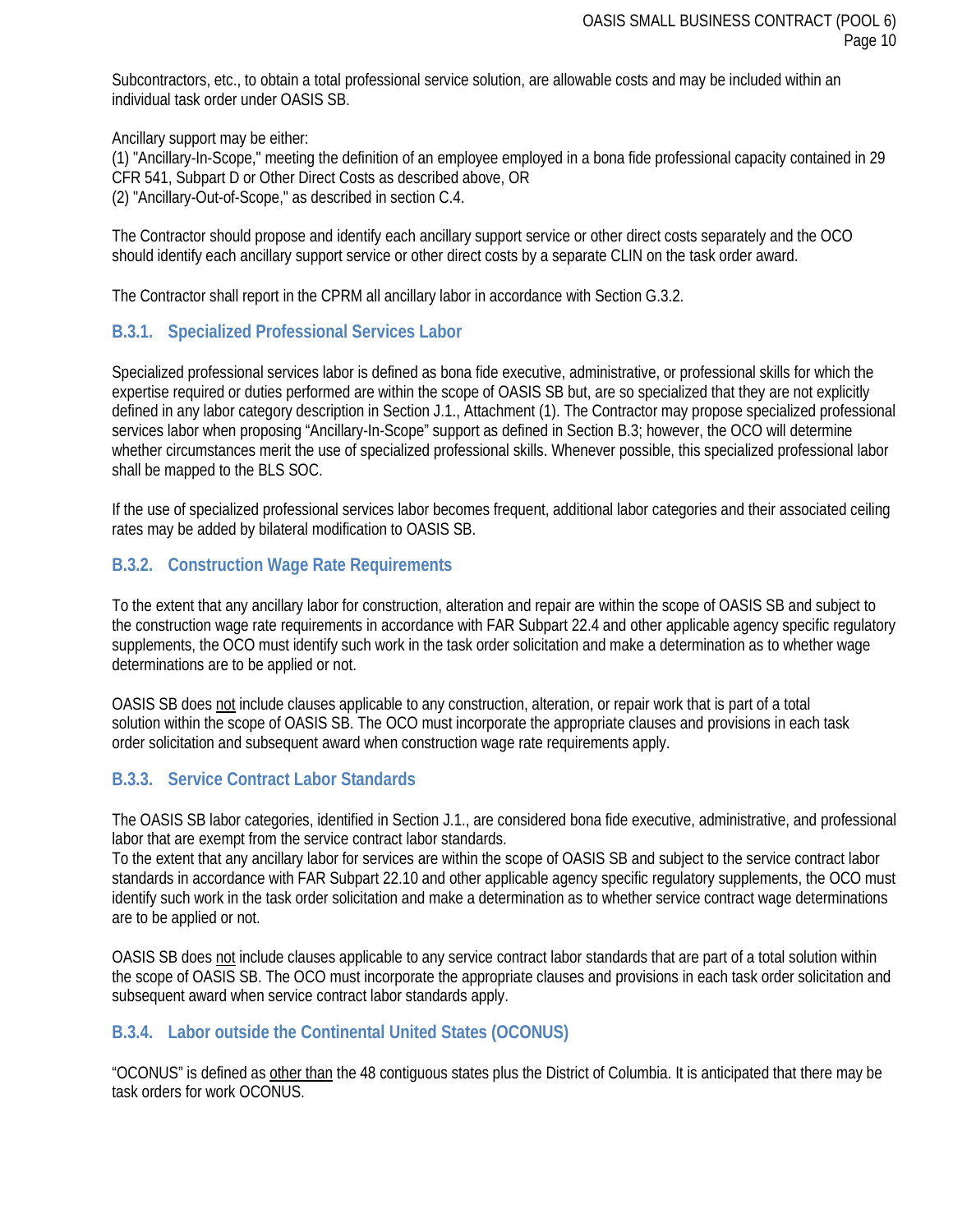The U.S. Department of State's Bureau of Administration, Office of Allowances, publishes quarterly report indexes of living costs abroad, per-diem rate maximums, quarter's allowances, hardship differentials, and danger pay allowances.

The Department of State Standardized Regulations (DSSR) is the controlling regulations for allowances and benefits available to all U.S. Government civilians assigned to foreign areas. For task orders issued under OASIS SB, Contractor civilians assigned to foreign areas may receive the allowances and benefits in the DSSR but, shall not receive allowance and benefits in excess of those identified in the DSSR.

For OCONUS task orders where costs are not specifically addressed in the DSSR, the Government will reimburse the Contractor for all reasonable, allowable, and allocable costs in accordance with FAR 31, Contract Cost Principles and Procedures, and other applicable agency specific regulatory supplements.

#### <span id="page-10-0"></span>**B.3.5. Travel**

Travel costs may be firm fixed price or reimbursed at actual cost in accordance with the limitations set forth in FAR 31.205-46 and other applicable agency-specific regulatory supplements. Unless otherwise directed by task order terms and conditions, the Contractor may apply indirect costs to travel consistent with the Contractor's usual accounting practices.

#### <span id="page-10-1"></span>**B.3.6. Materials and Equipment**

Material means property that may be consumed or expended during performance, component parts of a higher assembly, or items that lose their individual identity through incorporation into an end item. Equipment means a tangible item that is functionally complete for its intended purpose, durable, nonexpendable, and needed for performance.

Materials and Equipment shall be priced in accordance with the terms of the task order award, contract type, and applicable FAR and agency-specific regulatory supplements. Unless otherwise directed by task order terms and conditions, the Contractor may apply indirect costs to materials and equipment consistent with the Contractor's usual accounting practices.

#### <span id="page-10-2"></span>**B.3.7. Subcontracting**

For non-commercial items, subcontracting shall follow the procedures set forth in FAR Part 44, Subcontracting Policies and Procedures, and other applicable agency-specific regulatory supplements. For commercial items, subcontracting shall follow the procedures set forth in FAR Part 12, Acquisition of Commercial Items, and other applicable agency-specific regulatory supplements.

# (END OF SECTION B)

# <span id="page-10-3"></span>**SECTION C - DESCRIPTION / SPECIFICATIONS / STATEMENT OF WORK**

# <span id="page-10-4"></span>**C.1. OBJECTIVE**

The objective of OASIS SB is to provide Government agencies with total integrated solutions for a multitude of professional service based requirements on a global basis.

These professional service requirements may call for solutions that cross over multiple disciplines, include ancillary support, and require commercial and/or non-commercial items, using a variety of contract types including fixed-price (all types), cost reimbursement (all types), time and materials/labor hour, or a hybrid mix of contract types.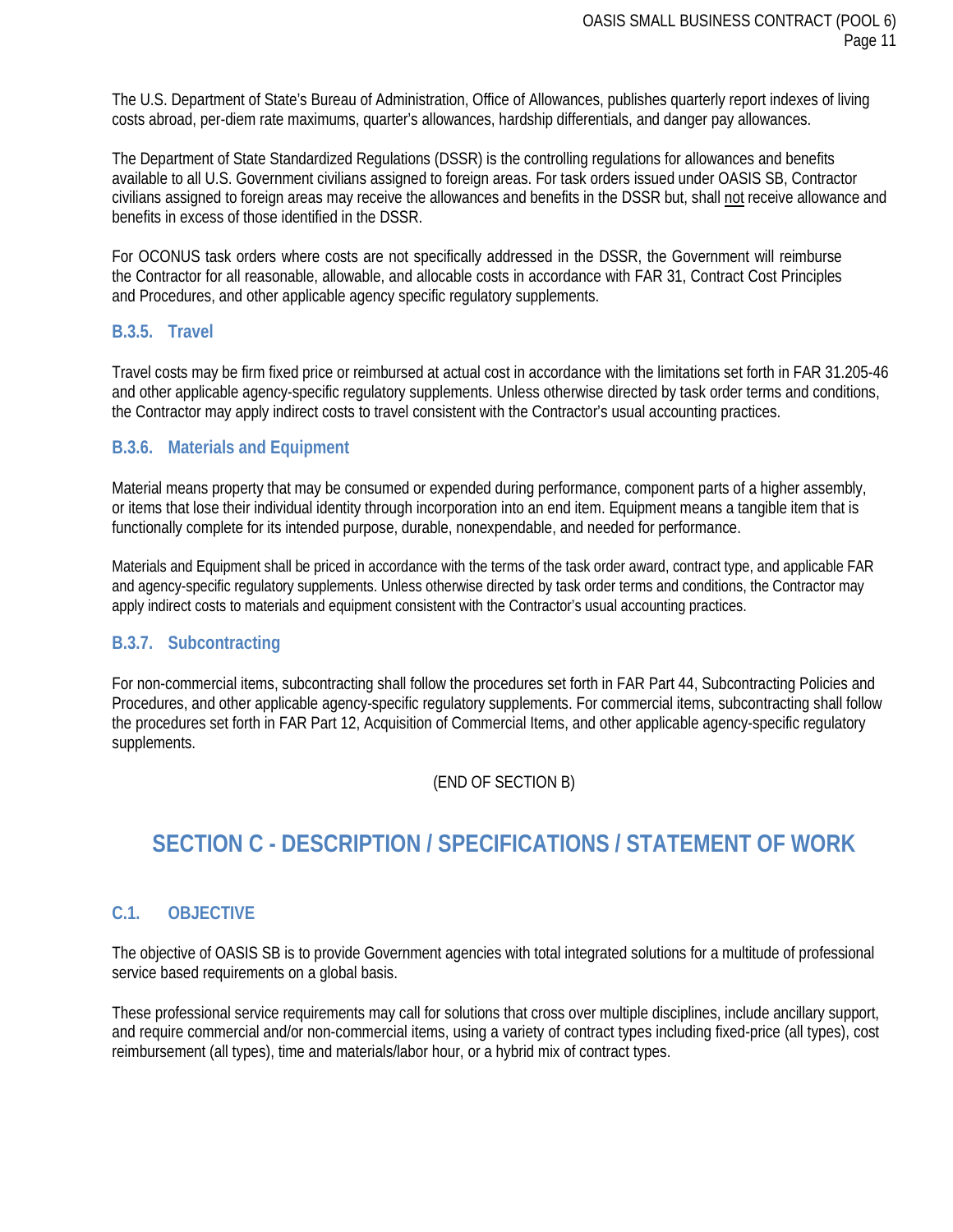OASIS SB is available for use by all Federal agencies and other entities as listed in GSA Order ADM 4800.2I, Eligibility to Use GSA Sources of Supply and Service ; as amended.

#### <span id="page-11-0"></span>**C.2. SCOPE**

The scope of OASIS SB spans many areas of expertise and includes any and all components required to formulate a total solution to a professional services based requirement, except for those services specifically prohibited in Section C.5. These areas of expertise include, but are not limited to the following categories.

- 1. Communication
- 2. Compliance
- 3. Defense
- 4. Disaster
- 5. Energy
- 6. Environment
- 7. Financial
- 8. Health
- 9. Intelligence
- 10. Security
- 11. Transportation

#### <span id="page-11-1"></span>**C.2.1. Mission Spaces**

Additionally, OASIS SB is designed to support any and all mission spaces of the U.S. Federal Government. These mission spaces include, but are not limited to the following categories and Federal agencies described in Sections C.2.1.1 through C.2.1.5.

#### <span id="page-11-2"></span>**C.2.1.1. Protection and Defense**

Protecting American interests at home and abroad through security and diplomacy.

- 1. Department of Defense
- 2. Department of Homeland Security
- 3. Department of Justice
- 4. Department of State
- 5. Central Intelligence Agency
- 6. Federal Bureau of Investigation

#### <span id="page-11-3"></span>**C.2.1.2. Quality of Life**

Improving the quality of life for Americans and others throughout the world.

- 1. Department of Education
- 2. Department of Health and Human Services
- 3. Department of Veterans Affairs
- 4. US Agency for International Development
- 5. Department of Housing and Urban Development
- 6. National Aeronautics and Space Administration
- 7. Peace Corps

#### <span id="page-11-4"></span>**C.2.1.3. Commerce**

Maintaining and improving commerce and economic growth, stability and prosperity in America.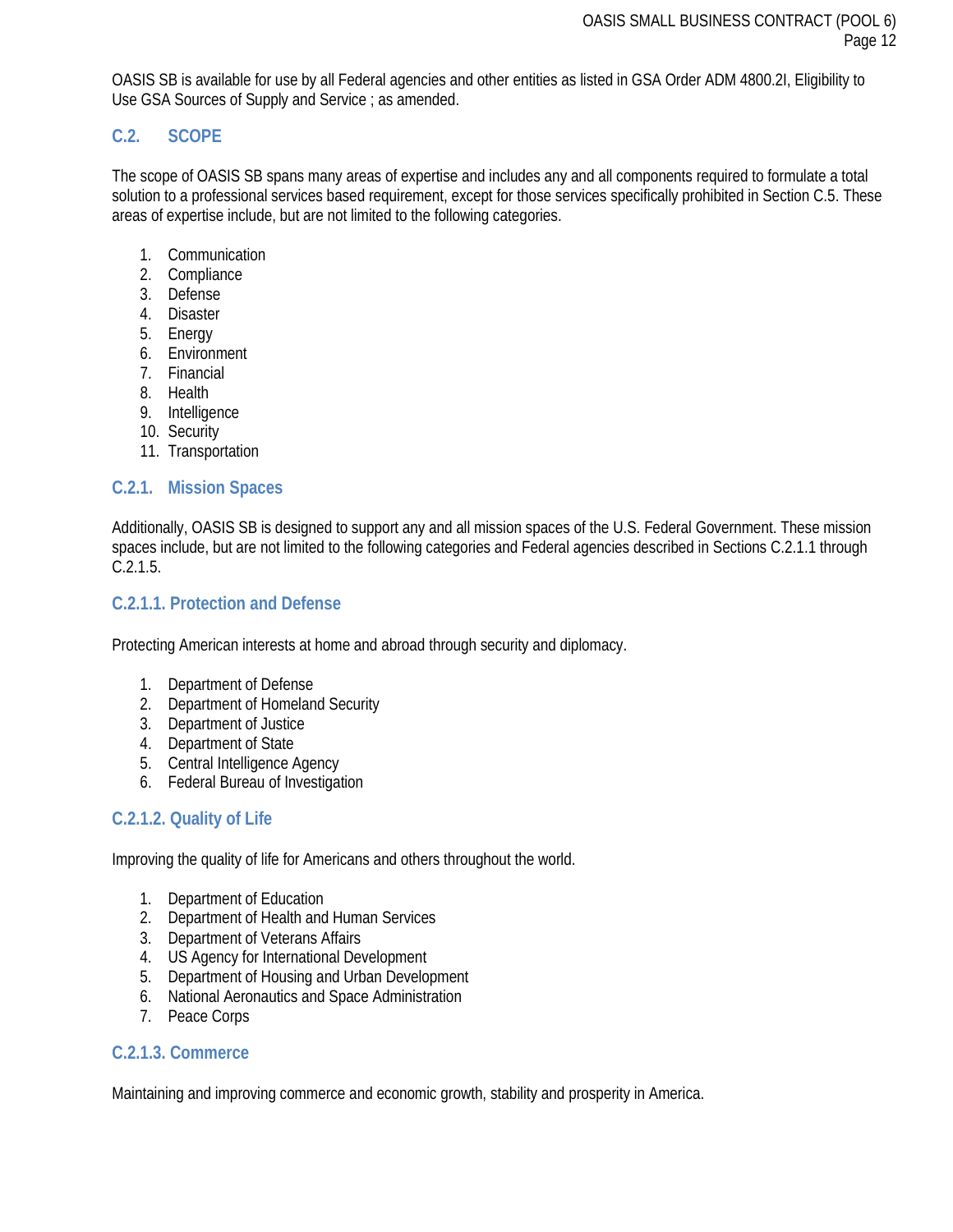- 1. Department of Commerce
- 2. Department of Treasury
- 3. Small Business Administration
- 4. Department of Labor
- 5. Department of Transportation
- 6. Social Security Administration
- 7. General Services Administration
- 8. Federal Reserve
- 9. Securities and Exchange Commission

#### <span id="page-12-0"></span>**C.2.1.4. Natural Resources**

Protecting America's great outdoors and natural resources.

- 1. Department of Agriculture
- 2. Department of Interior
- 3. Department of Energy
- 4. Environmental Protection Agency
- 5. Nuclear Regulatory Commission

#### <span id="page-12-1"></span>**C.2.1.5. Other**

1. All other U.S. Federal Government Agencies, Independent U.S. Federal Government Agencies, U.S. Federal Government Corporations not listed above.

Regardless of the particular area of expertise or mission space of the agency originating the requirement, OASIS SB may be used to support and/or improve an organization's Program Management, Management Consulting, Engineering, Scientific, Logistics, and Financial disciplines that span all life cycle phases for a total integrated solution as depicted in the OASIS SB Program Architecture illustration below.



# **OASIS SB Program Architecture**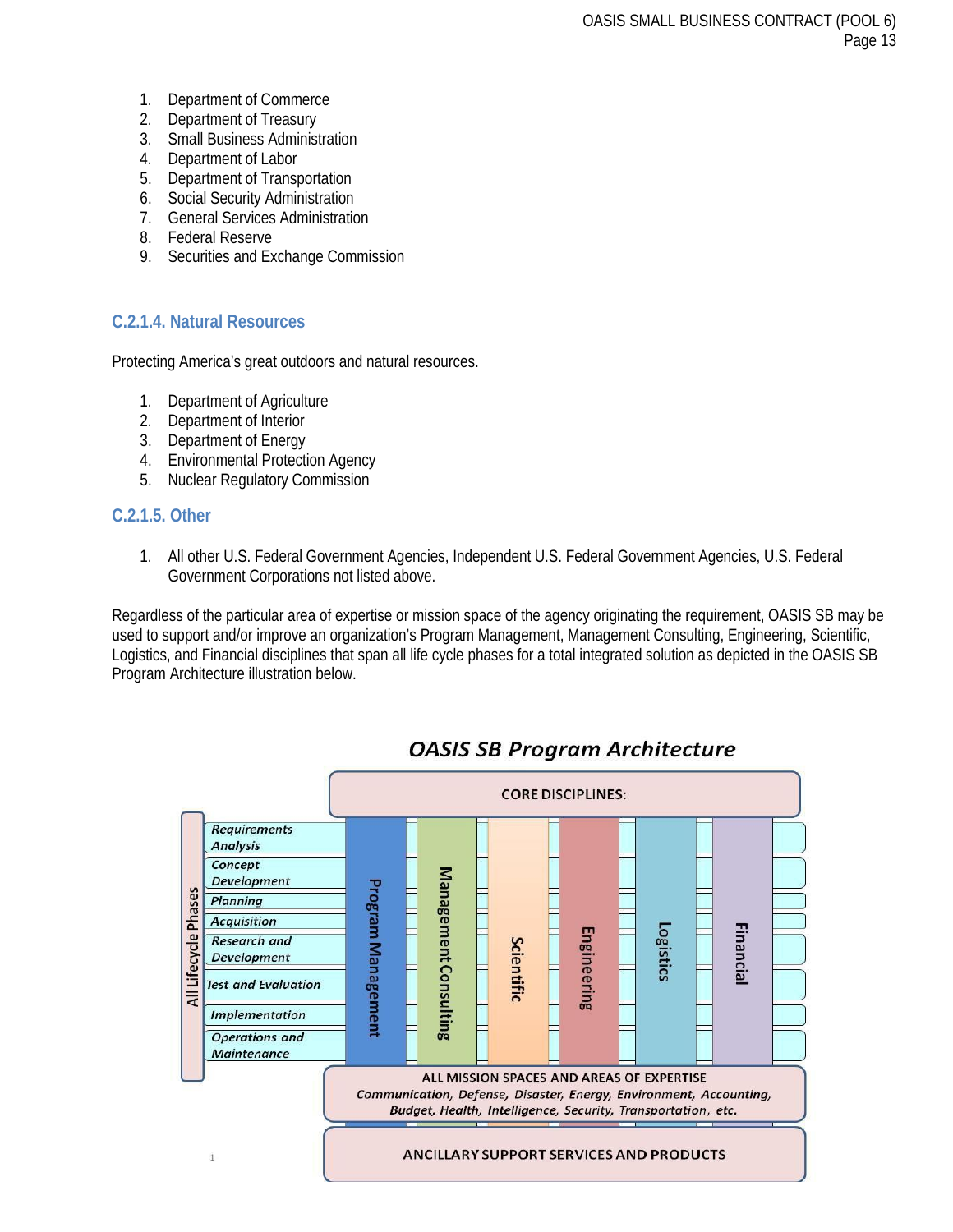### <span id="page-13-0"></span>**C.2.2. Core Disciplines**

For task orders placed under OASIS SB, professional services may be defined as those categories of services provided under one or more of the following Core Disciplines:

### <span id="page-13-1"></span>**C.2.2.1. Program Management Services**

Definition: Program Management Services includes all services related to leading, facilitating, and ensuring the strategic planning, implementation, coordination, integration, and evaluation of programmatic activities and administrative systems.

Examples: Service areas that are included under the Program Management Services discipline include, but are not limited to the following:

- 1. Acquisition Support
- 2. Business Intelligence Support
- 3. Cost/Schedule/Performance Analysis
- 4. Cost Estimation And Analysis
- 5. Cost/Performance Trade-Off Analysis and Studies
- 6. Earned Value Management (EVM) Analysis
- 7. E-Business Support
- 8. Information Analytics
- 9. Investigative Services
- 10. Program Management
- 11. Integrated Program Management
- 12. Program Documentation
- 13. Project Management
- 14. Regulatory Compliance
- 15. Risk Assessment and Mitigation
- 16. Integration of Support Systems
- 17. Planning, Programming, Budgeting, and Execution Processes
- 18. Capabilities Integration and Development
- 19. Manpower Estimating
- 20. Stakeholder Requirements Analysis
- 21. Decision Analysis
- 22. Technical Planning
- 23. Technical Assessment
- 24. Requirements Management
- 25. Risk Management
- 26. Configuration Management
- 27. Technical Data Management
- 28. Interface Management
- 29. Intelligence Analysis
- 30. Threat Analysis
- 31. Knowledge Based Acquisition
- 32. Vulnerability Assessment
- 33. Counterintelligence Support
- 34. Horizontal Protection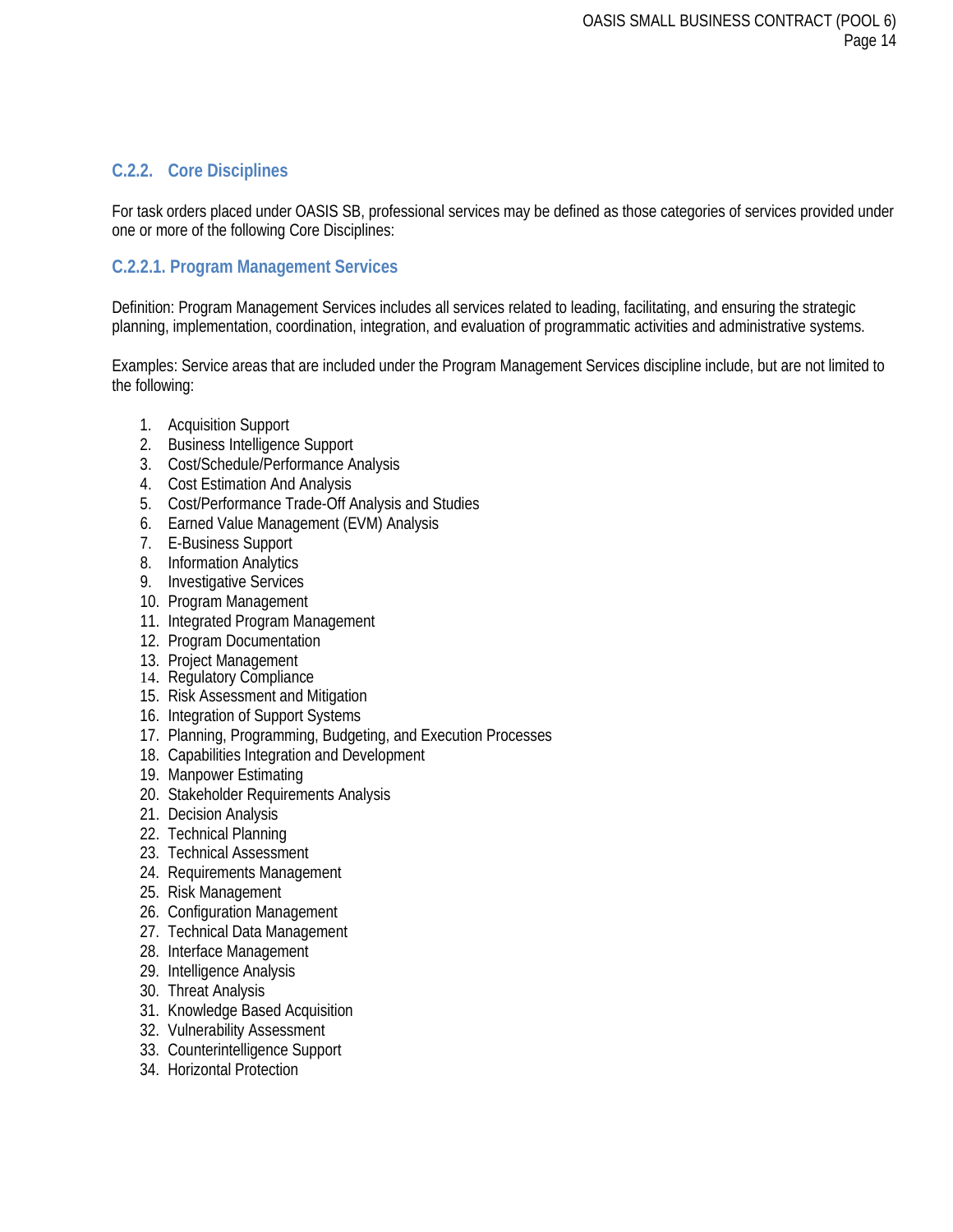### <span id="page-14-0"></span>**C.2.2.2. Management Consulting Services**

Definition: Management Consulting Services includes all services related to the practice of helping organizations to improve their performance, primarily through the analysis of existing organizational problems and development of plans for improvement.

Examples: Service areas that are included under the Management Consulting Services discipline include, but are not limited to the following:

- 1. Business Process Reengineering
- 2. Business Case Development Support
- 3. Change Management
- 4. Concept Development And Requirements Analysis
- 5. Cost/Schedule/Performance Improvement
- 6. Information Analytics
- 7. Knowledge Management
- 8. Relations and Coordination with Law and Policy Making Entities
- 9. Social Media Consulting
- 10. Tactical and Readiness Planning
- 11. Technical Advisory Services
- 12. Training and Facilitation
- 13. Strategic Planning
- 14. Strategic Forecasting
- 15. Long-Range Planning, Futures, and Forecasting
- 16. Strategy Development

#### <span id="page-14-1"></span>**C.2.2.3. Scientific Services**

Definition: Scientific Services includes all services that are primarily involved in the application of comprehensive scientific and professional knowledge in planning, conducting, evaluating, and managing fundamental research, knowledge enhancement, and/or technology development and innovation.

Service areas that are included under the Scientific Services discipline include, but are not limited to the following:

- 1. Environmental Sciences
- 2. Engineering Sciences
- 3. Life Sciences
- 4. Physical Sciences
- 5. Psychological Sciences
- 6. Mathematical Sciences
- 7. Social Sciences
- 8. Decision Support Sciences

#### <span id="page-14-2"></span>**C.2.2.4. Engineering Services**

Definition: Engineering Services includes any service or creative work, the adequate performance of which requires education, training and experience in the application of special knowledge in consulting, investigating, evaluating, planning and designing, engineering principles. Engineering Services covered by the Brooks Architect-Engineers Act (40 U.S.C. 1102) are not covered in the primary scope of OASIS SB.

Examples: Service areas that are included under the Engineering Services discipline include, but are not limited to the following: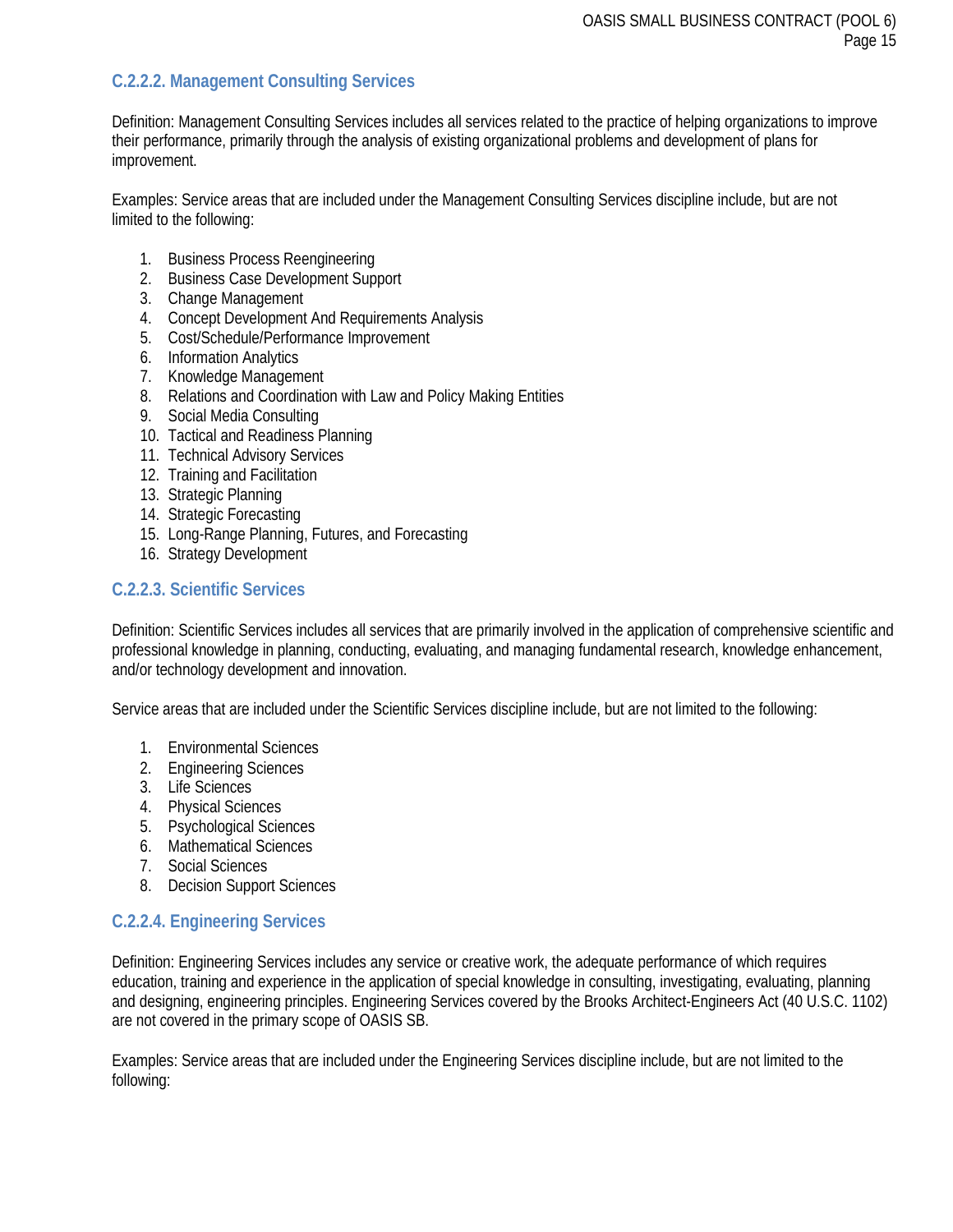- 1. Systems Engineering
- 2. Advanced Technology Pilots and Trials
- 3. Alternative Energy Sources and Engineering
- 4. Configuration Management
- 5. Concept Development
- 6. Design Documentation and Technical Data
- 7. Energy Services to include Management Planning and Strategies, Audit Services and Metering
- 8. Engineering (Aeronautical, Astronautical, Chemical, Electrical, Mechanical, Metallurgy/Materials, etc.)
- 9. Engineering Process Improvement
- 10. Environmental Management
- 11. Environmental Consulting and Remediation
- 12. Human Factors/Usability Engineering
- 13. Independent Verification And Validation
- 14. Integration
- 15. Interoperability
- 16. Life Cycle Management
- 17. Modeling and Simulation
- 18. Natural Resources Management
- 19. Operation and Maintenance or Direct Support of an existing Weapon System or Major System
- 20. Prototyping and Fabrication Support
- 21. Quality Assurance
- 22. Red Teaming and Wargaming
- 23. Requirements Analysis
- 24. System Design
- 25. System Integration
- 26. System Safety Engineering
- 27. Test and Evaluation
- 28. Technical Documentation
- 29. Mission Assurance
- 30. Data Analytics
- 31. Architecture Design
- 32. System Verification and Validation
- 33. Human Systems Integration
- 34. Baseline (Configuration) Management
- 35. Data Management
- 36. Risk Management
- 37. Technical Planning
- 38. Systems Engineering Training
- 39. System Security and Information Assurance
- 40. System Effectiveness and Analysis
- 41. Launch Processing and Verification
- 42. Software Development (for non-IT requirements)
- 43. Software Independent Verification and Validation (for non-IT requirements)
- 44. Radar Engineering
- 45. Optical Engineering
- 46. Communications Engineering

#### <span id="page-15-0"></span>**C.2.2.5. Logistics Services**

Definition: Logistics Services includes the management of the flow of resources, not only goods, between the point of origin and the point of destination in order to meet the requirements of organizations. Logistics services involves the integration of information[, transportation, inventory,](http://en.wikipedia.org/wiki/Transportation) [warehousing, material handling,](http://en.wikipedia.org/wiki/Warehousing) [packaging, security, a](http://en.wikipedia.org/wiki/Packaging)nd any other function necessary to the flow of resources.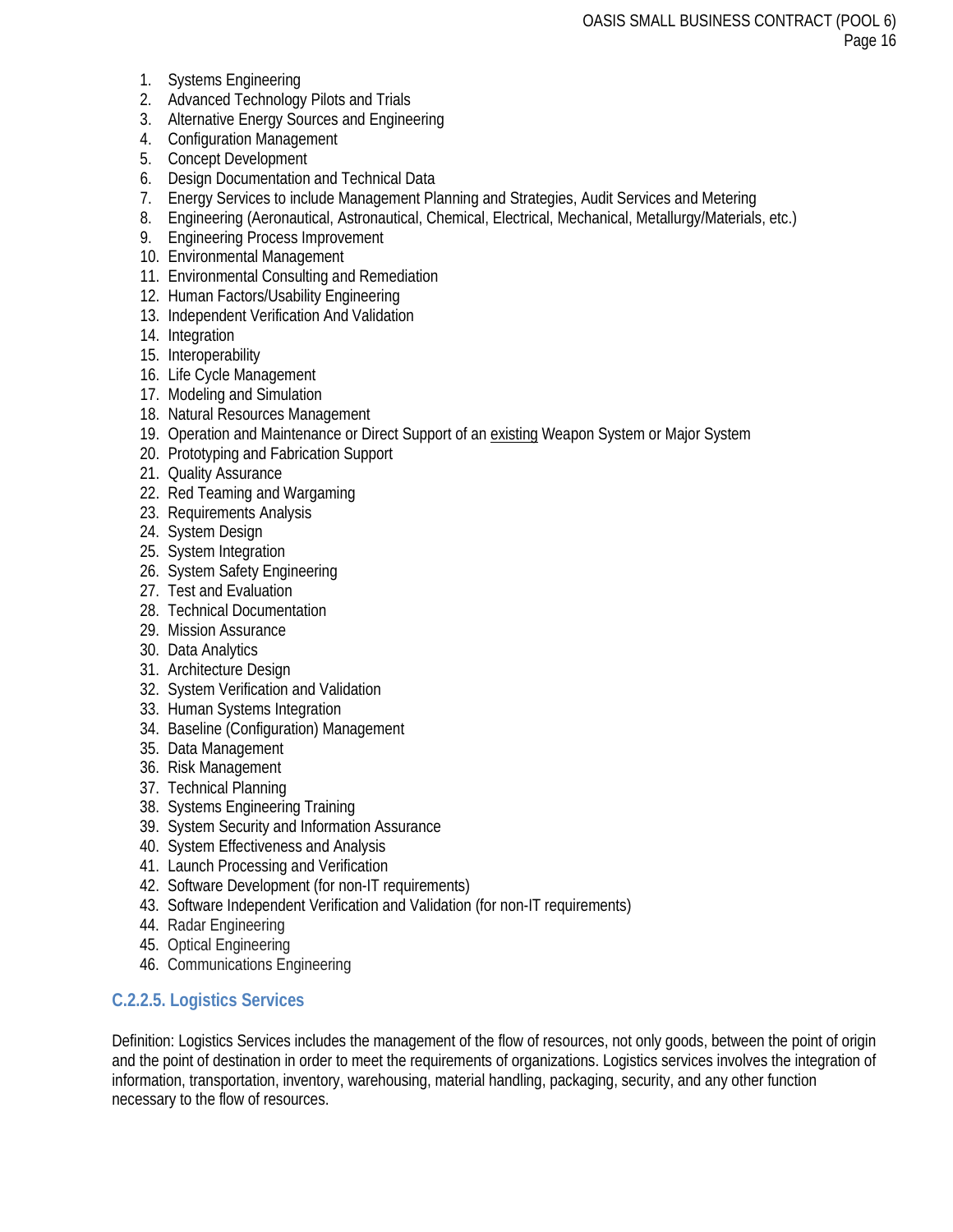Examples: Service areas that are included under the Logistic Services discipline include, but are not limited to the following:

- 1. Analysis And Recommendation of Support Equipment
- 2. Deployment Logistics
- 3. Disaster Management/Contingency Operations
- 4. Distribution and Transportation Logistics Services
- 5. Infrastructure Services Including Transportation and Delivery
- 6. Integrated Logistics Support (ILS) Technical Requirement Creation
- 7. ILS Risk Assessments
- 8. ILS Schedules Creation and Performance Tracking
- 9. Inventory Management
- 10. Logistical Studies and Evaluations
- 11. Logistics Design
- 12. Logistics Management and Support Services
- 13. Logistics Operations Support
- 14. Logistics Operations and Maintenance
- 15. Logistics Optimization
- 16. Logistics Training Services
- 17. Repair and Alteration
- 18. Security
- 19. Supply Chain Management and Provisioning
- 20. Value Chain Management
- 21. Technology and Industrial Base Analysis
- 22. Test Range Support
- 23. Life Cycle Sustainment
- 24. Supportability Analysis and Implementation
- 25. Integrated Logistics Support

#### <span id="page-16-0"></span>**C.2.2.6. Financial Management Services**

Definition: Financial Management Services includes the [planning, directing,](http://www.businessdictionary.com/definition/planning.html) [monitoring, organizing, a](http://www.businessdictionary.com/definition/monitoring.html)n[d controlling o](http://www.businessdictionary.com/definition/controlling.html)f the [monetary resources o](http://www.businessdictionary.com/definition/monetary.html)f an [organization.](http://www.businessdictionary.com/definition/organization.html)

Examples: Service areas that are included under the Financial Management Services discipline include, but are not limited to the following:

- 1. Budget Analysis and Tracking
- 2. Business Information Services
- 3. Cost Estimating and Analysis Support
- 4. Cost Performance Risk Assessments
- 5. Disbursement and Reconciliation Support
- 6. Financial and Financial Risk Analysis
- 7. Financial Management, Accounting, and Auditing Services
- 8. Impact Statement Development
- 9. Program Management for Financial Services
- 10. Program Objective Memorandum (POM) Creation And Documentation
- 11. Oversight and Fraud Detection
- 12. Safeguarding Personal Data
- 13. Loan Management
- 14. Grant Management
- 15. Economic Analysis
- 16. Return on Investment Analysis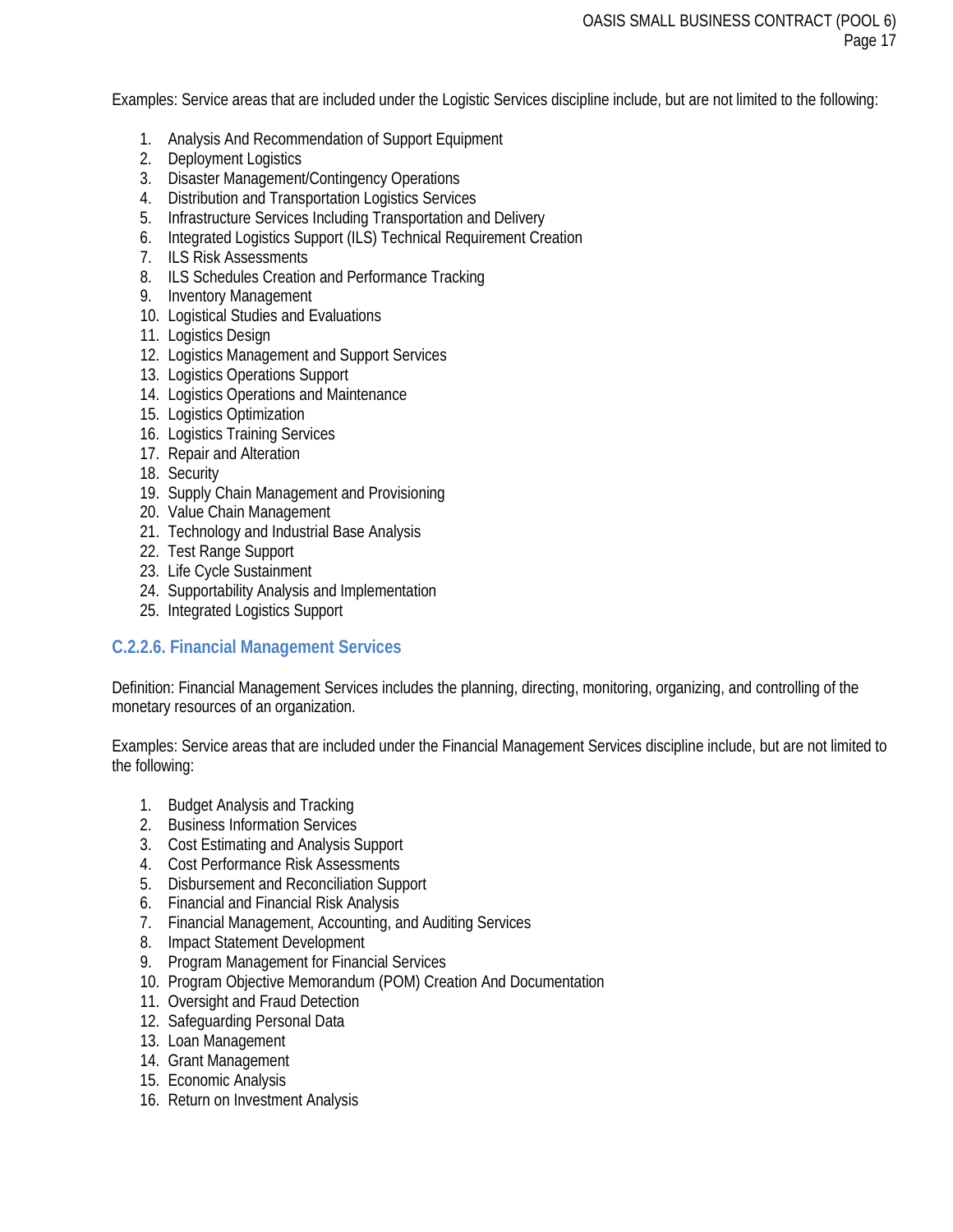- 17. Life Cycle Cost Determination
- 18. Total Ownership Cost Determination
- 19. Affordability Analysis
- 20. Analysis of Cost Alternatives
- 21. Should-Cost Determinations

#### <span id="page-17-0"></span>**C.3. INFORMATION TECHNOLOGY AND NON-INFORMATION TECHNOLOGY**

Information Technology (IT), by legal definition, means any equipment, or interconnected system(s) or subsystem(s) of equipment that is used for the automatic acquisition, storage, analysis, evaluation, manipulation, management, movement, control, display, switching, interchange, transmission, or reception of data or information by the agency. For purposes of this definition, equipment is used by an agency if the equipment is used by the agency directly or is used by a Contractor under a contract with the agency that require its use; or to a significant extent, its use in the performance of a service or the furnishing of a product.

IT is considered an ancillary support service or product on OASIS SB task orders and may be performed only when the service or product is integral and necessary to complete a total integrated solution under a professional service based requirement within the scope of OASIS SB.

"Non-IT" includes any service or equipment that is acquired by a Contractor incidental to a contract or contains imbedded IT that is used as an integral part of the service or product, but the principal function of which is not the acquisition, storage, analysis, evaluation, manipulation, management, movement, control, display, switching, interchange, transmission, or reception of data or information. (For example, HVAC (heating, ventilation, and air conditioning) equipment, such as thermostats or temperature control devices, and medical equipment where IT is integral to its operation, is non-IT).

Non-IT also includes any equipment or services related to a National Security System. The term "National Security System" means a telecommunications or information system operated by the Federal Government, the function, operation, or use of which involves intelligence activities, cryptologic activities related to national security, command and control of military forces, equipment that is an integral part of a weapon or weapons system; or, is critical to the direct fulfillment of military or intelligence missions, not including a system to be used for routine administrative and business applications (including payroll, finance, logistics, and personnel management applications).

Non-IT may include imbedded IT components including software, IT hardware, and other items and services traditionally considered IT on IT requirements.

Non-IT professional services are not considered ancillary support services. Non-IT professional services are considered to be within the primary scope of OASIS SB.

# <span id="page-17-1"></span>**C.4. ANCILLARY OUT-OF-SCOPE SUPPORT SERVICES**

"Ancillary Out-of-Scope" support services are defined as services not within the scope of OASIS SB that are integral and necessary to complete a total integrated solution under a professional service based requirement within the scope of OASIS SB.

Ancillary Out-of-Scope support services may include, but are not limited to other professional and/or non-professional services; commercial and/or non-commercial items; IT services and/or components, administrative support; data entry; and, subject matter expertise.

The OCO may allow and the Contractor may propose a labor category or labor categories at the task order level not identified in Section J.1., provided that the Contractor complies with all applicable contract clauses and labor laws, including the Service Contract Labor Standards or Construction Wage Rate Requirements, if applicable.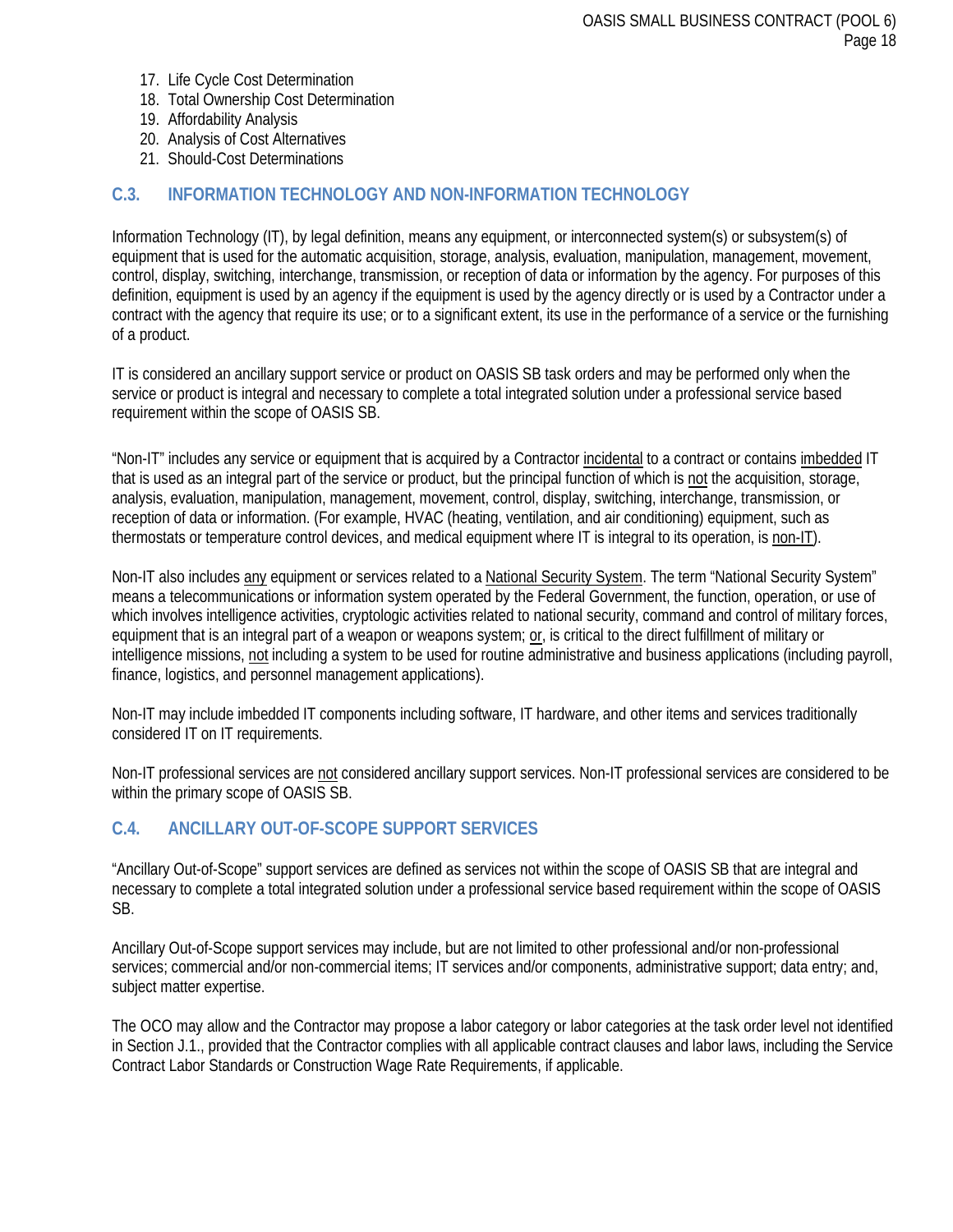# <span id="page-18-0"></span>**C.4.1. Ancillary Support Services for Information Technology**

When providing ancillary support for IT services and/or components, the Contractor shall promote IT initiatives and best practices that support Federal Government operational requirements for standardized technology and application service components. This shall facilitate integration requirements for broad Federal IT and E-Gov initiatives, as well as promote the sharing, consolidation, and re-use of business processes and systems across the Federal Government. The Contractor shall promote the use of open source solutions and open technology development where practicable to enable this re-use.

#### <span id="page-18-1"></span>**C. 5. SERVICES NOT IN SCOPE**

The OCO shall not issue a task order and a Contractor shall not accept or perform work for the following services when the predominant task order scope of work\* is:

- 1. An "Ancillary-Out-of-Scope" support service as defined in Section C.4.
- 2. A requirement that does not include substantive effort by employees performing in a bona fide executive, administrative, or professional capacity as defined in 29 CFR Part 541. A requirement that utilizes a significant number of employees primarily employed as labor or mechanics as defined in FAR Subpart 22.401 (i.e., Service Contract Labor Standards employees) may indicate that the requirement is not consistent with the scope of Section C.2. However, provided the requirement is within scope of Section C.2. and any amount of SCLS labor needed is necessary and integral to support the Professional Services (29 CFR Part 541) requirement, such SCLS labor usage is permitted and considered within scope of OASIS.
- 3. Inherently Governmental Functions as defined in FAR Subpart 2.101
- 4. Personal Services as defined in FAR Subpart 2.101
- 5. Architect & Engineering (A&E) Services as defined in FAR Subpart 2.101 and subject to the Brooks Architect-Engineers Act (40 U.S.C. 1102)

\*Please note "scope of work" does not directly correlate to labor mix/breakdown. Scope of work instead refers to the principle purpose or objective of the work required under the task order.

(END OF SECTION C)

# **SECTION D - PACKAGING AND MARKING**

#### <span id="page-18-3"></span><span id="page-18-2"></span>**D.1. PACKAGING AND MARKING**

<span id="page-18-4"></span>Packaging and marking of all deliverables must conform to normal commercial packing standards to assure safe delivery at destination. Clauses and other requirements regarding packaging and marking shall be designated by the OCO at the task order level.

(END OF SECTION D)

# **SECTION E - INSPECTION AND ACCEPTANCE**

#### <span id="page-18-5"></span>**E.1. INSPECTION AND ACCEPTANCE**

Inspection and acceptance for OASIS SB is: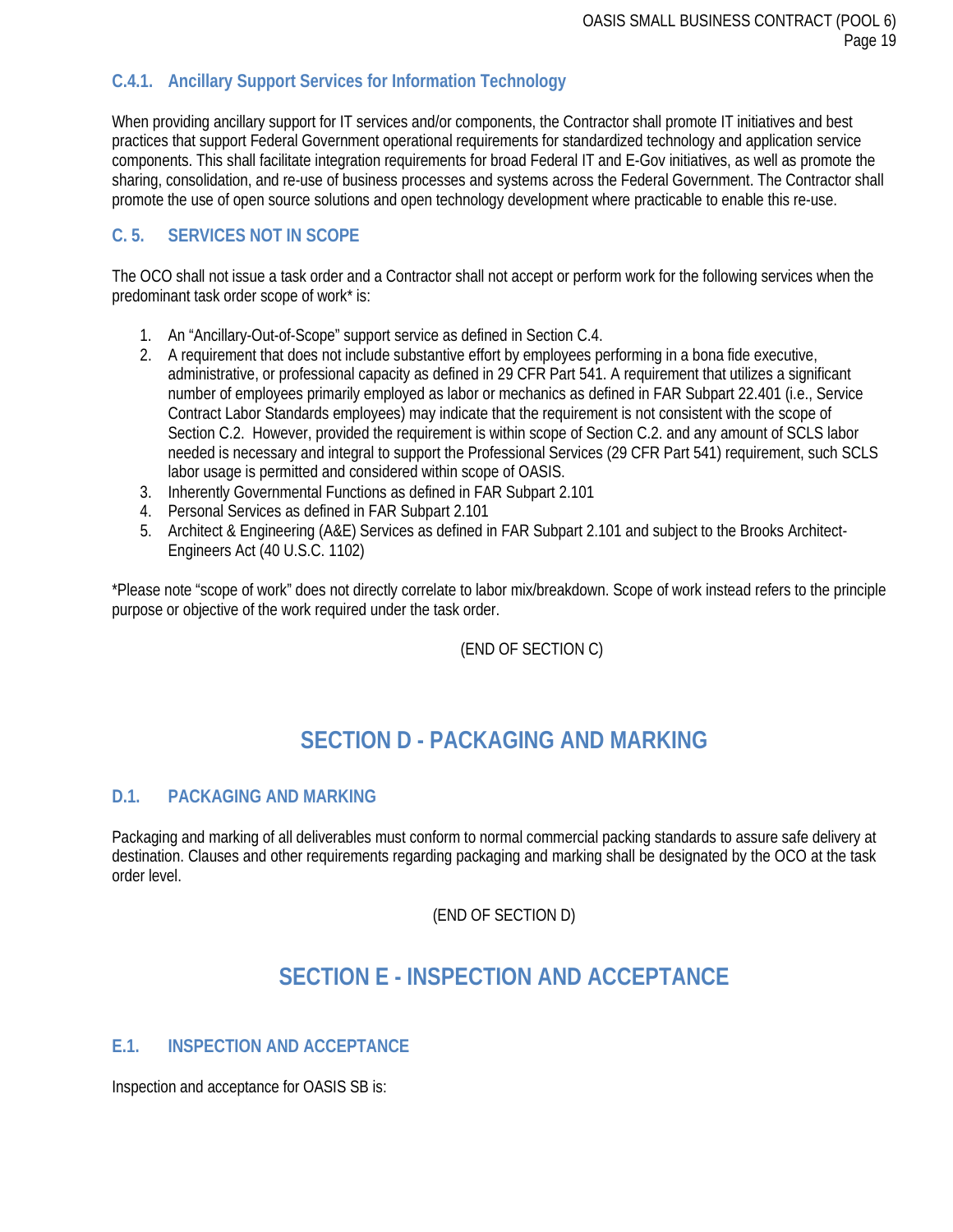| FAR      | <b>TITLE</b>                            | <b>DATE</b>     |
|----------|-----------------------------------------|-----------------|
| 52.246-4 | Inspection of Services - Fixed<br>Price | <b>AUG 1996</b> |

<span id="page-19-0"></span>Clauses and other requirements regarding inspection and acceptance shall be designated by the OCO at the task order level.

(END OF SECTION E)

# **SECTION F - DELIVERIES OR PERFORMANCE**

#### <span id="page-19-1"></span>**F.1. DELIVERIES OR PERFORMANCE CLAUSES**

Clauses regarding deliveries or performance for OASIS SB:

| <b>FAR</b> | TITI F                    | DATE         |
|------------|---------------------------|--------------|
| 52.242-15  | Stop Work Order           | AUG 1989     |
| 52.247-34  | <b>F.O.B. Destination</b> | 1991<br>NOV. |

<span id="page-19-2"></span>Clauses and other requirements regarding deliveries or performance shall be designated by the OCO at the task order level.

#### **F.2. PLACE OF PERFORMANCE**

The services to be provided under OASIS SB shall be accomplished at the locations identified in the task order and may include locations in the Continental United States (CONUS) and Outside the CONUS (OCONUS).

#### <span id="page-19-3"></span>**F.3. PERIOD OF PERFORMANCE**

The period of performance of OASIS SB is from June 20, 2014 through December 19, 2019, as exercised in accordance with FAR 52.217-8, Option to Extend Services, with 1 (5-year) option that may extend the cumulative term of the contract to 10 years in accordance with FAR 52.217-9, Option to Extend the Term of the Contact, if exercised.

The period of performance for each task order awarded under OASIS SB shall be specified in the task order by the ordering agency. Task orders must be solicited and awarded prior to the OASIS SB term expiring and may extend up to 5 years after the OASIS SB term expires.

Task order option periods may be exercised after the OASIS SB term expires as long as the final task order option period does not extend the cumulative term of the task order beyond 5 years after the OASIS SB term expires.

After the OASIS SB term expires, OASIS SB will remain an active contract until the final task order is closed-out and shall govern the terms and conditions with respect to active task orders to the same extent as if it were completed during the OASIS SB term.

Accordingly, the cumulative term of OASIS SB may span up to June 19, 2024 and the cumulative term of all task orders placed under OASIS SB may span up to June 19, 2029.

#### <span id="page-19-4"></span>**F.4. PERFORMANCE STANDARDS**

OASIS SB is a performance based contract with measurable standards in terms of quality and timeliness of deliverables and compliances in accordance with Section F.4.1. and F.4.2.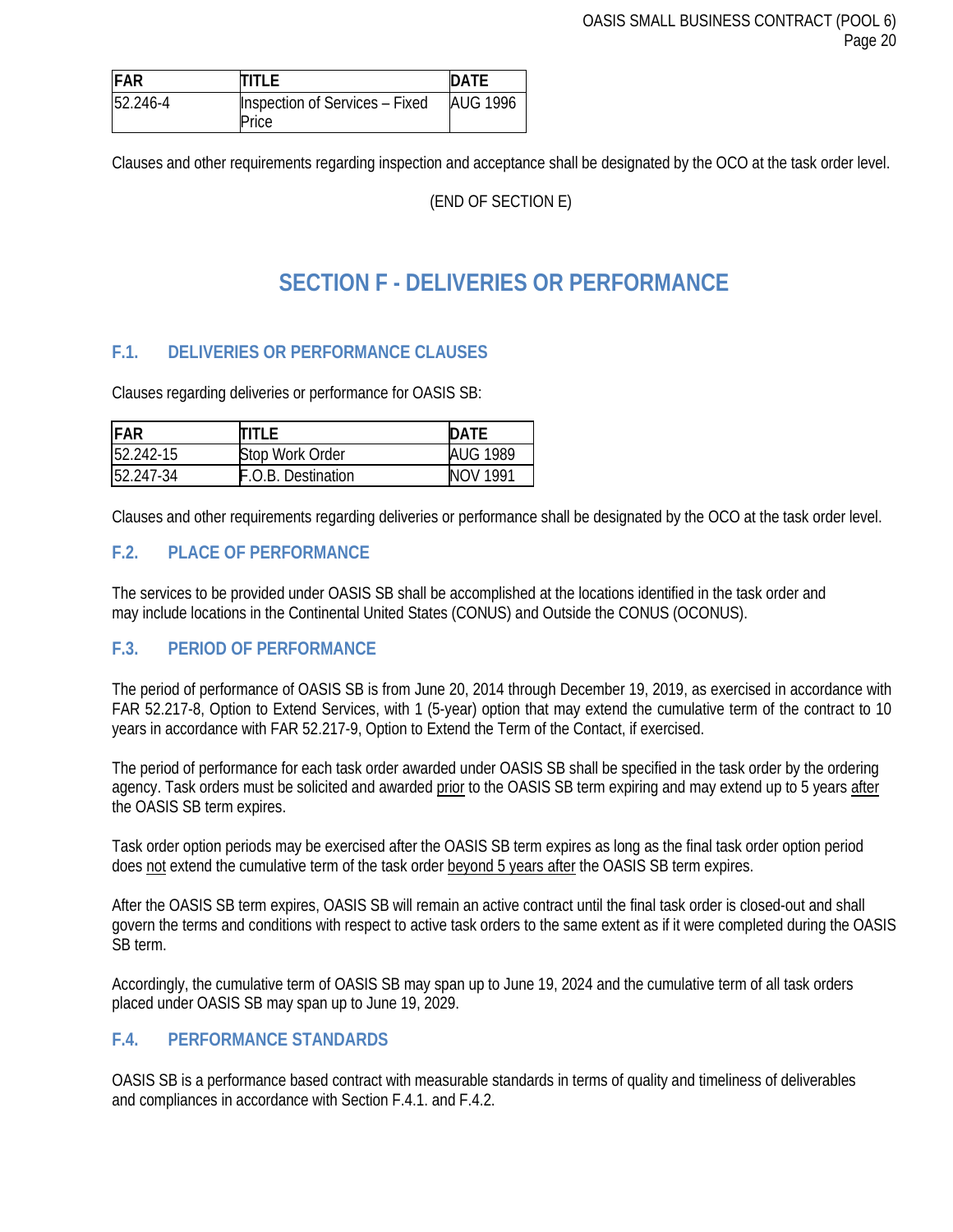In the event the CPRM is not operational, deliverable and reporting requirements designated for input into the CPRM shall be provided as directed by the OASIS SB CO within the stated timeframes.

The OASIS SB CO or an authorized representative shall have the right to examine and audit all supporting records and materials, regardless of whether such items are in written form, in the form of computer data, or in any other form, for the purpose of enforcing all deliverables and compliances herein.

Acceptable Accounting Systems are mandatory for all Contractors on OASIS SB. All other systems and certifications are optional; however, Contractors are encouraged to acquire these systems and certifications.

All Systems, Compliances, and Certifications must be maintained at the Contractors current level at time of award or higher throughout the period of performance of OASIS SB. For example, if a Contractor received an evaluation credit for having an Approved Purchasing System and CMMI Level 3 certification at time of award, then the Contractor must maintain an Approved Purchasing System and CMMI Level 3 certification level or higher for the life of OASIS SB.

Failure to meet the following deliverables, reports, or compliance standards may result in activation of Dormant Status and/or result in a Contractor being Off-Ramped (See Sections H.16. and H.17.).

#### <span id="page-20-0"></span>**F.4.1. Deliverable and Reporting Requirements**

The following table contains deliverables and reports required for OASIS SB. Task order deliverables and reporting will be specified in the task order. The Government does not waive its right to request other deliverables or reports not specifically listed in the table below. Deliverables or reports are required until the final task order is closed-out for each Contractor. If a deliverable is due on a calendar day that falls on a weekend day or a Government holiday, the deliverable or report is due the following business day.

For Quarterly reporting use the following calendar:

| <b>Calendar Quarters</b>                          | <b>CAF Due Date</b>        |  |
|---------------------------------------------------|----------------------------|--|
| 1st Quarter January $1_{st}$ – March $31_{st}$    | No later than April 30th   |  |
| 2nd Quarter April $1st - June 30th$               | No later than July $30th$  |  |
| 3rd Quarter July $1_{st}$ – September $30_{th}$   | No later than October 30th |  |
| 4th Quarter October $1_{st}$ – December $31_{st}$ | No later than January 30th |  |

| <b>SECTION</b>               | <b>REFERENCE</b>                                                | <b>DESCRIPTION</b>                                                                                        | <b>FREQUENCY</b>                                                                                                                                                     | LOCATION                                                |
|------------------------------|-----------------------------------------------------------------|-----------------------------------------------------------------------------------------------------------|----------------------------------------------------------------------------------------------------------------------------------------------------------------------|---------------------------------------------------------|
| G.2.6.                       | Contractor Key<br>Personnel                                     | Updated COPM or COCM<br>Point of Contact Information                                                      | Within 5 calendars days of<br>the substitution                                                                                                                       | OASIS SB CO via<br>OASISSB@gsa.gov                      |
| G.3.1.<br>and<br>G.3.2.4.    | <b>Contract Access Fee</b><br>(CAF) Remittance                  | CAF for all task orders<br>awarded during the previous<br>quarter on a cumulative basis                   | Quarterly                                                                                                                                                            | Electronic Funds Transfer (EFT)<br>via the CPRM website |
| G.3.2<br>through<br>G.3.2.5. | <b>CPRM Contract</b><br>Administrative<br>Reporting             | Task Order Award Data, including Report all order data within<br>$G.3.2.1.1 - G.3.2.1.3$ as<br>applicable | 30 calendar days after the<br>month the document was<br>signed by the Ordering<br>Contracting Officer (OCO)                                                          | Electronically via the Contract<br>Payment Module CPRM  |
| G.3.2.1.4                    | <b>CPRM Contract</b><br>Administrative Reporting Reporting Data | Limitations on Subcontracting                                                                             | Report all order data within 30 Electronically via the Contract<br>calendar days after the month Payment Module (CPRM)<br>the document was signed by<br>the Ordering |                                                         |
| G.3.2.2                      | <b>CPRM Contract</b><br>Administrative Reporting                | <b>Task Order Modification Data</b>                                                                       | Report all order data within 30 Electronically via the Contract<br>calendar days after the month Payment Module (CPRM)                                               |                                                         |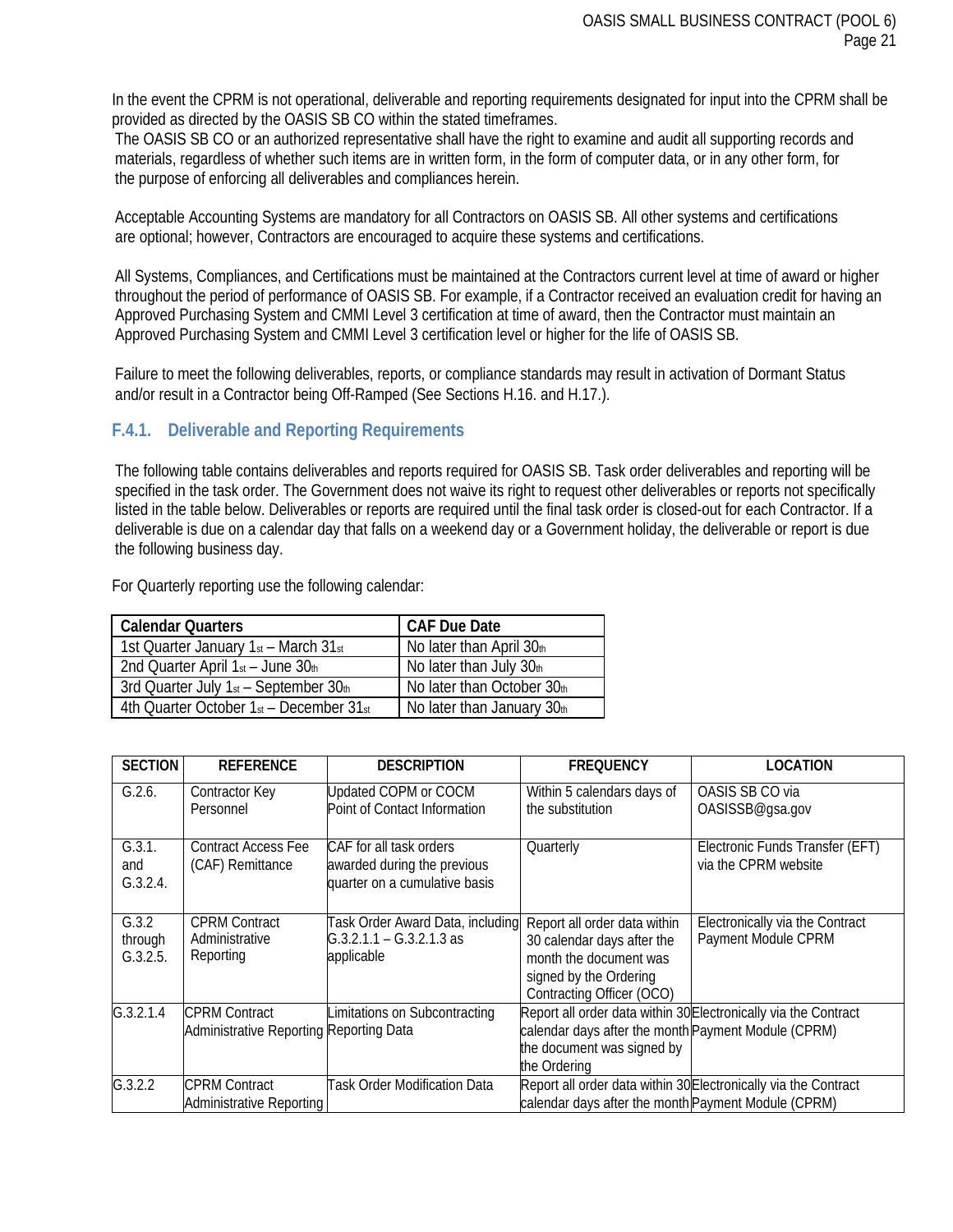#### OASIS SMALL BUSINESS CONTRACT (POOL 6) Page 22

| <b>SECTION</b>       | <b>REFERENCE</b>                                                                   | <b>DESCRIPTION</b>                                                                        | <b>FREQUENCY</b>                                                                                                                                                                        | <b>LOCATION</b>                                                                                                                                  |
|----------------------|------------------------------------------------------------------------------------|-------------------------------------------------------------------------------------------|-----------------------------------------------------------------------------------------------------------------------------------------------------------------------------------------|--------------------------------------------------------------------------------------------------------------------------------------------------|
|                      |                                                                                    |                                                                                           | the document was signed by<br>the Ordering Contracting<br>Officer (OCO)                                                                                                                 |                                                                                                                                                  |
| G.3.2.3              | <b>CPRM Contract</b><br><b>Administrative Reporting</b>                            | <b>Invoice Data</b>                                                                       | paid or remitted invoice within Payment Module (CPRM)<br>30 calendar days after the<br>end of the reporting quarter                                                                     | Report invoice data from each Electronically via the Contract                                                                                    |
| $\overline{G.3.2}.4$ | <b>CPRM Contract</b><br><b>Administrative Reporting</b>                            | <b>CAF Payment Data</b>                                                                   | Report CAF Payment data<br>from each paid or remitted<br>invoice within 30 calendar<br>days after the end of the<br>reporting quarter                                                   | Electronically via the Contract<br>Payment Module (CPRM)                                                                                         |
| G.3.2.5              | <b>CPRM Contract</b><br><b>Administrative Reporting</b>                            | Closeout Data                                                                             | Report Closeout data from<br>each expired order within 30<br>calendar days after the end of<br>the reporting quarter                                                                    | Electronically via the Contract<br>Payment Module (CPRM)                                                                                         |
| G.3.3.               | Individual<br>Subcontracting<br>Reports (ISR)                                      | f applicable,<br><b>SRs</b> from Individual<br>Subcontracting Plans on<br><b>OASIS SB</b> | Within 30 calendar days<br>after the close of each<br>reporting period ending<br>March 31st, September<br>30th, and within 30 days of<br>contract completion.                           | SF 294 to the OASIS SB CO via<br>OASISSB@gsa.gov                                                                                                 |
| G.3.4.1.             | <b>Contactor Self-</b><br>Assessment                                               | Self-Assessment Report                                                                    | Annually on August 31st for<br>the preceding reporting<br>period of June 20th through<br>June 19th                                                                                      | OASIS SB CO via<br>online CSA tool                                                                                                               |
| G.3.5.               | Insurance                                                                          | <b>ACORD 25, Certificate of</b><br>Insurance                                              | Within 30 calendar days<br>after the OASIS SB Notice-<br>to-Proceed and any<br>updates thereafter                                                                                       | Annually notify OASIS SB CO via<br>online CSA tool and OCOs for<br>affected task orders                                                          |
| G.3.6.               | Mergers, Acquisitions,<br>Novations, and<br>Change-of-Name<br>Agreements           | If applicable, SF 30<br>Modification or other<br>applicable documents                     | Copy of SF 30 and other<br>applicable documents<br>within 45 calendar days of<br>finalization                                                                                           | OASIS SB CO via<br>OASISSB@gsa.gov and OCOs for<br>affected task orders                                                                          |
| G.3.7.               | Federal Awardee<br>Performance and<br>Integrity Information<br>System (FAPIIS)     | <b>FAPIIS</b> reporting                                                                   | Semi-Annually starting 6<br>months from the<br>anniversary date of the<br><b>OASIS SB Notice-to-</b><br>Proceed.                                                                        | Electronically via SAM.GOV<br>website and notify the OASIS SB<br>CO annually via online CSA tool                                                 |
| G.3.8.               | <b>VETS-4212</b>                                                                   | VETS-4212 reporting                                                                       | Annually no later than<br>September 30 of each year                                                                                                                                     | Electronically via the Department<br>of Labor (DOL) VETS-4212<br>reporting website and notify the<br>OASIS SB CO annually via<br>online CSA tool |
| G.3.9.               | <b>Reporting Executive</b><br>Compensation and<br>First-Tier Subcontract<br>Awards | Federal Funding Accountability<br>and Transparency Act<br>(FFATA) Sub-Award Report        | The end of the month<br>following the month in<br>which the prime Contractor<br>awards any sub-contract<br>greater than \$25,000 into<br>the FFATA Sub-Award<br>Reporting System (FSRS) | Electronically via FSRS website<br>and notify the OASIS SB CO<br>annually via online CSA tool                                                    |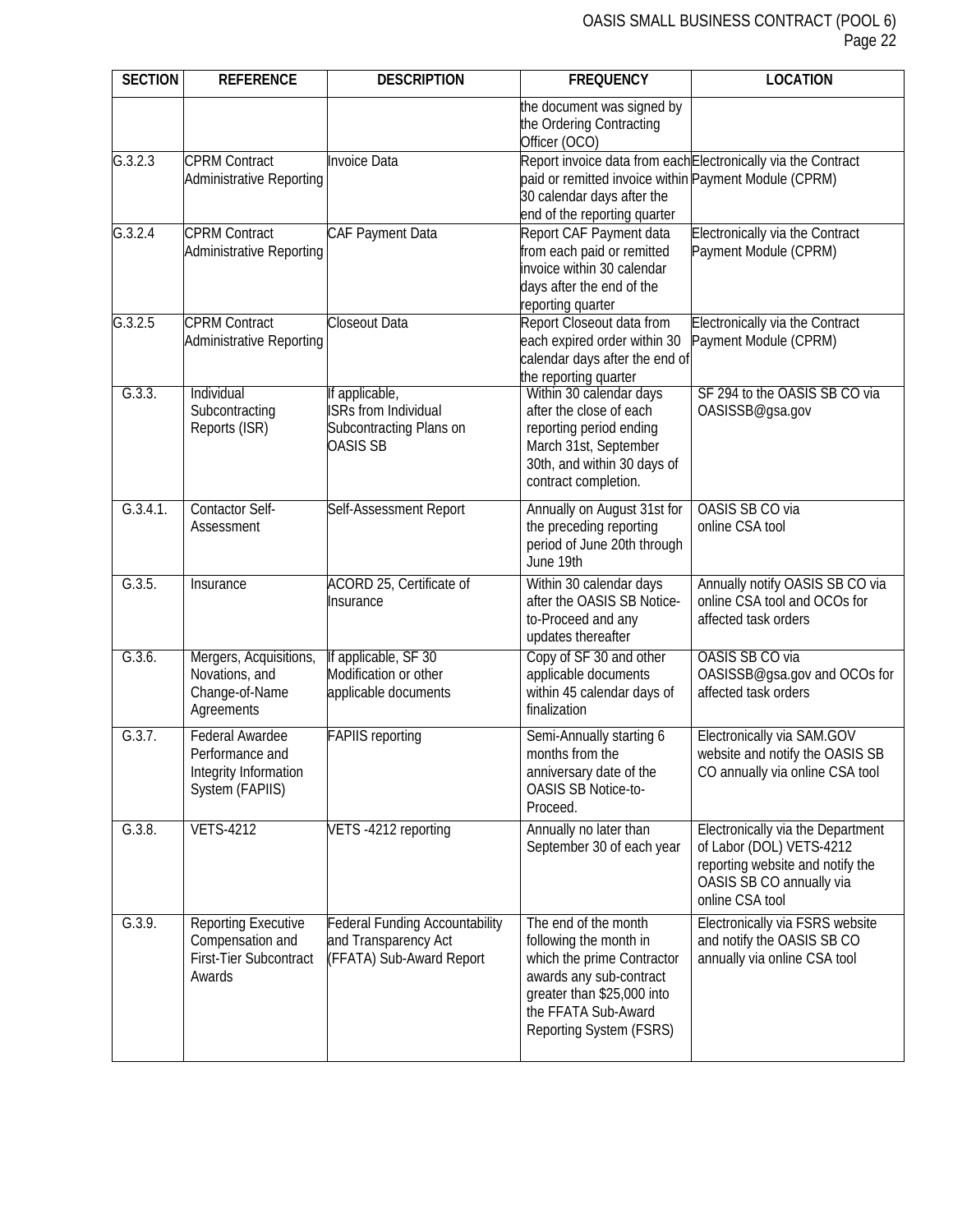| <b>SECTION</b> | <b>REFERENCE</b>                                                                                                                                  | <b>DESCRIPTION</b>                                                                                                                            | <b>FREQUENCY</b>                                                                                                                                                                                                                                                      | <b>LOCATION</b>                                                                         |
|----------------|---------------------------------------------------------------------------------------------------------------------------------------------------|-----------------------------------------------------------------------------------------------------------------------------------------------|-----------------------------------------------------------------------------------------------------------------------------------------------------------------------------------------------------------------------------------------------------------------------|-----------------------------------------------------------------------------------------|
| G.3.10.        | <b>Post Award Small</b><br><b>Business Program</b><br>Re-Representation                                                                           | <b>Small Business Size</b><br>Recertification                                                                                                 | Within 30 days after<br>execution of a novation<br>agreement; within 30 days<br>after a merger or<br>acquisition that does not<br>require a novation; and,<br>within 60 to 120 days prior<br>to the end of the fifth year<br>and exercising the option<br>thereafter. | OASIS SB CO via<br>OASISSB@gsa.gov                                                      |
| H.6.1.         | Acceptable<br><b>Accounting System</b>                                                                                                            | Correspondence and audit<br>reports from DCAA/DCMA that<br>updates the current status                                                         | Within 45 calendar days<br>after the update                                                                                                                                                                                                                           | Annually notify OASIS SB CO via<br>online CSA tool and OCOs for<br>affected task orders |
| H.6.2.         | <b>Acceptable Estimating</b><br>System                                                                                                            | If applicable, correspondence<br>and audit reports from<br>DCAA/DCMA or other<br>cognizant auditing entity that<br>updates the current status | Within 45 calendar days<br>after the update                                                                                                                                                                                                                           | OASIS SB CO via<br>OASISSB@gsa.gov and OCOs for<br>affected task orders                 |
| H.6.4.         | <b>Forward Pricing Rate</b><br>Agreements (FPRA),<br>Forward Pricing Rate<br>Recommendations<br>(FPRR) and/or<br><b>Approved Billing</b><br>Rates | If applicable, correspondence<br>and audit reports from<br>DCAA/DCMA or other<br>cognizant auditing entity that<br>updates the current status | Within 45 calendar days<br>after the update                                                                                                                                                                                                                           | Annually notify OASIS SB CO via<br>online CSA tool and OCOs for<br>affected task orders |
| H.6.5.         | <b>Approved Purchasing</b><br>System                                                                                                              | If applicable, correspondence<br>and audit reports from DCMA<br>or other cognizant auditing<br>entity that updates the current<br>status      | Within 45 calendar days<br>after the update                                                                                                                                                                                                                           | Annually notify OASIS SB CO via<br>online CSA tool and OCOs for<br>affected task orders |
| H.6.6.         | <b>EVMS ANSI-standard</b>                                                                                                                         | If applicable, correspondence<br>and audit reports from DCMA<br>or other cognizant auditing<br>entity that updates the current<br>status      | Within 45 calendar days<br>after the update                                                                                                                                                                                                                           | Annually notify OASIS SB CO via<br>online CSA tool                                      |
| H.6.7.         | ISO 9001<br>Certification                                                                                                                         | If applicable, correspondence<br>or audit from an ISO 9001<br>Certification Body that updates<br>the current status                           | Within 45 calendar days<br>after the update                                                                                                                                                                                                                           | Annually notify OASIS SB CO via<br>online CSA tool                                      |
| H.6.8.         | ISO 17025<br>Certification                                                                                                                        | If applicable, correspondence<br>or audit from an ISO 17025<br>Certification Body that updates<br>the current status                          | Within 45 calendar days<br>after the update                                                                                                                                                                                                                           | Annually notify OASIS SB CO via<br>online CSA tool                                      |
| H.6.9.         | ISO 14001<br>Certification                                                                                                                        | If applicable, correspondence<br>or audit from an ISO<br>14001 Certification Body<br>that updates the current status                          | Within 45 calendar days<br>after the update                                                                                                                                                                                                                           | Annually notify OASIS SB CO via<br>online CSA tool                                      |
| H.6.10.        | <b>AS9100 Certification</b>                                                                                                                       | If applicable, correspondence<br>or audit from an AS9100<br>Certification Body that updates<br>the current status                             | Within 45 calendar days<br>after the update                                                                                                                                                                                                                           | Annually notify OASIS SB CO via<br>online CSA tool                                      |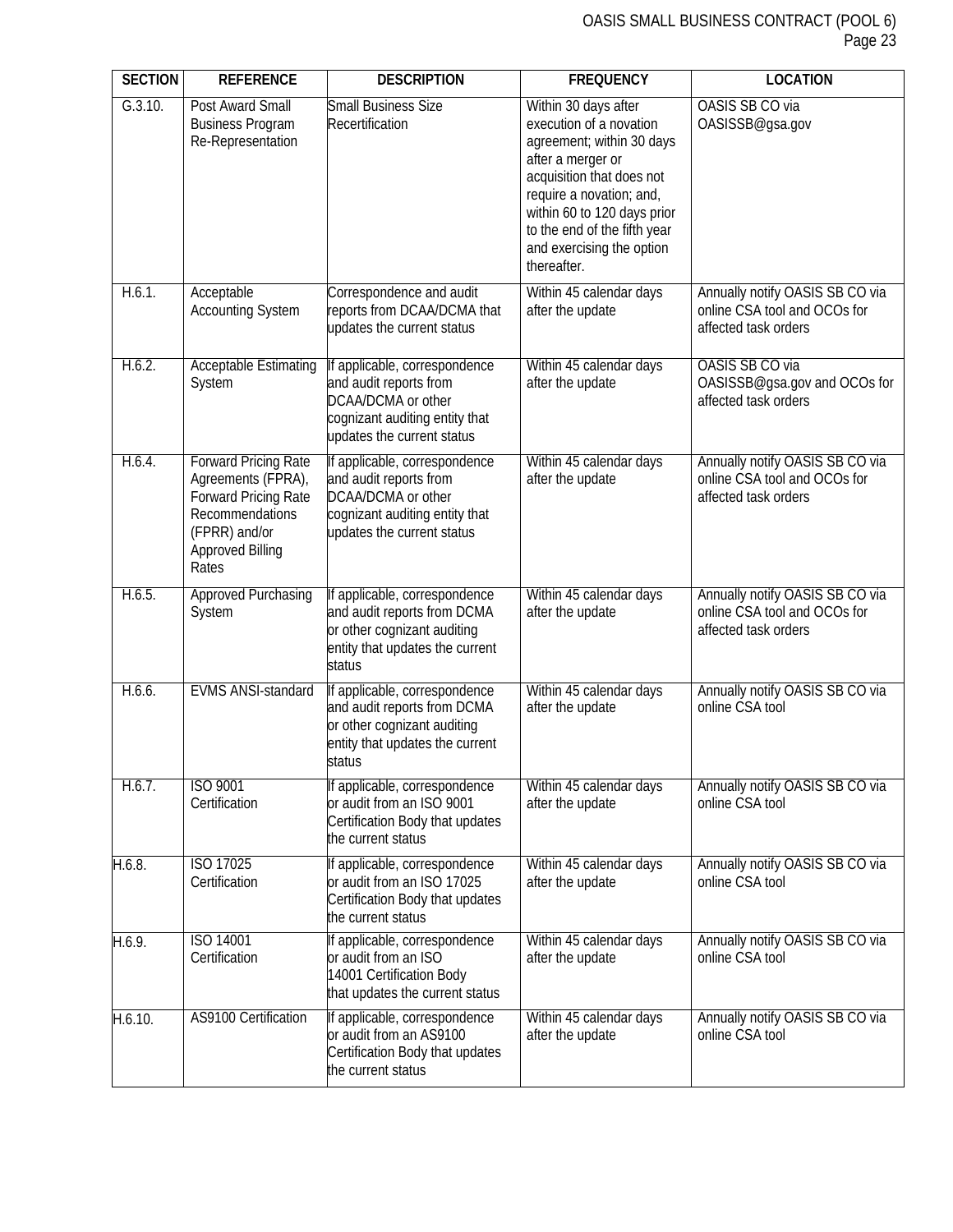| <b>SECTION</b> | <b>REFERENCE</b>                                                  | <b>DESCRIPTION</b>                                                                                                                                                                                                                     | <b>FREQUENCY</b>                            | LOCATION                                                                                |
|----------------|-------------------------------------------------------------------|----------------------------------------------------------------------------------------------------------------------------------------------------------------------------------------------------------------------------------------|---------------------------------------------|-----------------------------------------------------------------------------------------|
| H.6.11.        | <b>CMMI Maturity Level</b>                                        | If applicable, correspondence<br>or audit from a CMMI Instituted<br>Certified Lead Appraiser that<br>updates the current status                                                                                                        | Within 45 calendar days<br>after the update | Annually notify OASIS SB CO via<br>online CSA tool                                      |
| H.6.12.        | Meaningful<br>Relationship<br><b>Commitment Letters</b><br>(MRCL) | If applicable, any change of<br>entity or commitment identified<br>in any MRCL submitted                                                                                                                                               | Within 45 calendar days<br>after the update | Annually notify OASIS SB CO via<br>online CSA tool                                      |
| H.7.1.         | <b>Facility Security</b><br>Clearance                             | If applicable, correspondence<br>signed by a Facility Security<br>Officer, screen prints from the<br><b>Industrial Security Facilities</b><br>Database and DD Form 441,<br>DD Form 441-1, or SF 328<br>that updates the current status | Within 45 calendar days<br>after the update | Annually notify OASIS SB CO via<br>online CSA tool and OCOs for<br>affected task orders |

#### <span id="page-23-0"></span>**F.4.2. Compliances**

The following table contains compliances required for OASIS SB. Task Order compliances will be specified in the task order. The Government does not waive its right to request other compliances in order to align the OASIS SB contract with new statuary or regulatory requirements. The Government will provide the Contractor with at least 90 days' notice of these requirements.

| <b>SECTION</b>                | <b>REFERENCE</b>                                                                               | <b>COMPLIANCE</b>                                                                                                                                                                                                         |
|-------------------------------|------------------------------------------------------------------------------------------------|---------------------------------------------------------------------------------------------------------------------------------------------------------------------------------------------------------------------------|
| G.2.6.                        | <b>Contractor Key Personnel</b>                                                                | The Contractor shall maintain responsive and competent Contractor Key<br>Personnel                                                                                                                                        |
| G.3.1.<br>and<br>G.3.2.4.     | Contract Access Fee (CAF) Remittance                                                           | The Contractor shall submit timely and accurate CAF Payments                                                                                                                                                              |
| G.3.2.<br>through<br>G.3.2.5. | <b>CPRM Data</b>                                                                               | The Contractor shall submit timely and accurate data in the CPRM                                                                                                                                                          |
| G.3.3.                        | Subcontracting Goals and Reporting                                                             | The Contractor shall submit timely and accurate ISR subcontract reports or SF<br>294s, if applicable, in meeting small business goals in accordance with the<br>Contractor's subcontracting plan                          |
| G.3.4.1.                      | <b>Contactor Self-Assessment</b>                                                               | The Contractor shall submit timely and accurate self-assessments reports                                                                                                                                                  |
| G.3.5.                        | Insurance                                                                                      | The Contractor shall submit timely and accurate Certificates of Insurance and<br>maintain adequate insurance coverage at the OASIS SB and task order level                                                                |
| G.3.6.                        | Mergers, Acquisitions, Novations and<br>Change-of-Name Agreements                              | The Contractor shall submit timely notice of Merger and Acquisitions or<br>contractual copies of Novation or Change-of-Name Agreements, if applicable                                                                     |
| G.3.7.                        | Responsibility and Federal Awardee<br>Performance and Integrity Information<br>System (FAPIIS) | The Contractor shall submit timely and accurate FAPIIS information<br>and maintain sufficient financial resources and meet the responsibility standards<br>and qualifications set forth in FAR Part 9                     |
| G.3.8.                        | VETS-4212 Reporting                                                                            | The Contractor shall report timely and accurate VETS-4212 reports in the<br>Department of Labor VETS-4212 website and send confirmation to the OASIS<br>SB CO                                                             |
| G.3.9.                        | Reporting Executive Compensation and<br><b>First-Tier Subcontract Awards</b>                   | The Contractor shall report timely and accurate sub-award and executive<br>compensation data regarding first-tier sub-awards in FSRS to meet the FFATA<br>reporting requirements and send confirmation to the OASIS SB CO |
| G.3.10.                       | Post-Award Small Business Program<br>Re-Representation                                         | The Contractor shall report timely and accurately their small business program<br>re-representation and update SAM.gov, as applicable                                                                                     |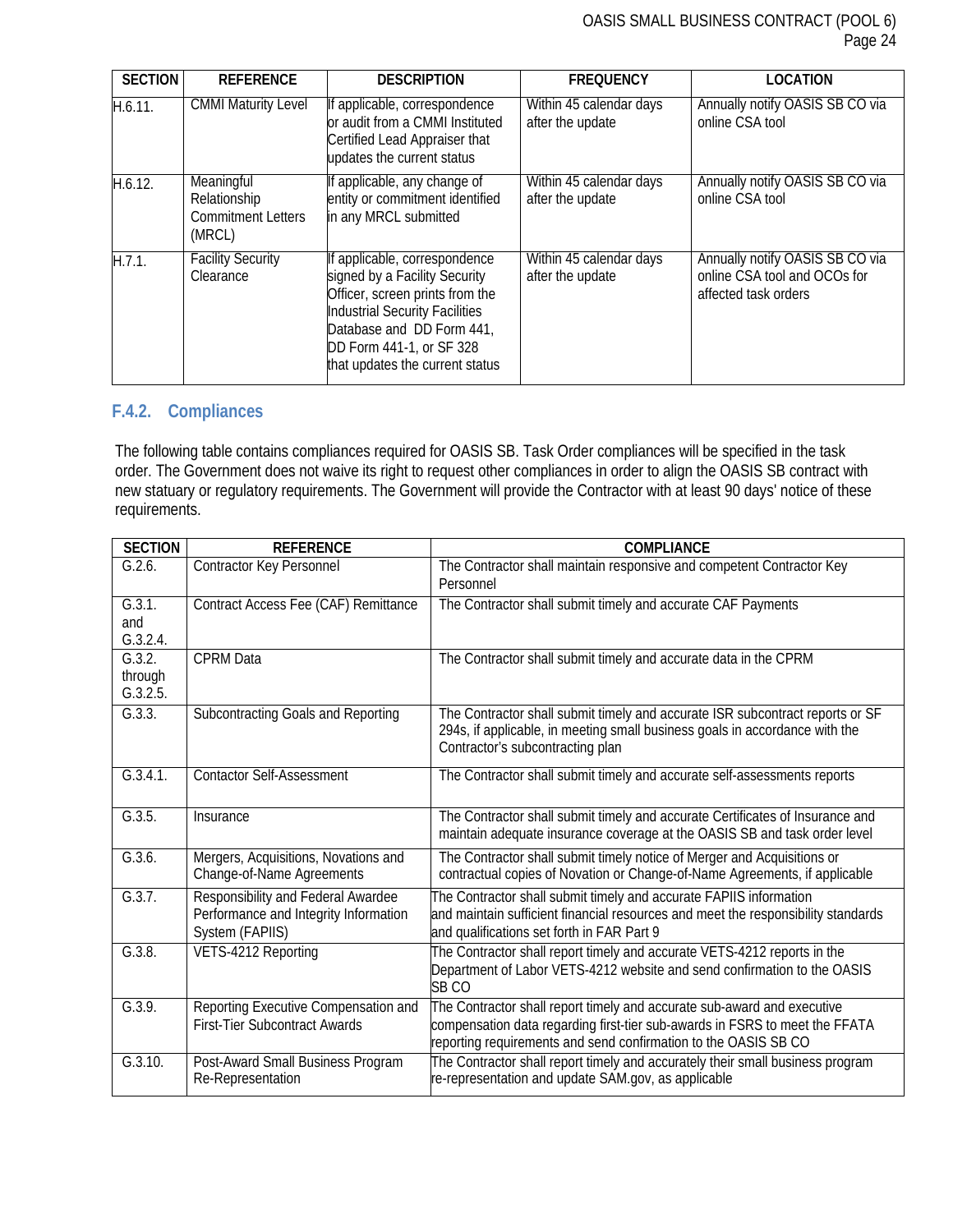| <b>SECTION</b>     | <b>REFERENCE</b>                                                                                                                         | <b>COMPLIANCE</b>                                                                                                                                                                                                                                                                                    |
|--------------------|------------------------------------------------------------------------------------------------------------------------------------------|------------------------------------------------------------------------------------------------------------------------------------------------------------------------------------------------------------------------------------------------------------------------------------------------------|
| $\overline{G.4}$ . | Task Order Close-Out                                                                                                                     | The Contractor agrees to cooperate with the OCO to close out task orders as<br>soon as practical after expiration, cancellation, or termination.                                                                                                                                                     |
| H.6.1.             | <b>Acceptable Accounting System</b>                                                                                                      | The Contractor shall maintain the acceptable/approved status of their<br>Accounting System and submit updates to the current status                                                                                                                                                                  |
| H.6.2.             | <b>Acceptable Estimating System</b>                                                                                                      | The Contractor shall maintain the acceptable status of their Estimating System<br>and submit updates to the current status, if applicable                                                                                                                                                            |
| H.6.4.             | <b>Forward Pricing Rate Agreements</b><br>(FPRA), Forward Pricing Rate<br>Recommendations (FPRR) and/or<br><b>Approved Billing Rates</b> | The Contractor shall maintain their FPRA, FPRR, and/or Approved Billing Rates<br>and submit updates, if applicable                                                                                                                                                                                   |
| H.6.5.             | <b>Approved Purchasing System</b>                                                                                                        | The Contractor shall maintain an Approved Purchasing System and submit<br>updates, if applicable                                                                                                                                                                                                     |
| H.6.6.             | <b>EVMS ANSI-standard</b>                                                                                                                | The Contractor shall maintain or exceed their EVMS ANSI-standard and submit<br>updates, if applicable                                                                                                                                                                                                |
| H.6.7.             | ISO 9001 Certification                                                                                                                   | The Contractor shall maintain or exceed their ISO 9001 Certification and submit<br>updates, if applicable                                                                                                                                                                                            |
| H.6.8.             | ISO 17025 Certification                                                                                                                  | The Contractor shall maintain or exceed their ISO 17025 Certification and submit<br>updates, if applicable                                                                                                                                                                                           |
| H.6.9.             | ISO 14001 Certification                                                                                                                  | The Contractor shall maintain or exceed their ISO 14001 Certification and submit<br>updates, if applicable                                                                                                                                                                                           |
| H.6.10.            | <b>AS9100 Certification</b>                                                                                                              | The Contractor shall maintain or exceed their AS9100 Certification and submit<br>updates, if applicable                                                                                                                                                                                              |
| H.6.11.            | <b>CMMI Maturity Level</b>                                                                                                               | The Contractor shall maintain or exceed their CMMI Maturity Level and submit<br>updates, if applicable                                                                                                                                                                                               |
| H.6.12.            | Meaningful Relationship Commitment<br>Letters (MRCL)                                                                                     | The Contractor shall honor the commitments contained in all MRCLs, if<br>applicable                                                                                                                                                                                                                  |
| H.7.1              | <b>Facility Security Clearance (FSC)</b>                                                                                                 | The Contractor shall maintain or exceed their FSC and submit updates, if<br>applicable                                                                                                                                                                                                               |
| H.11.1.            | <b>Meetings</b>                                                                                                                          | The Contractor's Key Personnel shall attend and actively participate in all<br>meetings, including all PMR Meetings. It is preferred that both Key Personnel<br>(COPM and COCM) attend all PMRs; at a minimum, one of the Key Personnel shall<br>attend each PMR.                                    |
| H.11.3.            | <b>Contractor OASIS SB Webpage</b>                                                                                                       | The Contractor shall maintain an OASIS SB Webpage that meets the minimum<br>webpage requirements                                                                                                                                                                                                     |
| H.11.5.            | Minimum Task Order Awards or<br><b>Estimated Value</b>                                                                                   | Starting from the date of the OASIS SB Notice-to-Proceed, the Contractor shall<br>attain a minimum of 3 task order awards or a total task order estimated value of<br>\$20M (total estimated value of all task orders inclusive of all options) prior to the<br>exercise of Option I under OASIS SB. |
| H.13.              | <b>Ethics and Conduct</b>                                                                                                                | The Contractor shall adhere to the standards under Section H.13.                                                                                                                                                                                                                                     |

#### (END OF SECTION F)

# **SECTION G - CONTRACT ADMINISTRATION DATA**

### <span id="page-24-1"></span><span id="page-24-0"></span>**G.1. BACKGROUND**

This section provides roles, responsibilities, and contract administration requirements for OASIS SB and each task order placed under OASIS SB. Clauses and other requirements regarding contract administration may be designated by the OCO at the task order level.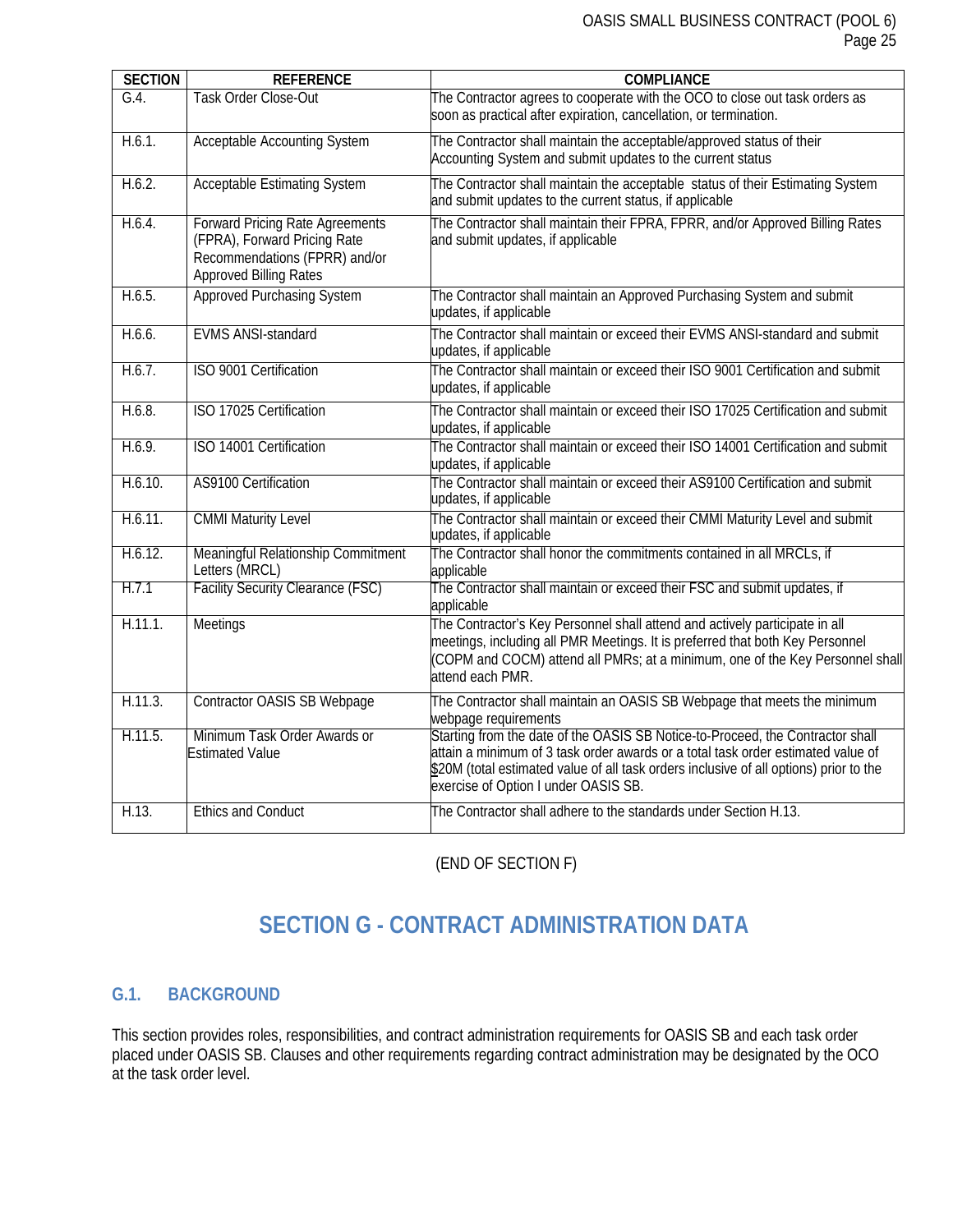#### <span id="page-25-0"></span>**G.2. ROLES AND RESPONSIBILITIES OF KEY PERSONNEL**

This section describes the roles and responsibilities of Government and Contractor personnel. The current point of contact information of GSA's Key Personnel for OASIS SB will be maintained on the official GSA OASIS SB webpage at http://www.gsa.gov/oasis.

#### <span id="page-25-1"></span>**G.2.1. Program Manager (PM)**

The OASIS SB PM is a GSA Government official who performs various programmatic functions for the overall success of the OASIS SB program.

#### <span id="page-25-2"></span>**G.2.2. Contracting Officer (CO)**

The OASIS SB CO is the sole and exclusive GSA Government official with actual authority to administer and/or modify the terms of OASIS SB, monitor the Contractor's performance in the areas of contract compliance and contract administration, and assist the Contractor and OCO on matters related to the OASIS SB terms and conditions.

The OASIS SB CO may delegate routine administrative functions to an authorized OASIS SB representative.

#### <span id="page-25-3"></span>**G.2.3. Ombudsman**

Subject to GSAR 552.216-74, GSA designates an Ombudsman to OASIS SB. For the purposes of OASIS SB, there are two primary duties for the Ombudsman: (1) To review complaints from Contractors and ensure that they are afforded a fair opportunity for consideration in the award of task orders consistent with the procedures of OASIS SB, and (2) To review an OASIS SB CO decision to place a Contractor in Dormant Status. (See Section H.16.).

#### <span id="page-25-4"></span>**G.2.4. Industrial Operations Analyst (IOA)**

The IOA is a GSA Government official who audits Contractor records and conducts Contractor Assistance Visits (CAVs) to the Contractor's place of business to assist the Contractor with task order reporting, Contract Access Fee (CAF) management, and other general contract administration functions deemed necessary by the Government.

#### <span id="page-25-5"></span>**G.2.5. Ordering Contracting Officer (OCO)**

For purposes of OASIS SB, authorized users are identified as OCOs. Only an authorized user, who is a delegated OCO, may solicit, award, and administer a task order under OASIS SB. In order to qualify as an authorized user, a duly warranted Contracting Officer of the Federal Government, as defined in FAR Subpart 2.101, in good standing, must have received a Delegation of Procurement Authority (DPA) from the OASIS SB CO or OASIS SB representative that is delegated by the OASIS SB CO to issue DPAs.

The OCO for each task order is the sole and exclusive Government official with actual authority to solicit, award, administer, and/or modify a task order under OASIS SB.

The OCO is encouraged to contact the OASIS SB CO or OASIS SB PM for any OASIS SB related assistance including but, not limited to, the following: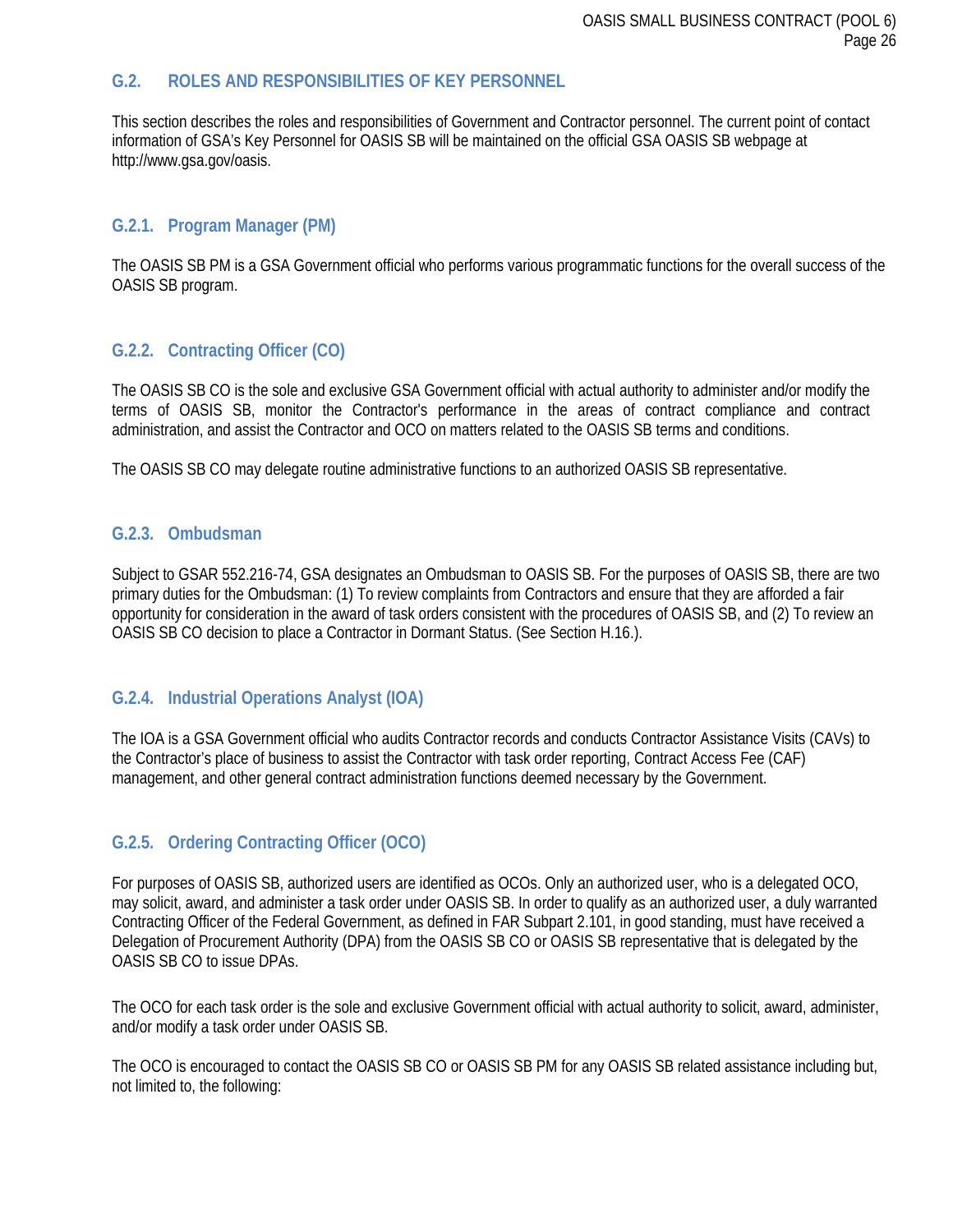- 1. Training on the OASIS SB program and ordering procedures
- 2. Task order scope compliance with OASIS SB
- 3. Task order solicitation development
- 4. Assistance on disputes, claims, or protests under OASIS SB
- 5. Contractor performance under OASIS SB

The OCO duties include, but are not limited to:

- 1. Requesting and receiving a Delegation of Procurement Authority (DPA) prior to soliciting and awarding a task order under OASIS SB
- 2. Complying with the terms and conditions of OASIS SB (See Section H.3.)
- 3. Complying with the ordering procedures outlined in FAR Subpart 16.505, and other agency specific regulatory supplements
- 4. Issuing task orders solicitations under the proper NAICS Code and corresponding OASIS SB MA-IDIQ Contract Number (See Section H.4.)
- 5. Allowing a reasonable time for fair opportunity proposal submission
- 6. Resolving any performance issues, disputes, claims or protests at the task order level
- 7. Responding to all Freedom of Information Act (FOIA) requests at the task order level
- 8. Entering task order performance evaluation in the Contractor Performance Assessment Reporting System (CPARS) or alternative past performance assessment reporting system mandated by customer agencies that do not require the use of CPARS
- 9. Entering task order award data in the Federal Procurement Data System Next Generation (FPDS-NG) upon task order award, if applicable
- 10. Providing solicitation and task order award data to the OASIS SB Contracting Officer in accordance with the OASIS SB Ordering Guide and Appendices located at https://www.gsa.gov/oasis
- 11. Closing out task orders in a timely manner

# <span id="page-26-0"></span>**G.2.5.1. Contracting Officer's Representative (COR)**

The OCO for each task order may designate a Contracting Officer Representative (COR) or Contracting Officer Technical Representative (COTR) to perform specific administrative or technical functions.

The specific rights and responsibilities of the COR or COTR for each task order shall be described in writing, which upon request, shall be provided to the Contractor. A COR/COTR has no actual, apparent, or implied authority to bind the Government.

#### <span id="page-26-1"></span>**G.2.6. Contractor Key Personnel**

The Contractor shall assign a Corporate OASIS SB Program Manager (COPM) and Corporate OASIS SB Contract Manager (COCM) as Contractor Key Personnel to represent the Contractor as primary points-of-contact to resolve issues, perform administrative duties, and other functions that may arise relating to OASIS SB and task orders solicited and awarded under OASIS SB. Additional Key Personnel requirements may be designated by the OCO at the task order level.

There is no minimum qualification requirements established for Contractor Key Personnel. Additionally, Contractor Key Personnel do not have to be full-time positions; however, the Contractor Key Personnel are expected to be fully proficient in the performance of their duties.

The Contractor shall ensure that the OASIS SB CO has current point-of-contact information for both the COPM and COCM. In the event of a change to Contractor Key Personnel, the Contractor shall notify the OASIS SB CO and provide all Point of Contact information for the new Key Personnel within 5 calendar days of the change.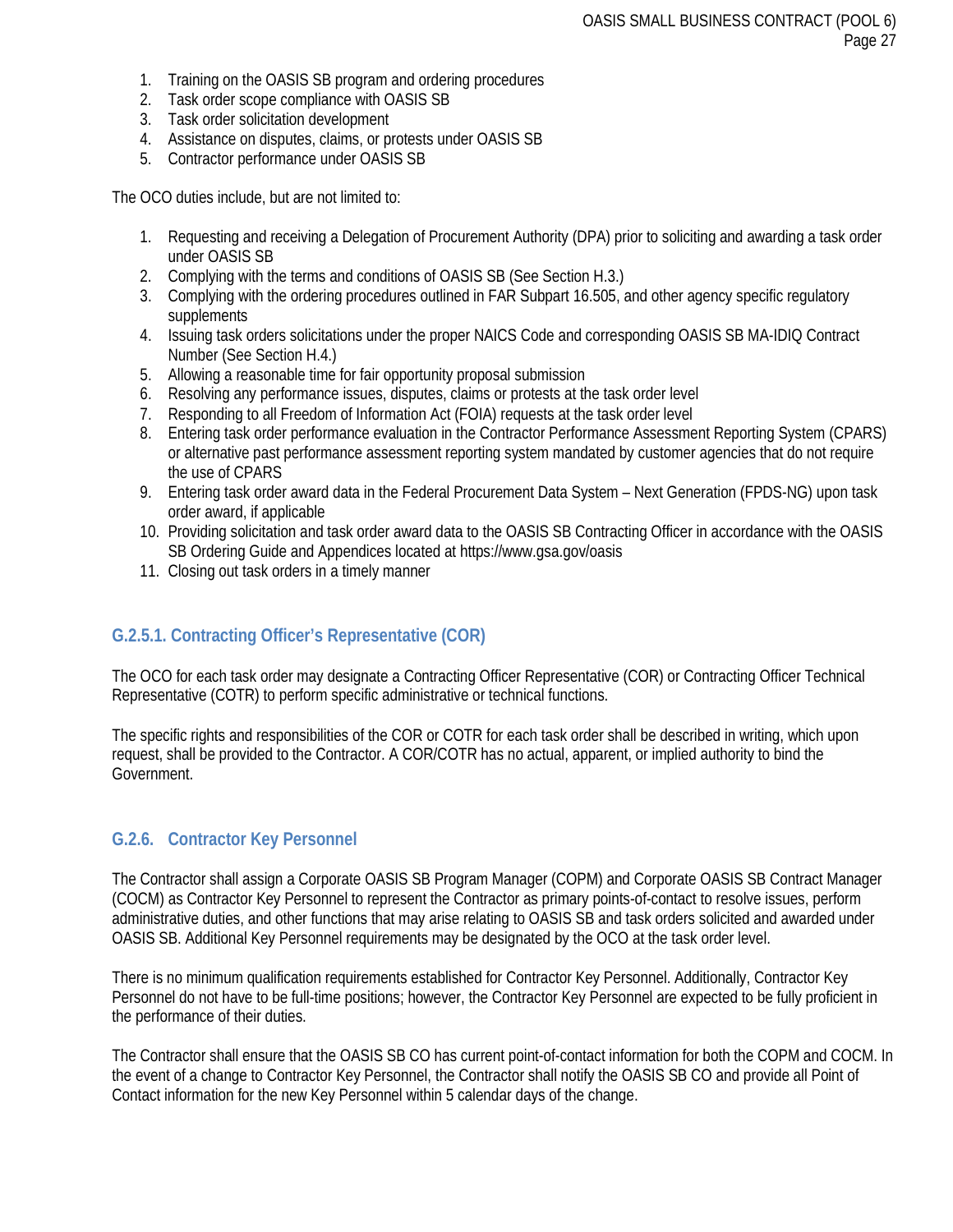All costs associated with Contractor Key Personnel duties shall be handled in accordance with the Contractor's standard accounting practices; however, no costs for Contractor Key Personnel may be billed to the OASIS Program Office.

Failure of Contractor Key Personnel to effectively and efficiently perform their duties will be construed as conduct detrimental to contract performance and may result in activation of Dormant Status and/or Off-Ramping (See Sections H.16. and H.17.).

# <span id="page-27-0"></span>**G.2.6.1. Corporate OASIS SB Program Manager (COPM)**

The Contractor's corporate management structure shall guarantee senior, high-level, program management of the OASIS SB Program, including a COPM to represent the company in all OASIS SB program-related matters.

The COPM duties include, but are not limited to:

- 1. Advising and assisting current and potential OASIS SB customers regarding the technical scope of OASIS SB and the overall attributes of the OASIS SB Program
- 2. Promoting customer use of the OASIS SB contract
- 3. Being ultimately responsible for ensuring that all reporting information required under OASIS SB is provided accurately, thoroughly and timely
- 4. Being ultimately responsible for all performance issues related to OASIS SB and task orders awarded under OASIS SB
- 5. Ensuring at least one of the Key Personnel attends all OASIS SB Program Management Review (PMR) Meetings and other OASIS SB meetings as scheduled

# <span id="page-27-1"></span>**G.2.6.2. Corporate OASIS SB Contract Manager (COCM)**

The Contractor's corporate management structure shall guarantee senior, high-level, program management of the OASIS SB Program, including a COCM to represent the company in all OASIS SB contract-related matters.

The COCM duties include, but are not limited to:

- 1. Ensuring the company's task order awards under OASIS SB are contractually in compliance with OASIS SB (See Section H.3.)
- 2. Ensuring all data within the CPRM is current, accurate, and complete (See Section G.3.2.)
- 3. Ensuring contract administrative functions and meeting all the performance reporting and compliance standards listed under Section F.4., are maintained
- 4. Being ultimately responsible for ensuring that all contractual agreements, including modifications, are negotiated and put in place expeditiously
- 5. Being ultimately responsible for ensuring that all task order invoicing is accurate and timely
- 6. Ensuring at least one of the Key Personnel attends all OASIS SB Program Management Review (PMR) Meetings and other OASIS SB meetings as scheduled

#### <span id="page-27-2"></span>**G.3. CONTRACTOR ADMINISTRATION REQUIREMENTS**

The following sections describe the administration requirements for OASIS SB and task orders awarded under OASIS SB. The COCM shall be the primary point-of-contact for these requirements.

Failure to meet administration requirements may result in activation of Dormant Status and/or Off-Ramping (See Sections H.16. and H.17.).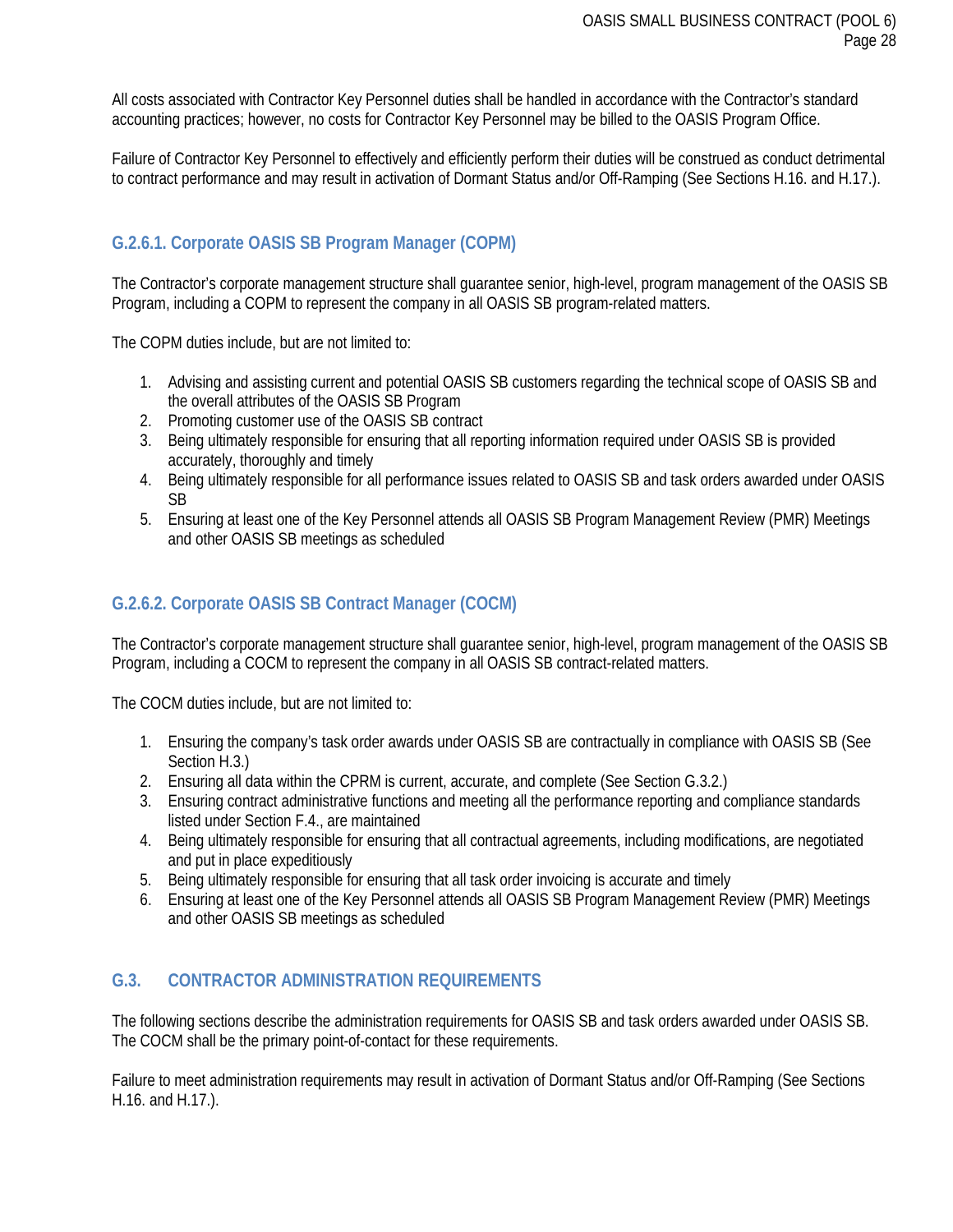#### <span id="page-28-0"></span>**G.3.1. Contract Access Fee (CAF)**

CAF rates, once established and verified as correct, shall be used for the entire life of the order (to include base + options).

The only exception to the default CAF rate is for customer organizations with a CAF Memorandum of Understanding (MOU) agreement in place with the OASIS Program Office. See https://www.gsa.gov/oasis to find the latest list of customer organizations and their reduced CAF rate specified in the MOU agreement.

In response to all task order solicitations, regardless of order type (fixed price, cost-reimbursable, etc) the CAF shall be proposed as a separate and distinct Contract Line Item (CLIN) for the base period and each option period (if applicable). For other than Firm Fixed Price proposals, the CAF line item shall be proposed as a Not To Exceed (NTE) amount.

Each invoice billed under the task order shall include a separate CAF line item as in the following example:

CLIN 0001 Labor \$100.00 CLIN 0002 Material \$50.00 CLIN 0003 Travel \$50.00 Subtotal \$200.00 CLIN 0004 CAF (0.75% of subtotal) \$1.50 Total Invoice including CAF \$201.50

The OCO must establish a separate and distinct CAF CLIN in all task order awards for the base year(s) and each option period (if applicable).

#### <span id="page-28-1"></span>**G.3.2. Contractor Payment Reporting Module (CPRM)**

The specific system for all unclassified task order award, modification, invoice, and CAF payment data will be reported electronically through the CPRM system located within the GSA Assisted Acquisition Services (AAS) Business Systems Portal. For classified task orders please contact the OASIS SB Contracting Officer for further instruction. Do not send classified information to the OASIS Program Management Office.

Task order and modification data issued through the AAS Business System Portal may automatically populate into the CPRM; however, it is the Contractor's responsibility to ensure the data has been reported into the CPRM.

CPRM is an operational system under continuous enhancement. The system may not allow for some contractually required data elements identified herein to be directly reported until a future enhancement is accomplished.

#### <span id="page-28-2"></span>**G.3.2.1. Task Order Award Data**

The Contractor shall report all task order award data in G.3.2.1 (and applicable subsections below) in CPRM within 30 calendar days after month task order was signed by the OCO. For example, if the task order was signed on June 01 the task order award data must be reported by July 31.

Regardless of contract type, all task order award data shall include:

- 1. OASIS SB MA-IDIQ Contract Number
- 2. Task Order Award Number (**NOT** the Solicitation Number)
- 3. Task Order Description (i.e., Type of Professional Services Project)
- 4. Government-Site, Contractor-Site, or Both
- 5. Predominant Contract Type (e.g., T&M, CPFF, FFP, etc.)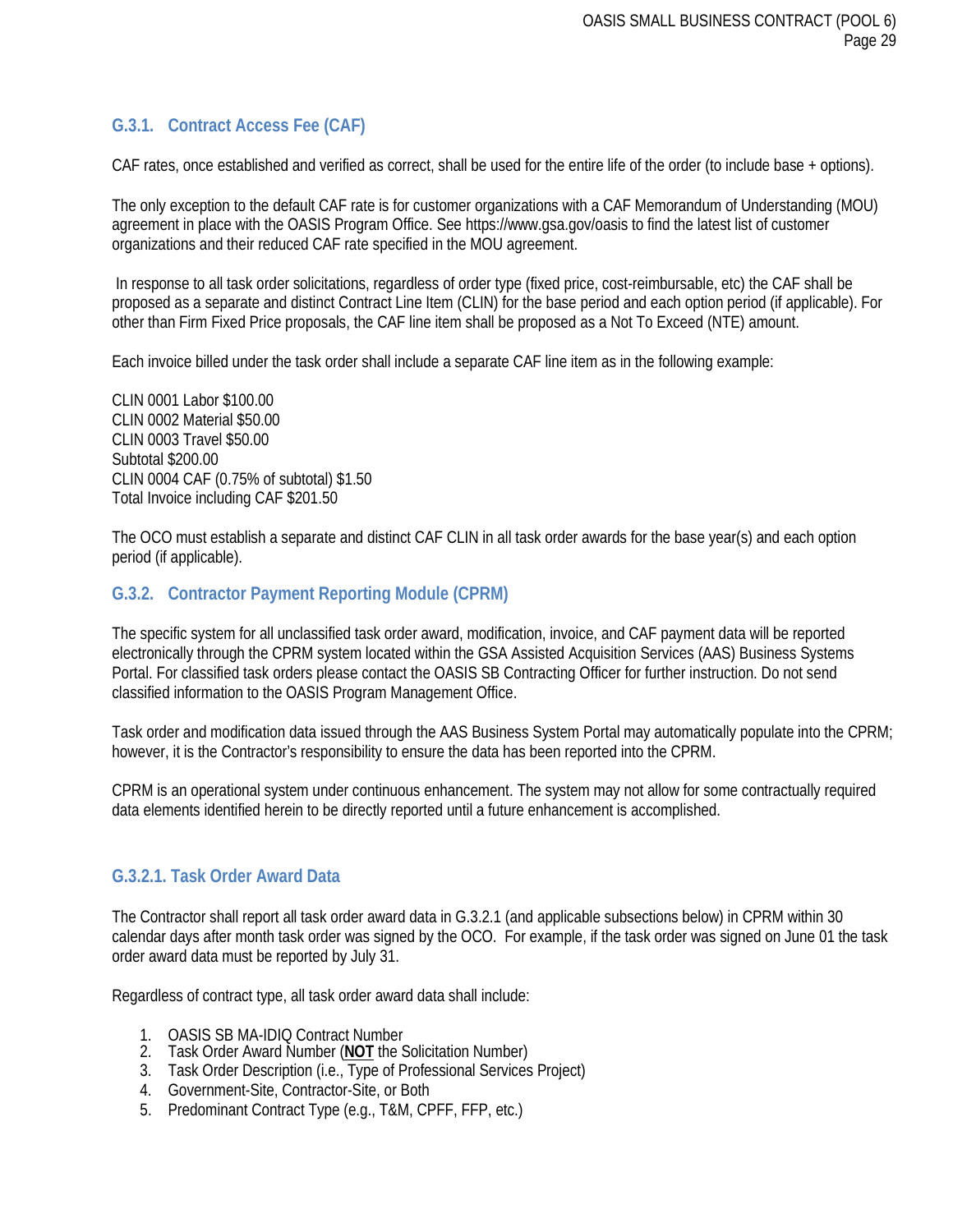- 6. Task Order NAICS Code
- 7. Task Order PSC Code
- 8. OCO Name
- 9. Customer Agency Name and Full Address
- 10. Customer Agency Code and Bureau Code
- 11. Initial Period of Performance
- 12. Award Date
- 13. Contract Line Item Numbers (CLINs) of the task order. (Including the CAF CLIN)
- 14. Contract Type for each CLIN
- 15. An electronic copy of the complete task order solicitation issued by the OCO
- 16. An electronic copy of the complete task order awarded by an OCO

#### <span id="page-29-0"></span>**G.3.2.1.1. T&M/Labor Hour Award Data**

In addition to the data required under Section G.3.2.1., all T&M/Labor Hour award data shall also include:

- 1. Initial Obligated/Funded amount
- 2. Total Task Order Ceiling, including the Base and all Option Periods by CLIN Number
- 3. Awarded Labor Categories (Note: If the labor categories are in accordance with Section J.1., identify the Labor ID#, SOC number, Job Title, and Contractor or Government Site)
- 4. The Loaded Hourly Labor Rate and Hours by each corresponding Labor Category for the Base and all Option Periods
- 5. For any ancillary labor, the Loaded Hourly Labor Rate and Hours by each Specialized Professional Services Labor, Construction Wage Rate Labor, Service Contract Labor Standards, or OCONUS Labor, including a title and description of the labor category, if applicable, for the base and all option periods

#### <span id="page-29-1"></span>**G.3.2.1.2. Fixed Price Award Data**

In addition to the data required under Section G.3.2.1., all Fixed Price award data shall also include:

- 1. Initial Obligated/Funded amount
- 2. Total Firm Fixed Price, including the base and all option periods by CLIN Number
- 3. Initial Maximum Incentive or Award Fee, if applicable

#### <span id="page-29-2"></span>**G.3.2.1.3. Cost Reimbursement Award Data**

In addition to the data required under Section G.3.2.1., all Cost Reimbursement award data shall also include:

- 1. Initial Obligated/Funded amount
- 2. Total Estimated Cost, including the base and all option periods by CLIN Number
- 3. Fixed Fee, if applicable
- 4. Initial Incentive or Award Fee, if applicable

#### <span id="page-29-3"></span>**G.3.2.1.4. Limitations on Subcontracting Reporting Data**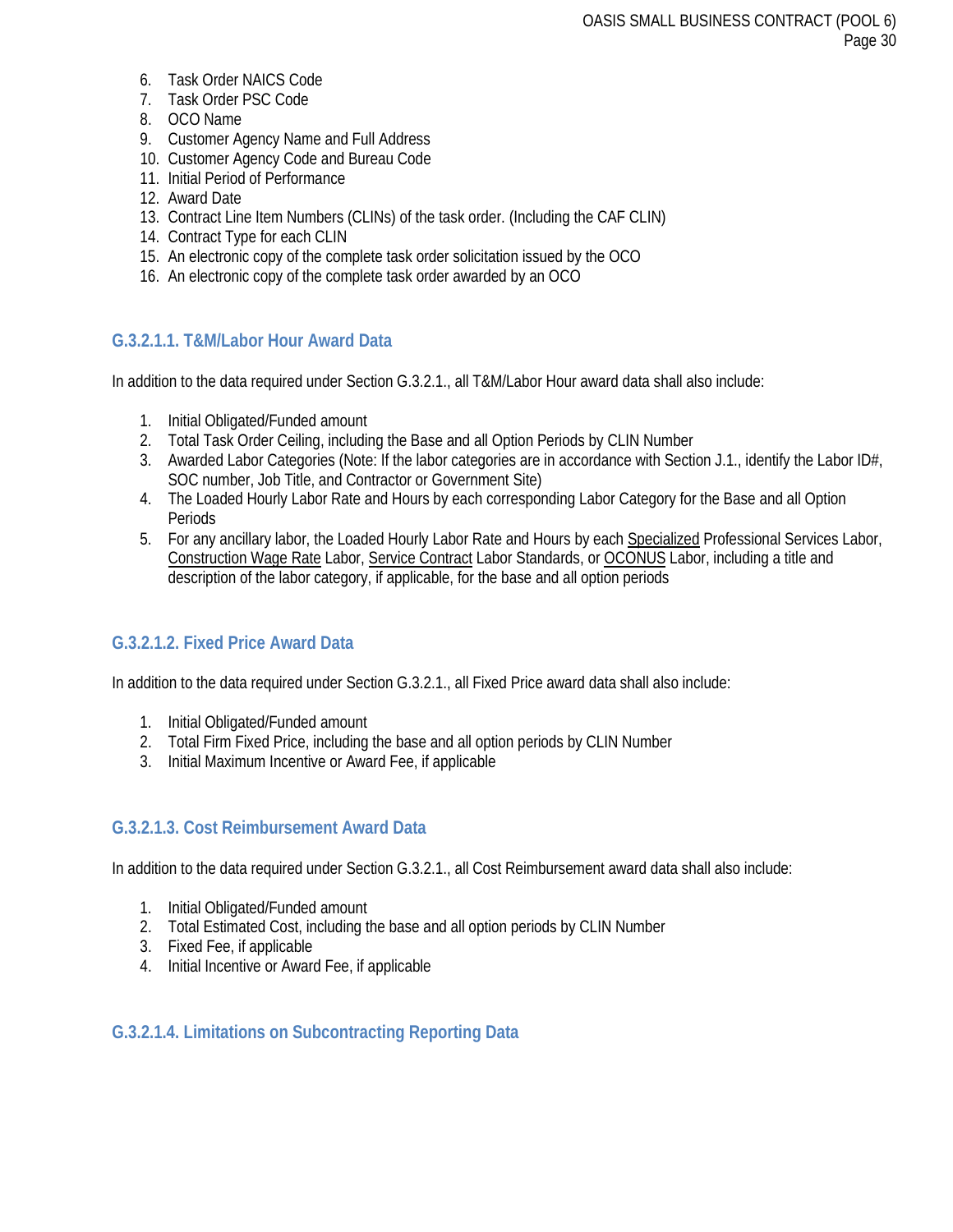The Contractor shall report into the CPRM the Total Labor Dollars Subcontracted under each task order. The amount of Labor Dollars Subcontracted must be based on invoiced or actual payments to subcontractors, **NOT** on proposed or estimated amounts.

The Contractor's Limitations on Subcontracting Reporting Data will be monitored in accordance with the following criteria for each type of set-aside:

Total Small Business Set-Aside: In performance of all task orders combined as a Total Small Business Set-Aside, at least 50% of the cumulative average of all task order performance incurred for personnel shall be expended by the OASIS SB Prime Contractor. This requirement applies for each Pool the Contractor has an award under. (**Note:** For Total Small Business Set-Asides, each task order does not have to meet 50% unless otherwise specified by the OCO in their individual task order)

8(a) Set-Aside: In performance of each task order awarded as an 8(a) Set-Aside, at least 50% incurred for personnel shall be expended by the OASIS SB Prime Contractor.

EDWOSB Set-Aside: In performance of services each task order awarded as an EDWOSB Set-Aside, at least 50% incurred for personnel shall be expended by the OASIS SB Prime Contractor.

WOSB Set-Aside: In performance of services each task order awarded as a WOSB Set-Aside, at least 50% incurred for personnel shall be expended by the OASIS SB Prime Contractor.

HUBZone Set-Aside: In performance of each task order awarded as a HUBZone Set-Aside, at least 50% of each task order performance incurred for personnel shall be expended by the OASIS SB Prime Contractor OR at least 50% of each task order performance incurred for employees that are certified as a HUBZone Subcontractors under the NAICS Code assigned to the task order.

SDVOSB Set-Aside: In performance of each task order awarded as a SDVOSB Set-Aside, at least 50% of each task order performance incurred for personnel shall be expended by the OASIS SB Prime Contractor OR at least 50% of each task order performance incurred for employees that are certified as a SDVOSB Subcontractors under the NAICS Code assigned to the task order.

#### <span id="page-30-0"></span>**G.3.2.2. Task Order Modification Data**

The Contractor shall report all task order modification data in CPRM within 30 calendar days after month task order modification was signed by the OCO. For example, if the modification was signed on June 01, the task order modification data must be reported by July 31.

Modification data shall include:

- 1. OASIS SB MA-IDIQ Contract Number
- 2. Task Order Award Number (**NOT** the Solicitation Number)
- 3. Modification Number
- 4. Modification Description (e.g., Incremental Funding, Obligation Increase or Decrease, Exercise of Option, Change Order, Period of Performance extension, etc.)
- 5. OCO Name
- 6. Modification Period of Performance (Do **NOT** change the initial start date of the task order)
- 7. Modification Date
- 8. Modification Obligated/Funded amount allocated to the applicable Contract Line Item Numbers (CLINs)
- 9. An electronic copy of the complete modification awarded by an OCO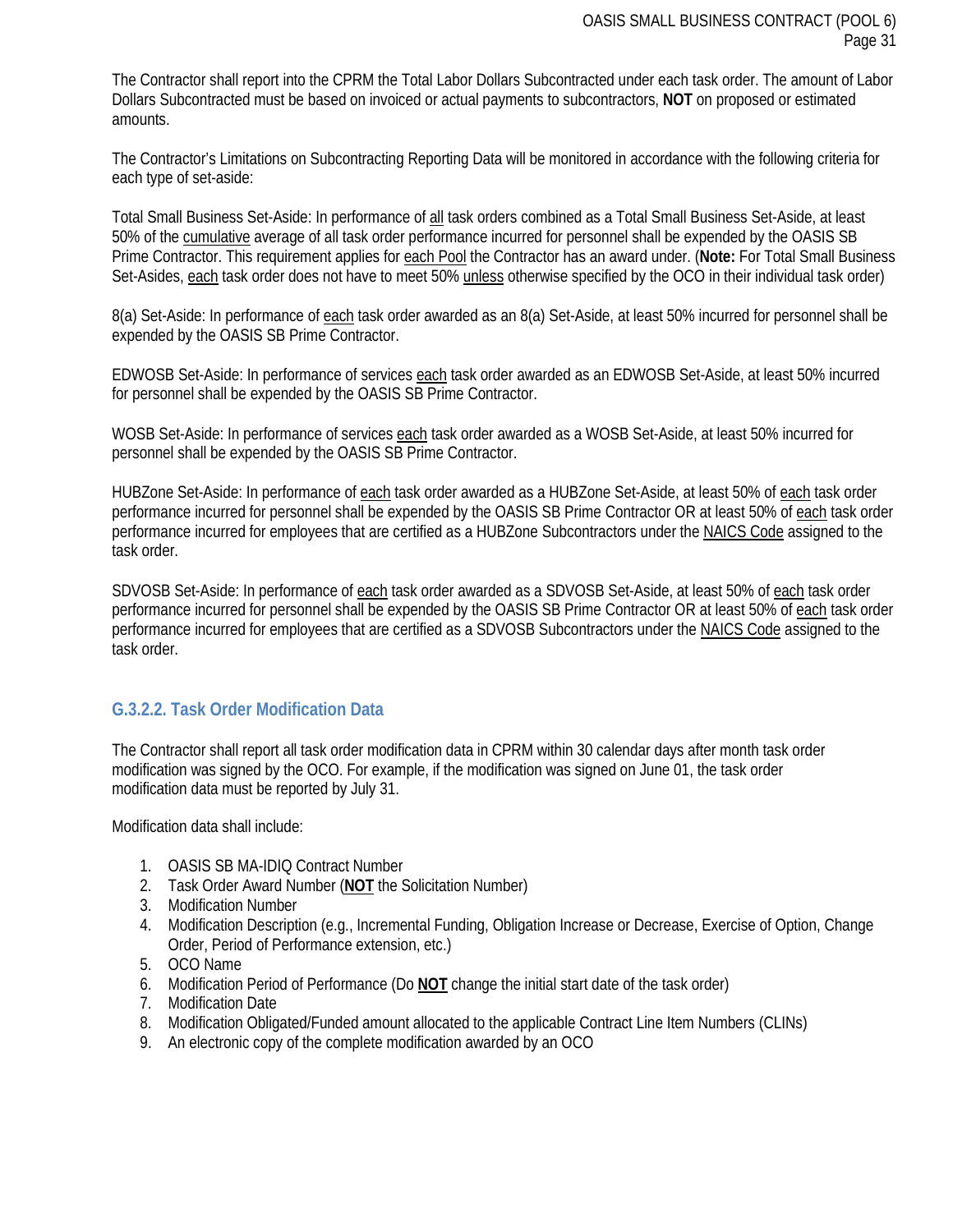#### <span id="page-31-0"></span>**G.3.2.3. Invoice Data**

The Contractor shall report invoice data from each paid or remitted invoice within 30 calendar days after the end of the reporting quarter, including the invoice data on task orders issued through the GSA AAS Business System Portal. (Note: Whatever method the Contractor chooses (e.g., "each paid" or "remitted"); the Contractor must be consistent in their reporting method throughout the term of the OASIS SB Contract).

If no Invoice Data was received during a required reporting period for a specific task order, the Contractor shall report in the "Zero Invoice Data" screen located in the CPRM system for that particular task order.

Regardless of contract type, the Contractor shall report the following into the CPRM:

- 1. OASIS SB MA-IDIQ Contract Number
- 2. Task Order Award Number (**NOT** the Solicitation Number)
- 3. Contractor Invoice Number
- 4. Date Invoice Paid
- 5. \*Amount of Invoice that was Labor
- 6. Amount of Invoice that was Subcontracted in accordance with Section G.3.2.1.4., Limitations on Subcontracting
- 7. Amount of Invoice that was Other Direct Costs (if identified as separate CLIN(s) in the task order)
- 8. Amount of Invoice that was Travel (if identified as a separate CLIN in the task order)

\*For T&M or L-H type task orders, the Contractor shall report Labor Categories, Number of Hours, and Fully Loaded Labor Rates for each invoice by Contract Line Item Number (CLIN)

#### <span id="page-31-1"></span>**G.3.2.4. CAF Payment Data**

The Contractor shall remit the CAF in U.S. dollars to GSA within 30 calendar days after the end of each calendar quarter for all invoice payments received during that calendar quarter as follows:

| <b>Calendar Quarters</b>                          | <b>CAF Due Date</b>        |  |
|---------------------------------------------------|----------------------------|--|
| 1st Quarter January 1st - March 31st              | No later than April 30th   |  |
| 2nd Quarter April $1st - June 30th$               | No later than July 30th    |  |
| 3rd Quarter July $1_{st}$ – September $30_{th}$   | No later than October 30th |  |
| 4th Quarter October $1_{st}$ – December $31_{st}$ | No later than January 30th |  |

Failure to remit the full amount of the CAF within 30 calendar days after the end of the applicable reporting period constitutes a contract debt to the United States Government under the terms of FAR Subpart 32.6, Contact Debts. In addition, the Government may exercise all rights under the Debt Collection Improvement Act of 1996, including withholding or off setting payments and interest on the debt.

The Contractor's failure to accurately and timely remit the CAF is sufficient cause for the Government to Off-Ramp the Contractor (See Section H.17.)

CAF Payment Data shall include:

- 1. Trace Number
- 2. Total Remitted Amount
- 3. Remit Date
- 4. Amount applied to each Task Order Number (for the reported payment)

Contractors are encouraged to submit CAF payments electronically using https://www.Pay.gov via the CPRM system only.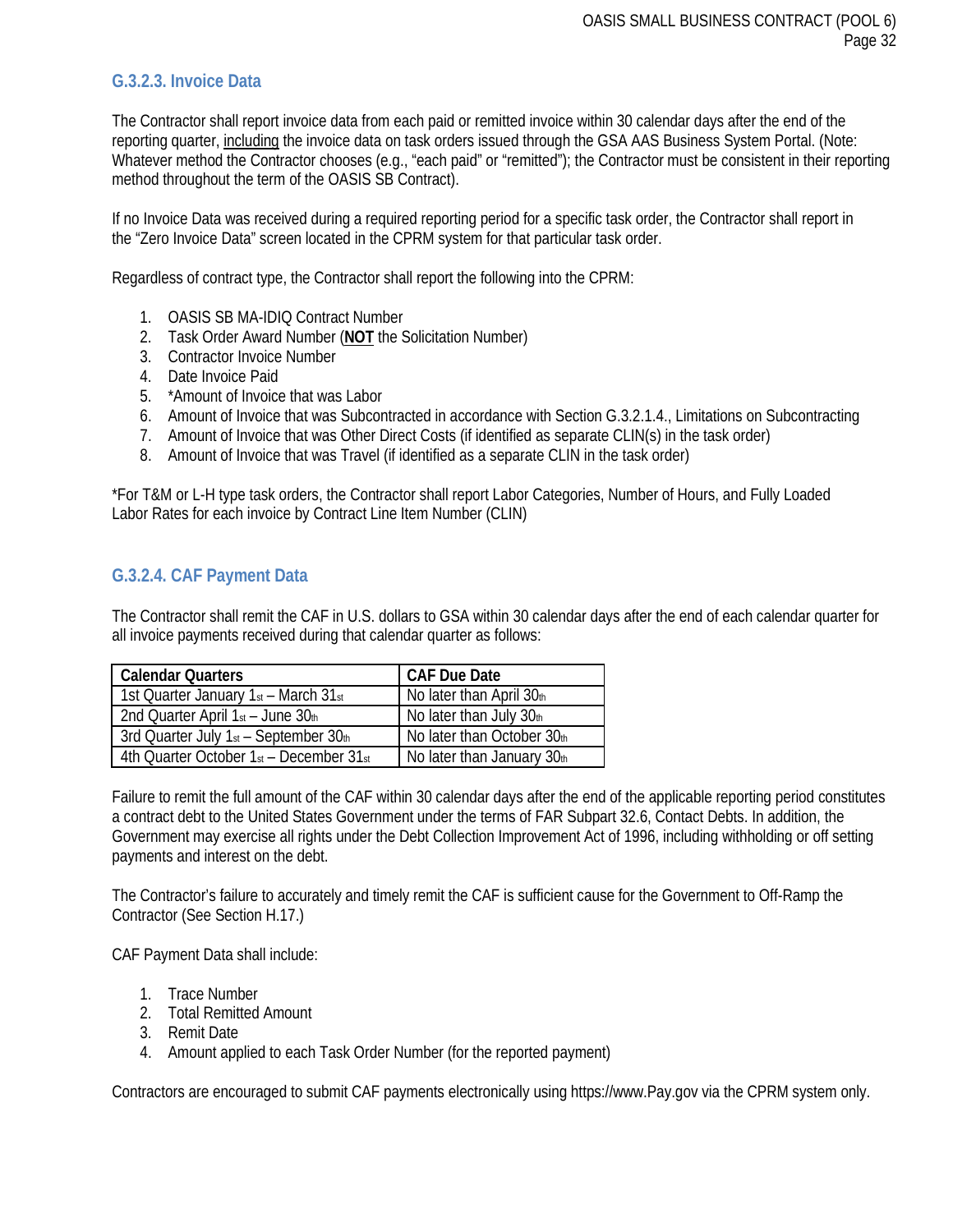### <span id="page-32-0"></span>**G.3.2.5. Closeout Data**

The Contractor shall submit task order close-out data quarterly following the expiration of a task order. This shall be accomplished for each and every task order. This data shall include:

- 1. Final Task Order Dollar Value
- 2. Cumulative Invoiced Amount
- 3. Total CAF Amount Paid
- 4. CAF Balance Owed
- 5. Final Invoice Paid (Y/N)
- 6. Release of Claims Date
- 7. Pending Actions Preventing Close-out

#### <span id="page-32-1"></span>**G.3.3. Subcontracting Plan**

Subcontracting Plans are **not** required for small business concerns; however, Contractors who chose to submit a Small Business Subcontracting Plan with their initial proposal, shall comply with their Subcontracting Plan and Subcontracting Plan Addendums, incorporated into the OASIS SB contract by reference, to ensure that small business, small disadvantage business (SDB), women-owned business (WOSB), HUBZone small business (HUBZone), veteran-owned small business (VOSB), and service-disabled veteran-owned small business (SDVOSB), are provided the maximum practicable opportunity to participate as Subcontractors.

The Subcontracting Plan covers the OASIS SB program as whole, however, the Contractor shall submit Individual Subcontract Reports (ISR) or the SF 294 Report and Summary Subcontract Reports (SSR) or the SF 295 Report per each individual Pool the Contractor has a contract award.

Affiliates of the Prime Contractor or Subcontractor are not included in these reports. Subcontract award data reported by Prime Contractors and Subcontractors shall be limited to awards made to their immediate next-tier Subcontractors.

Contractors are required to adhere to their Subcontracting Plan, incorporated into the basic contract by reference. When a Contractor does not meet any one or more of their Subcontracting Goals for a given reporting period, the Contractor shall explain, in writing, the rationale for not meeting the goals in the comments section of the ISR or SF 294.

#### <span id="page-32-2"></span>**G.3.4. Past Performance**

Past performance information is relevant information, for future source selection purposes, regarding a Contractor's actions under a previously awarded contracts. It includes, for example, the Contractor's record of conforming to contract requirements and to standards of good workmanship; record of forecasting and controlling costs; adherence to contract schedules, including the administrative aspects of performance; history of reasonable and cooperative behavior and commitment to customer satisfaction; reporting into required databases; record of integrity and business ethics; and, business-like concern for the interest of the customer.

The OASIS Program Office requires use of the Contractor Performance Assessment Reporting System (CPARS) modules as the secure, confidential, information management tool to facilitate the performance evaluation process for task orders awarded under OASIS SB. However, if a customer agency requires an alternative past performance assessment reporting system for a specific task order(s) other than CPARS, the alternative reporting system takes precedence over CPARS.

The COCM will serve as a primary contact and who will be authorized access to the evaluation for review and comment for OASIS SB and task orders awarded under OASIS SB. The COCM shall respond promptly to past performance evaluations as documented by the OCO at the task order level and the OASIS SB CO for OASIS SB.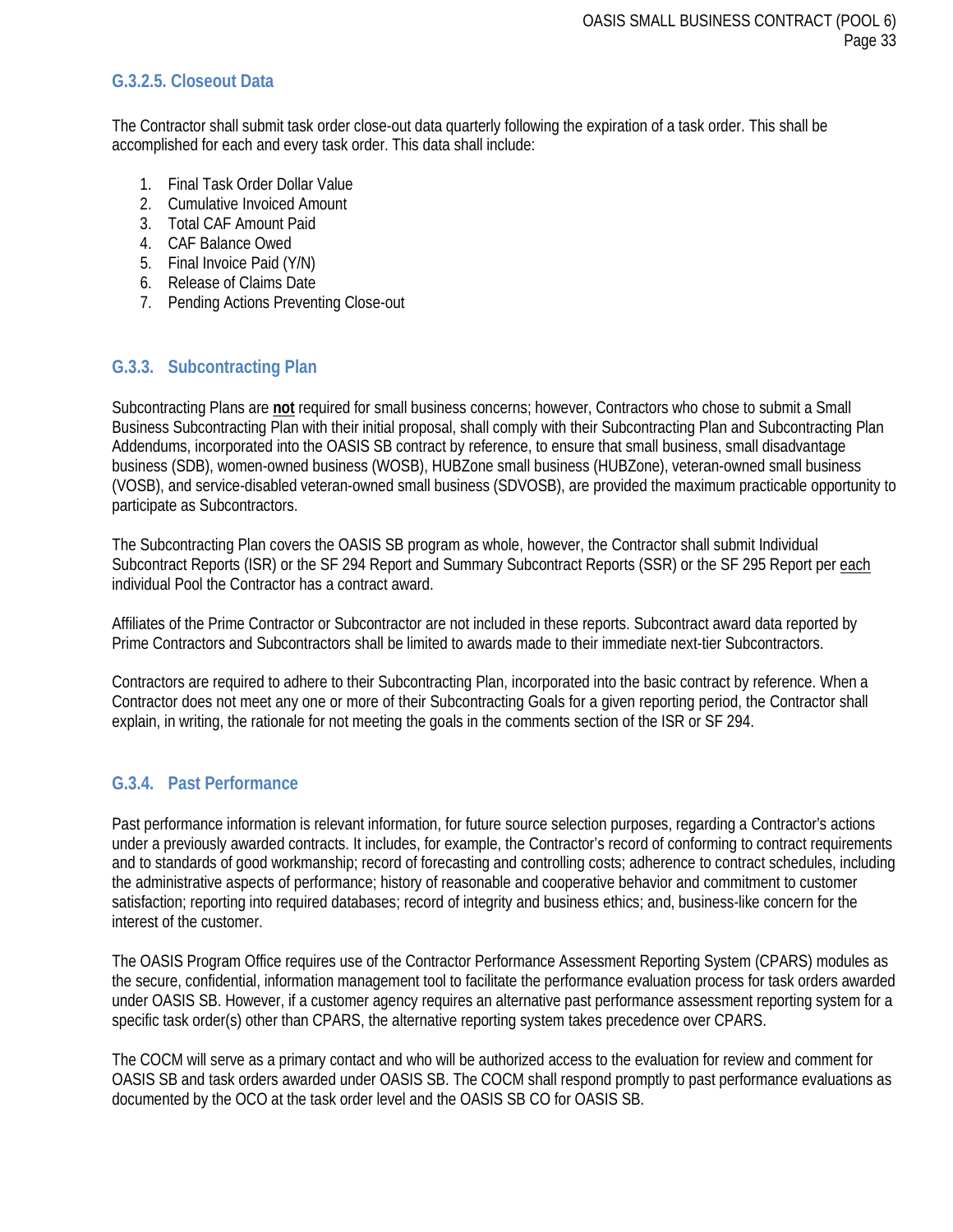In addition, the COCM will be required to identify an alternate contact that will be responsible for notifying the OASIS SB CO in the event the primary contact is unavailable to process evaluations within the required 30-day time frame.

#### <span id="page-33-0"></span>**G.3.4.1. Contractor Self-Assessment**

For the annual reporting period of June  $20<sub>th</sub>$  through June  $19<sub>th</sub>$ , the Contractor shall provide the OASIS SB Contracting Officer a self-assessment on the contractual requirements herein.

The purpose of the self-assessment is to support the OASIS SB Contracting Officer in monitoring Contractor's performance standards and compliances outlined in Sections F.4 through F.4.2. of this contract. Self-assessments will be used to resolve any performance or compliance weaknesses, if necessary.

<span id="page-33-1"></span>The OASIS SB Contracting Officer will provide a standardized template to the COCM for submitting the self-assessment content and format. The self-assessment report is due August 31st for the preceding reporting period.

#### **G.3.4.2. Task Order CPARS**

The OASIS SB CO does not administer or evaluate task order performance. It is the sole responsibility of Federal customer agencies to evaluate each task order exceeding the simplified acquisition threshold under OASIS SB using the process and criteria in the Contractor Performance Assessment Reporting System (CPARS) or alternative past performance assessment reporting system. OCOs and customer agencies must use CPARS for task orders awarded under OASIS SB unless otherwise mandated by the customer agency to utilize past performance systems other than CPARS.

At a minimum, the OCO will be responsible for evaluating final Contractor performance upon task order completion. Interim performance evaluations may be conducted as prescribed by the customer agency's procedures on any task order with a period of performance exceeding one year.

Evaluations of Contractor performance will be provided to the Contractor as soon as practicable after completion of the evaluation. Contractors will be given a minimum of 30 days to submit comments, rebutting statements, or additional information.

Copies of the evaluations, Contractor responses, and review comments, if any, will be retained as part of the task order file, and may be used by Federal agencies to support future award decisions.

#### <span id="page-33-2"></span>**G.3.5. Insurance**

The insurance coverage specified in FAR Subpart 28.3, Insurance, is the minimum insurance requirement for OASIS SB. Insurance coverage applies to the OASIS program as a whole (e.g. this requirement is cumulative across Pool(s) the Contractor has been awarded OASIS contracts under).

The OCO may require additional insurance coverage or higher limits specific to a task order awarded under OASIS SB. If the task order does not specify any insurance coverage amounts, the minimum insurance requirements in FAR Subpart 28.3 shall apply to the task order. OCOs must tailor insurance coverage clauses, provisions, and other applicable terms and conditions specific to each task order's contract type, solicitation, and award.

The Contractor must maintain the minimum insurance coverage for the entire term of OASIS SB. The Contractor shall notify the OASIS SB CO and designated OCO for affected task orders, in writing, if there are any changes in the status of their insurance coverage and provide the reasons for the change and copies of ACORD Form, Certificate of Liability Insurance, as applicable.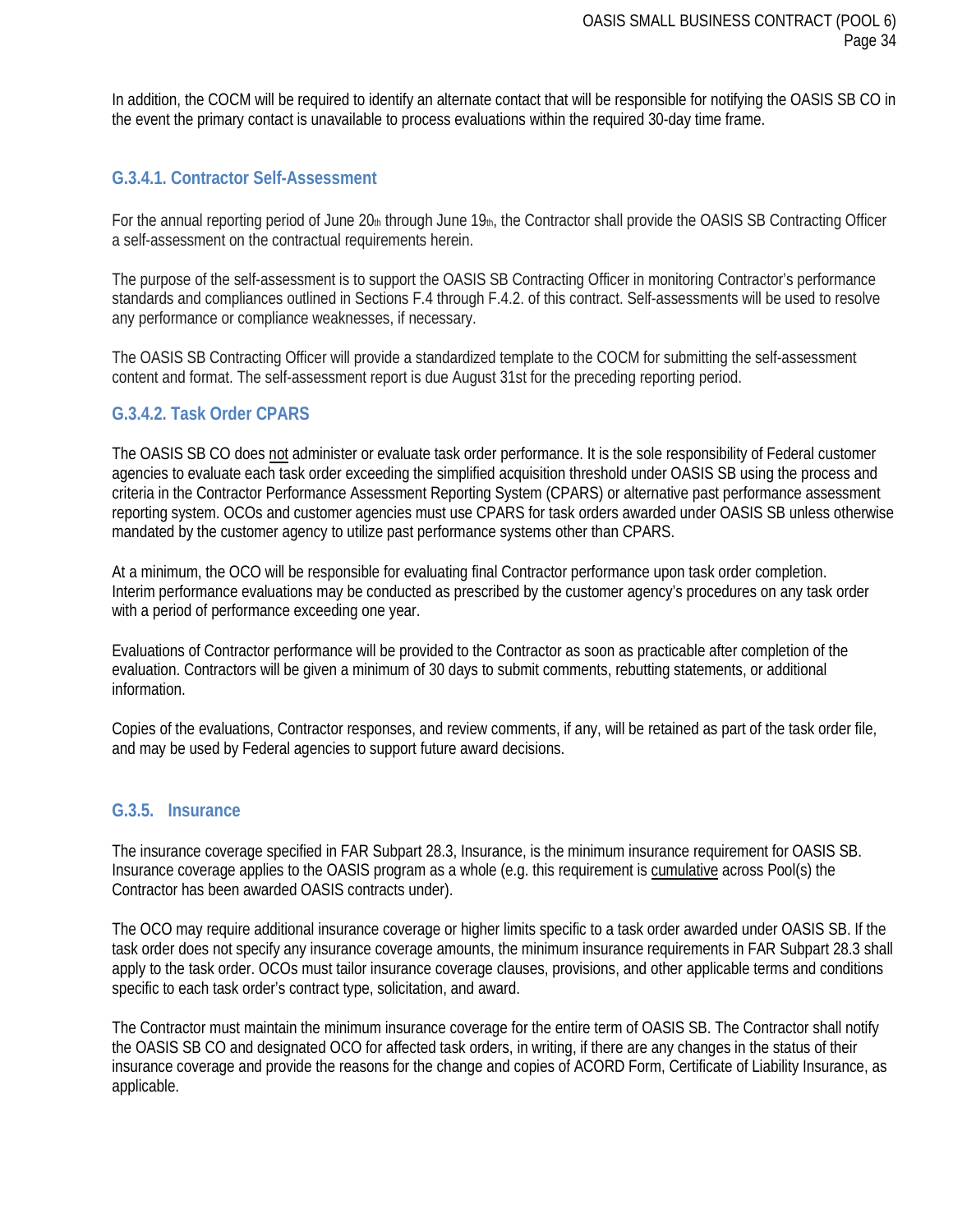The OASIS SB CO will maintain a record of each OASIS SB Contractor's status of insurance coverage for the OCO. Only those Contractors that meet the insurance coverage requirements on task order solicitations shall be eligible to compete.

### <span id="page-34-0"></span>**G.3.6. Mergers, Acquisitions, Novations, and Change-Of-Name Agreements**

If a Contractor merges, is acquired, or recognizes a successor in interest to Government contracts when Contractor assets are transferred; or, recognizes a change in a Contractor's name; or, executes novation agreements and change-of-name agreements by a CO other than the OASIS SB CO, the Contractor must notify the OASIS SB CO and provide a copy of the novation or other any other agreement that changes the status of the Contractor. This notification, if applicable, applies once to the OASIS CO and not for each Pool the Contractor has an award under.

### <span id="page-34-1"></span>**G.3.7. Responsibility and FAPIIS**

The Contractor shall maintain sufficient resources and meet the responsibility standards and Contractor qualifications set forth in FAR Part 9, Contractor Qualifications, to continue performance under the OASIS program.

Subject to FAR 52.209-9, Updates of Publicly Available Information Regarding Responsibility Matters, the Contractor shall update the information in the Federal Awardee Performance and Integrity Information System (FAPIIS) on a semi-annual basis, throughout the term of OASIS SB, by posting the required information in the System for Award Management (SAM) database. This update applies for each Pool the Contractor has an award under.

# <span id="page-34-2"></span>**G.3.8. VETS-4212 Reports**

Subject to FAR 22.1303, Applicability, and FAR 52.222-37, Employment Reports on Veterans, the Vietnam Era Veterans' Readjustment Assistance Act (VEVRAA) Contractors and Subcontractors to report annually to the Department of Labor the number of employees in their workforces, by job category and hiring location, who are qualified covered veterans. VEVRAA also requires Contractors and Subcontractors to report the number of new hires during the reporting period who are qualified covered veterans.

Contractors shall submit a VETS-4212 report annually to the DOL VETS-4212 website and provide confirmation to the OASIS SB CO, even if the Contractor has no covered veterans or new employees to report during the reporting period.

This report applies for the OASIS Program as a whole, not for each Pool the Contractor has an award under.

#### <span id="page-34-3"></span>**G.3.9. FSRS Reports**

Subject to FAR 52.204-10, Reporting Executive Compensation and First-Tier Subcontract Awards, Contractors are required to file a Federal Funding Accountability and Transparency Act (FFATA) Sub-Award Report by the end of the month following the month in which the prime Contractor awards any sub-contract greater than \$25,000 into the FFATA Sub-Award Reporting System (FSRS). This reporting applies for each Pool the Contractor has an award under.

#### <span id="page-34-4"></span>**G.3.10. Post Award Small Business Program Re-Representation**

Subject to FAR 52.219-28, Post-Award Small Business Program Re-Representation; the Contractor shall re-represent its size and socio-economic status upon the occurrence of any of the following: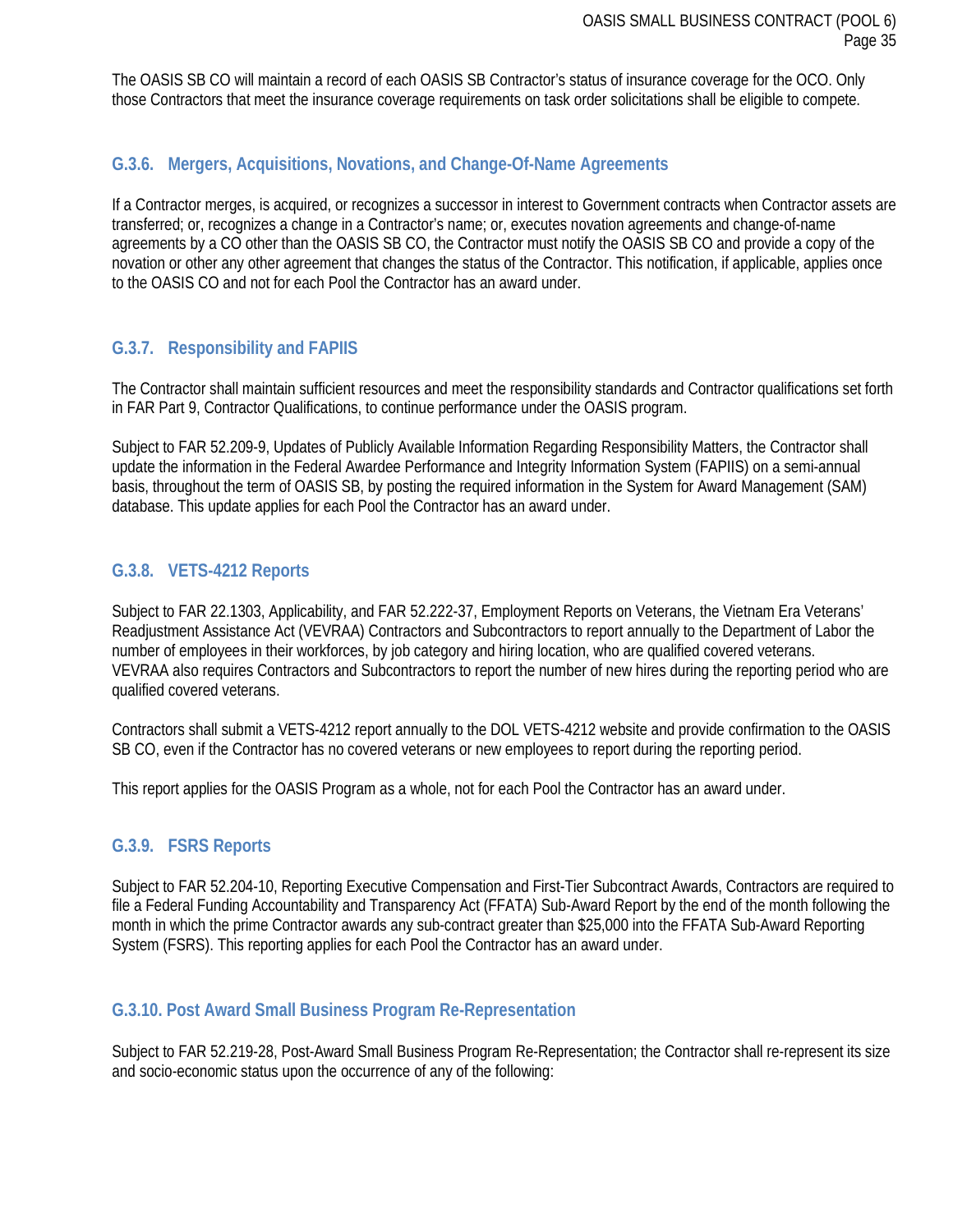- 1. Within 30 days after execution of a novation agreement
- 2. Within 30 days after a merger or acquisition that does not require a novation, and
- 3. Within 60 to 120 days prior to the end of the fifth year and prior to exercising Option I

The Contractor shall re-represent its size status in accordance with the size standard in effect at the time of this rerepresentation that corresponds to the North American Industry Classification System (NAICS) code assigned to the Pool(s) that corresponds to the Contractor's respective OASIS SB Multiple Award Contract Number(s).

The Contractor shall make the re-representation by validating and updating all its representations in the Representations and Certifications section of the System for Award Management (SAM) and its other data in SAM, as necessary, to ensure that they reflect the Contractor's current status. The Contractor shall also notify the OASIS SB Contracting Officer in writing, within the timeframes specified above.

#### *Novation Agreements or Mergers or Acquisitions that do not require a Novation:*

After the execution of a novation agreement or, after a merger or acquisition that does not require a novation, if the Contractor's size standard changes from a small business concern to other than a small business concern and the Contractor has active task orders, including the exercise of options and modifications at the task order level, the Contractor shall be placed in Dormant Status immediately in accordance with Section H.16. After all the active task orders are closed out, the Contractor shall be Off-Ramped in accordance with Section H.17. Furthermore, if a Contractor's size standard changes from a small business concern to other than a small business concern after a novation agreement or, after a merger or acquisition that does not require a novation, the Contractor shall not be eligible for Lateral Pool Ramping in accordance with Section H.15.1. or, Vertical Contract On-Ramping in accordance with Section H.15.2. After the execution of a novation agreement or, after a merger or acquisition that does not require a novation, if the Contractor's socioeconomic status changes, the Contractor is not eligible to receive set-aside task orders in the socioeconomic categories for which the Contractor no longer qualifies.

Upon a novation, merger, or acquisition, if the successor Contractor's size standard remains a small business concern, the successor Contractor will automatically inherit the duties and responsibilities of the predecessor Contractor under the NAICS code assigned to the Pool(s) that corresponds to the Contractor's respective OASIS SB Multiple Award Contract Number(s).

#### *Prior to the end of the Fifth-Year and Exercising Option I:*

At the end of the fifth year of this contract and prior to exercising Option I, if the Contractor's size standard changes from a small business concern to other than a small business concern and the Contractor has active task orders, including the exercise of options and modifications at the task order level, the Contractor shall continue performance of active task orders, but not have their OASIS SB Option exercised. However, the Contractor may be eligible for Lateral Pool Ramping in accordance with Section H.15.1. or, Vertical Contact On-Ramping in accordance with Section H.15.2.

Upon re-certification at the end of the fifth year of this contract, if the Contractor's size standard remains a small business concern and the Contractor's Option Determination is determined justifiable by the OASIS SB Contracting Officer in accordance with Section G.5., the Contractor's Option I will be exercised and the Contractor will remain a small business concern under the Pool(s) that correspond to the Contractor's respective OASIS SB Multiple Award Contract Number(s) for the remaining period of performance of the contract.

# <span id="page-35-0"></span>**G.4. OASIS SB AND TASK ORDER CLOSE-OUTS**

OASIS SB contracts will be closed out upon the close-out of all task orders awarded under OASIS SB and all CAF fees submitted.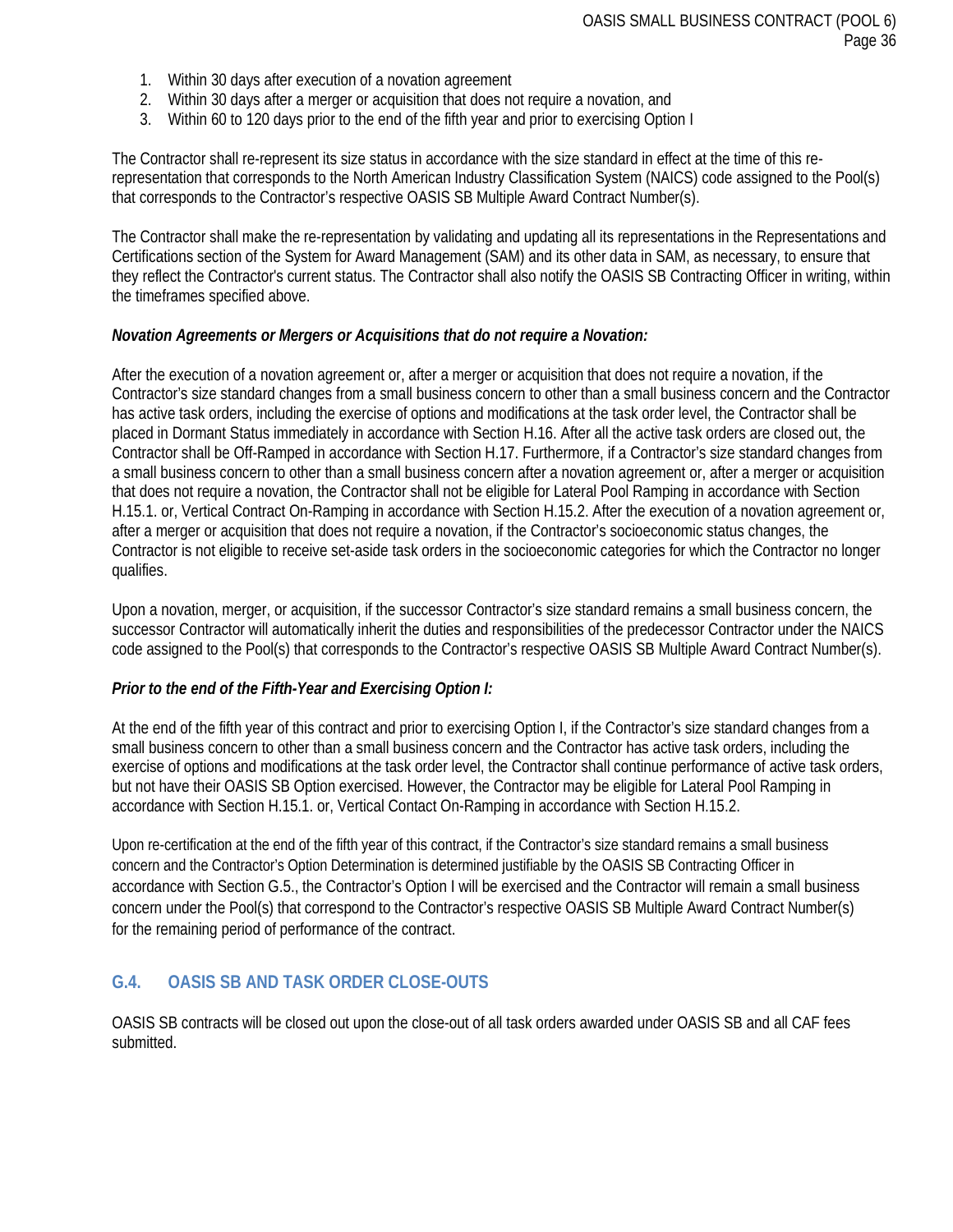The OCO is responsible for closing out their task orders under OASIS SB. Task order close-out will be accomplished within the procedures set forth in FAR Part 4, Administrative Matters, and FAR Part 42, Contract Administration and Audit Services, and other agency specific regulatory supplements.

The OCO is encouraged to utilize FAR Subpart 42.708, Quick-Closeout Procedures, to the maximum extent practicable. The OCO has the authority to negotiate settlement of indirect costs in advance of the determination of final indirect cost rates if the task order is physically complete and the amount of unsettled indirect cost to be allocated to the task order is relatively insignificant. A determination of final indirect costs under quick-closeout procedures shall be final for the task order it covers and no adjustment shall be made to other task orders for over-or under-recoveries of costs allocated or allocable to the task order covered by the agreement. Once agreement for quick-closeout is reached on an individual task order, a bilateral modification will be issued to close out the task order.

The Contractor agrees to cooperate with the OCO to close out task orders as soon as practical after expiration, cancellation, or termination. The Contractor must report all task order close outs in the CPRM (See Section G.3.2.5.).

### <span id="page-36-0"></span>**G.5. OPTION DETERMINATION**

After the initial contract term of 5 years, OASIS SB has included an option to extend the term of the contract in order to demonstrate the value it places on quality performance by providing a mechanism for continuing a contractual relationship with a successful Contractor that performs at a level which meets or exceeds GSA's quality performance expectations.

In recognition of exceptional contract and task order performance of a particular Contractor during their initial 5 year term of performance, the Government will consider exercising a Contractor's Option I, for an additional 5 year term of performance.

The option determination for each Contractor will be based on FAR Subpart 17.207 for exercising the option term; the overall quality of the Contractor's past performance under OASIS SB and task orders awarded against OASIS; meeting the deliverable and compliance standards; and maintaining a strategic partnership between the OASIS SB Contractors, GSA personnel, and Federal customers to identify and achieve reciprocal goals.

#### (END OF SECTION G)

# **SECTION H - SPECIAL CONTRACT REQUIREMENTS**

#### <span id="page-36-2"></span><span id="page-36-1"></span>**H.1. BACKGROUND**

This section provides special contract requirements for OASIS SB and each task order placed under OASIS SB for the most effective and efficient streamlined ordering processes for customer agencies and to facilitate the overall quality and success of professional service based solutions.

Clauses and other requirements regarding special contract requirements may be designated by the OCO at the task order level.

#### <span id="page-36-3"></span>**H.2. OBSERVANCE OF FEDERAL HOLIDAYS**

The Contractor shall observe Federal holidays and other days identified in this section unless otherwise indicated in individual task orders. The Government observes the following days as holidays:

1. New Year's Day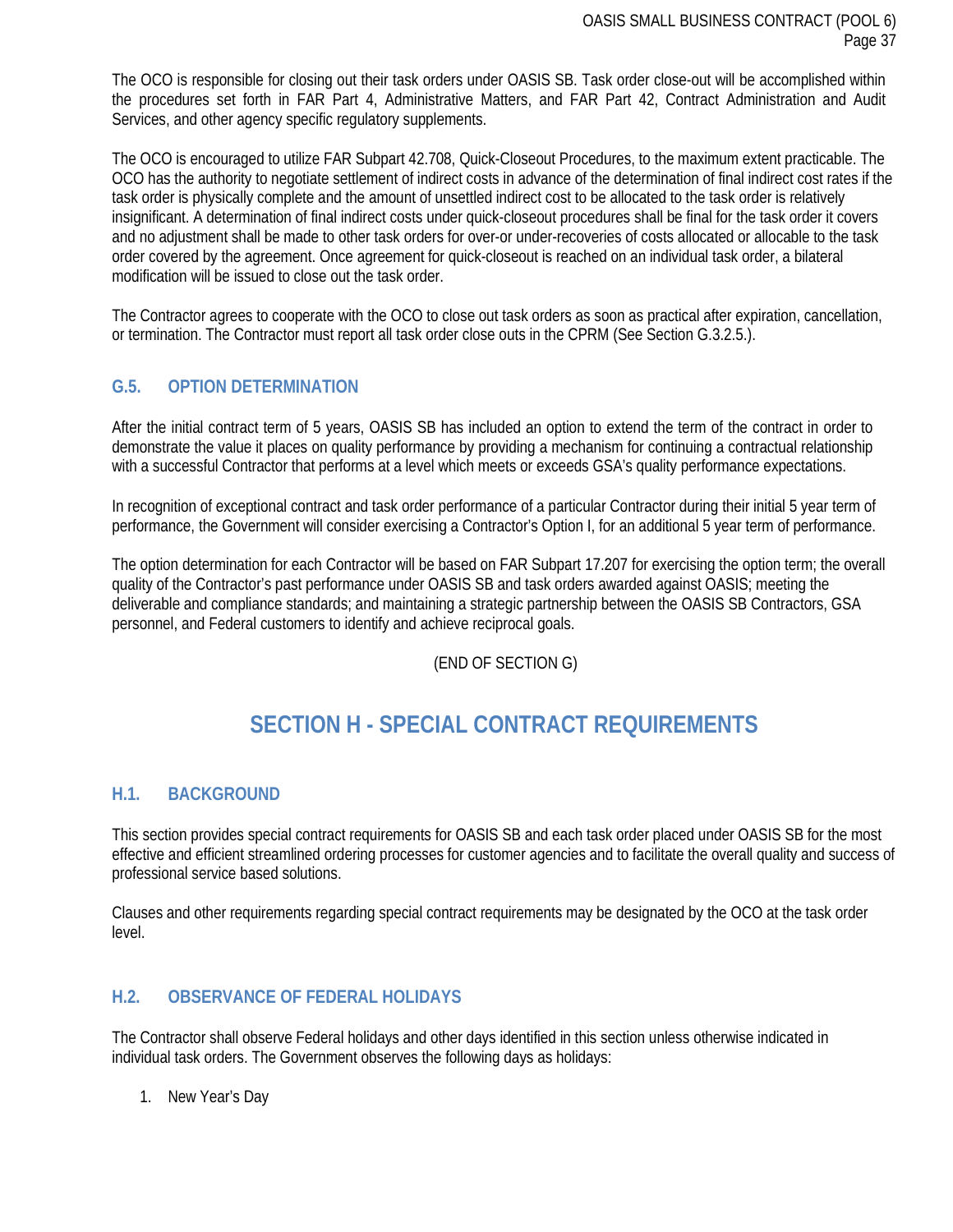- 2. Birthday of Martin Luther King Jr. Day
- 3. Washington's Birthday
- 4. Memorial Day
- 5. Independence Day
- 6. Labor Day
- 7. Columbus Day
- 8. Veterans Day
- 9. Thanksgiving Day, and
- 10. Christmas Day

In addition to the days designated as holidays, the Government may also observe the following days:

<span id="page-37-0"></span>1. Any day designated by Federal Statute; Executive Order; or President's Proclamation

Notwithstanding holidays and Government closures, the Contractor shall perform in accordance with the terms established in OASIS SB and associated task orders.

#### **H.3. ORDERING PROCEDURES**

All task orders under OASIS SB must:

- 1. Be awarded by an OCO with a Delegation of Procurement Authority (DPA) or by a Contractor authorized to use the OASIS SB Contracts as a Government Source of Supply
- 2. Be within the scope of Section C and all other terms and conditions of the OASIS SB contract
- 3. Be solicited and awarded under the proper NAICS Code and corresponding OASIS SB MA-IDIQ Contract Number (See Section H.4.)
- 4. Identify the proper Product Service Code (See Section H.5.) and,
- 5. Comply with the OASIS SB Contract, OASIS SB DPA Training, OASIS SB Ordering Guide, the Ordering Procedures in FAR Subpart 16.505, Ordering, and other applicable agency specific regulatory supplements

The OCO must tailor all optional and agency supplemental clauses, provisions, and other applicable terms and conditions specific to the task order solicitation and award (See Section I.1 Task Order Clauses).

All costs associated with the preparation, presentation, and discussion of the Contractor's proposal in response to a task order solicitation will be at the Contractor's sole and exclusive expense and each task order will be funded by the ordering agency at the task order level.

#### <span id="page-37-1"></span>**H.3.1. Set-Asides Based on Socio-Economic Group**

<span id="page-37-2"></span>OASIS Small Business (SB) is a total small business set-aside contract. All orders issued under OASIS SB are automatically considered set-aside for small business as only small businesses were awarded an OASIS SB contract.

All OASIS SB Contractors' size/socioeconomic status remains unchanged in each of their OASIS SB contracts unless modified by a FAR 52.219-28 rerepresentation.

Except as otherwise stated in the 8(a) instructions section below, or unless the order solicitation explicitly requires size/socioeconomic re-certification at the order level, the ordering contracting officer shall rely on the size/socioeconomic status shown in the OASIS SB Contractor list available for download here: https://www.gsa.gov/oasis

Section M.3 of the OASIS SB solicitation reserved award for at least three HUBZone Small Businesses, three Service Disabled Veteran-Owned Small Businesses (SDVOSB), three Women-Owned Small Businesses (WOSB), three Economically Disadvantaged Women-Owned Small Businesses (EDWOSB), and three 8(a) Small Businesses in each OASIS SB Pool.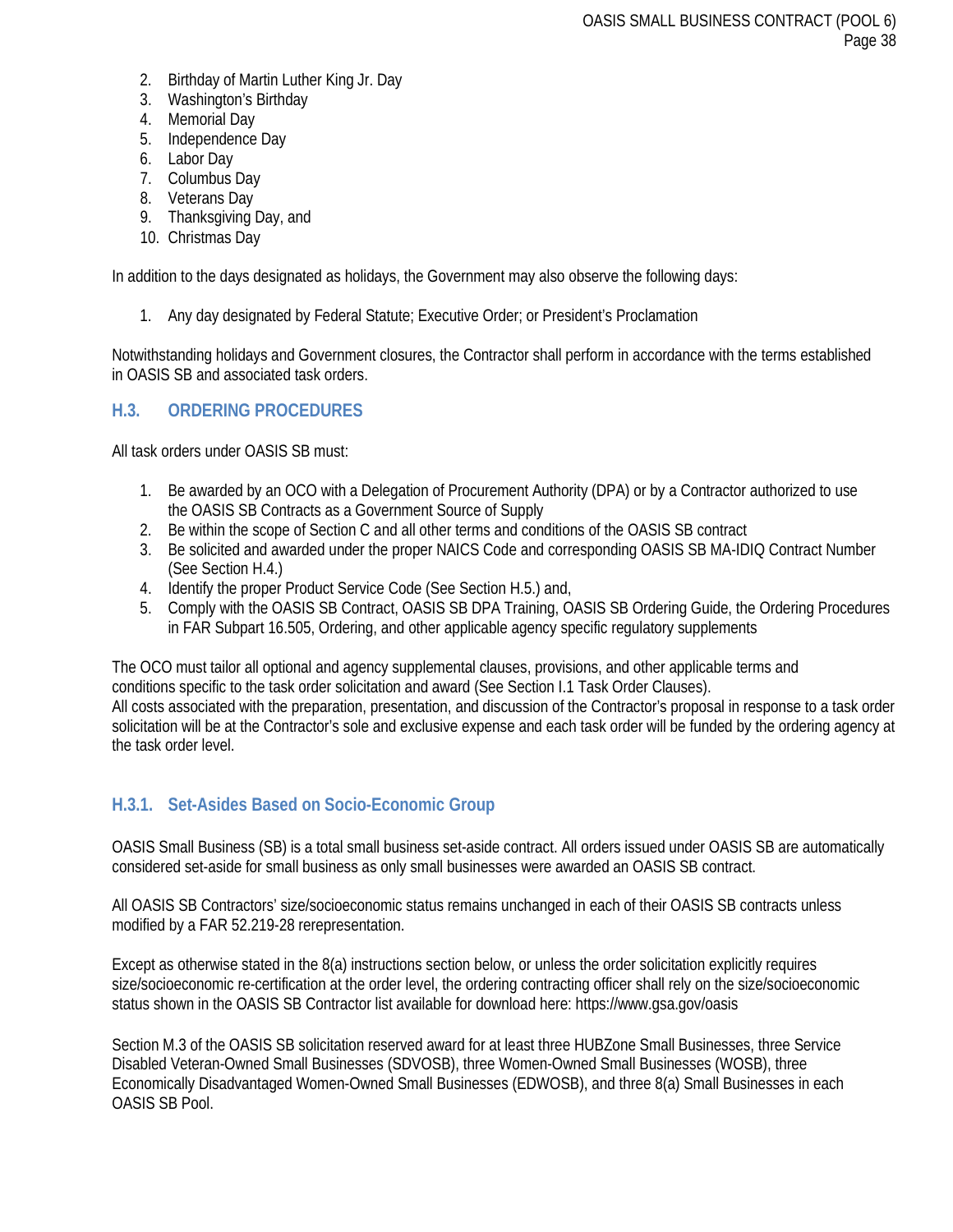The ordering contracting officer has discretionary authority via 15 USC 644(r)(2) to further set-aside orders based on socioeconomic groups when it is anticipated that offers will be obtained from at least two small business concerns within a specific socio-economic group. There is not currently the ability for any directed (*e.g. sole source 8(a)*) socioeconomic orders.

In accordance with 15 USC 644(r)(2), the socio-economic groups eligible for competitive set-asides are identified as follows:

- 1. 8(a) small business concerns
- 2. HUBZone small business concerns
- 3. Service-disabled veteran-owned small business (SDVOSB) concerns
- 4. \*\* Economically disadvantaged women-owned small business (EDWOSB) concerns eligible under the Women- owned Small Business Program and Repository
- 5. \*\* Women-owned small business (WOSB) concerns eligible under the WOSB Program and Repository

\*\* EDWOSB and WOSB competitive set-asides are subject to specific North American Industry Classification System (NAICS) industry groups in which EDWOSBs and WOSBs are underrepresented. The eligible NAICS Codes for EDWOSB and WOSB set-asides are subject to change by the SBA. See https://www[.sba.gov/wosb](http://sba.gov/wosb) for the updated list of NAICS Codes to determine OASIS SB Pool NAICS availability for EDWOSB or WOSB set-asides.

#### **OASIS SB and 8(a) TYPE OF 8(a) SET ASIDE Allowable** Credit with 8a program Credit for Small **Disadvantaged** SBA Offer and **Acceptance** Required? Citations Set aside an order for 8(a) competition offered into the SBA 8(a) BD Program through the offer and acceptance process Yes Yes Yes Yes [FAR 19.804-6\(a\)](https://www.acquisition.gov/sites/default/files/current/far/html/Subpart%2019_8.html#wp1092878) (last sentence)

#### **Additional Information Regarding Orders set-aside for 8(a) Competition**

#### **H.4. NORTH AMERICAN INDUSTRY CLASSIFICATION SYSTEM (NAICS)**

Direct Award (Sole

The Office of Management and Budget's (OMB's) North American Industry Classification System (NAICS) is a coding system for classifying where services are performed by type of economic activity in order to analyze economic data and promote uniformity in describing the economy.

Source) to 8(a) **NO** NA NA NA NA [13 CFR 124.503 \(h\)\(2\)\(ii\)](https://www.ecfr.gov/cgi-bin/text-idx?SID=2928820495a29f09d30c640edbce0790&mc=true&node=se13.1.124_1503&rgn=div8)

The Small Business Administration (SBA) assigns a business size standard to each NAICS code, which is usually stated in number of employees or average annual receipts, to represent the largest size that a business (including its subsidiaries and affiliates) may be to remain classified as a small business by the SBA in order to qualify for small business socio-economic programs.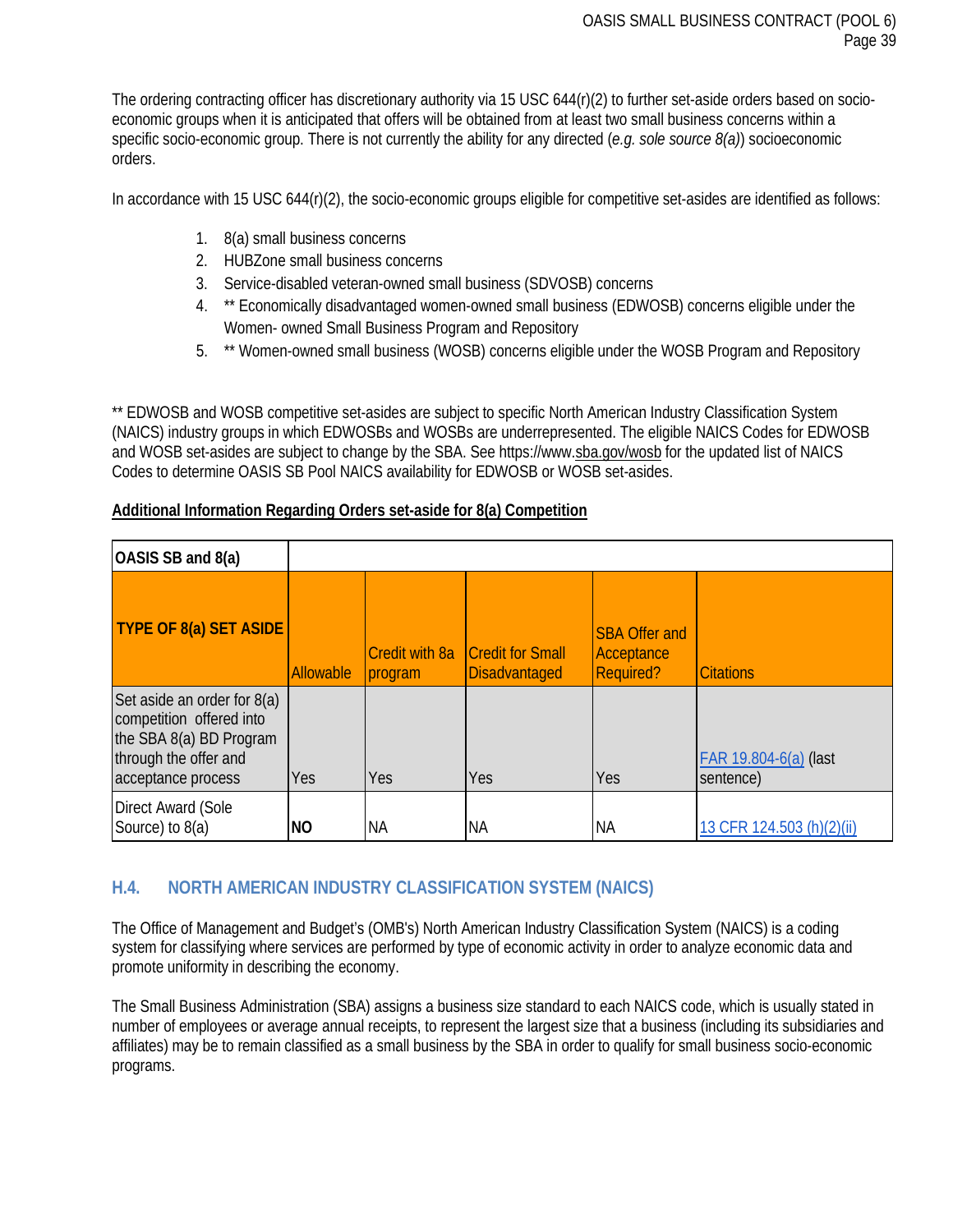NAICS Codes and small business size standards are periodically updated and revised by SBA. If SBA revises NAICS Code(s) and small business size standard(s) that are within the scope of OASIS SB during the term of OASIS SB, the OASIS SB CO may need to update the OASIS SB MA-IDIQ task order contracts to reflect the updated NAICS Code(s) and small business size standards(s).

#### <span id="page-39-0"></span>**H.4.1. Pool 6 NAICS Codes**

All NAICS Codes associated to this contract are grouped under the small business size standard of 1,500 Employee Business Size and identified in Section H.4.2.

#### <span id="page-39-1"></span>**H.4.2. Predominant Task Order NAICS Determination**

The OCO has the responsibility to determine which predominant NAICS code applies to a task order solicitation, whether or not the task order is unrestricted or set-aside, including the type of socio-economic set-aside if applicable, and whether or not the solicitation is sole-source or competitive. If the solicitation could be classified in two or more NAICS codes with the same or different size standard, the OCO shall only apply the OASIS SB Pool 6 NAICS code and corresponding size standard for the industry accounting for the greatest percentage of anticipated task order price/cost.

Under this contract, the OCO must identify a predominant OASIS SB Pool 6 NAICS Code and 1,500 Employee Business Size Standard from the table below in the task order solicitation.

The OCO must provide fair opportunity to all Contractors under OASIS SB Pool 6 for solicitation purposes, unless an exception to fair opportunity under OASIS SB Pool 6 has been properly executed. Ordering Procedures at FAR 16.505 apply.

**Only OASIS SB Pool 6 NAICS Codes are eligible to be selected as the predominant NAICS Code for task orders solicited under this contract and only OASIS SB Pool 6 Contractors are eligible to receive solicitations and task order awards under this contract.**

| POOL 6<br>(1,500 Employee Business Size Standard) |                                            |  |
|---------------------------------------------------|--------------------------------------------|--|
| <b>NAICS CODE</b>                                 | <b>NAICS TITLE</b>                         |  |
| 541715                                            |                                            |  |
| <b>Exception A</b>                                | Aircraft, Aircraft Engine and Engine Parts |  |

The following NAICS codes are allowable substitutes under Pool 6:

541712 substituted for 541715

#### <span id="page-39-2"></span>**H.5. PRODUCT SERVICE CODES (PSC)**

The PSC represents what products, services, and/or research and development (R&D) was purchased by the Federal Government for each task order award reported in the Federal Procurement Data System (FPDS).

The scope of OASIS SB spans across many PSCs, however, the primary PSC selected must be based on the predominant service that is being purchased.

The CPRM reporting system facilitates compliance with proper PSC reporting for all federal agencies, including DoD's taxonomy for the acquisition of services that maps PSCs into 6 separate Portfolio Groups, such as, Knowledge Based Services; Facility Related Services; Transportation Services; Medical Services, Electronics & Communication Services; and Equipment Related Services.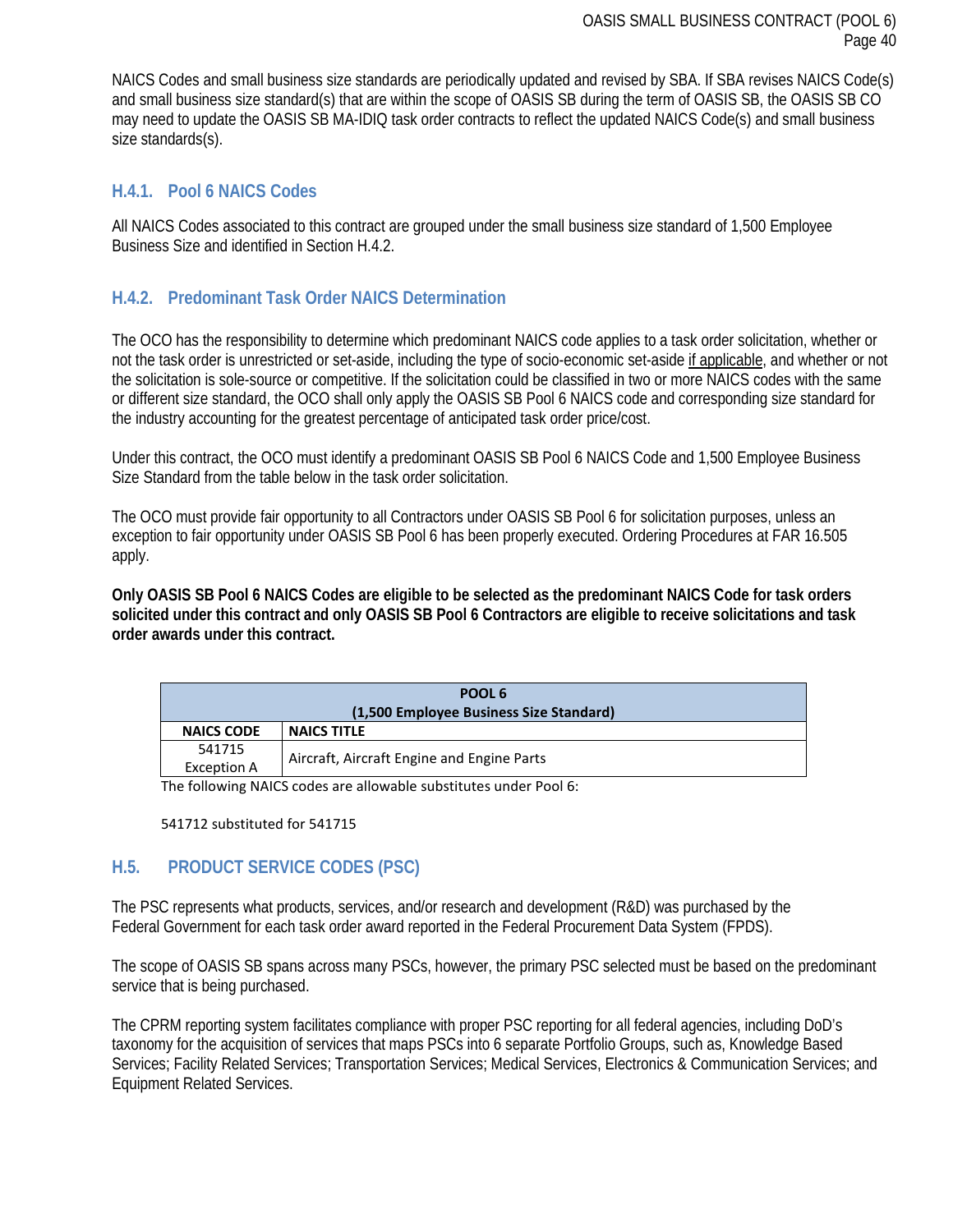The OCO must identify the PSC in the task order solicitation and report the PSC in the Federal Procurement Data System (FPDS).

The Contractor shall enter the PSC in CPRM for each task order award.

### <span id="page-40-0"></span>**H.6. SYSTEMS, CERTIFICATIONS, AND CLEARANCES**

Acceptable Accounting Systems are mandatory for all Contractors on OASIS SB. All other Systems, Certifications, and Clearances are optional; however, Contractors are encouraged to acquire the following Systems, Certifications, and Clearances for the benefit of customer agencies.

All Systems, Certifications, and Clearances must be maintained at the Contractors current level at time of award or higher throughout the period of performance of OASIS SB. For example, if a Contractor received an evaluation credit for having an Approved Purchasing System and CMMI Level 3 certification at time of award, then the Contractor must maintain an Approved Purchasing System and CMMI Level 3 certification level or higher for the life of OASIS SB.

Failure to meet the following deliverables, reports, or compliance standards may result in activation of Dormant Status and/or result in a Contractor being Off-Ramped (See Sections H.16. and H.17.).

For each Contractor, the OASIS Program Office will maintain a current list of all applicable Systems, Certifications, and Clearances for the OCO upon request.

### <span id="page-40-1"></span>**H.6.1. Acceptable Accounting System**

An acceptable accounting system is a system that is approved by the OASIS SB CO and provides for the proper segregation, identification, accumulation, and allocation of direct and indirect costs for government procurements

Acceptable Accounting Systems are mandatory. The Contractor must maintain an acceptable accounting system for the entire term of OASIS SB. The Contractor shall notify the OASIS SB CO and designated OCO for affected task orders, in writing, if there are any changes in the status of their accounting system and provide the reasons for the change and copies of audit reports, as applicable.

Only those Contractors that maintain an acceptable accounting system, as approved by the OASIS SB CO, shall be eligible for task order solicitations.

#### <span id="page-40-2"></span>**H.6.2. Acceptable Estimating System**

An estimating system is a system that includes policies, procedures, and practices for budgeting and planning controls, and generating estimates of costs and other data included in proposals submitted to customers in the expectation of receiving contract awards.

An acceptable estimating system means an estimating system that is:

- 1. Maintained, reliable, and consistently applied
- 2. Produces verifiable, supportable, documented, and timely cost estimates that are an acceptable basis for negotiation of fair and reasonable prices
- 3. Is consistent with and integrated with the Contractor's related management systems
- 4. Is subject to applicable financial control systems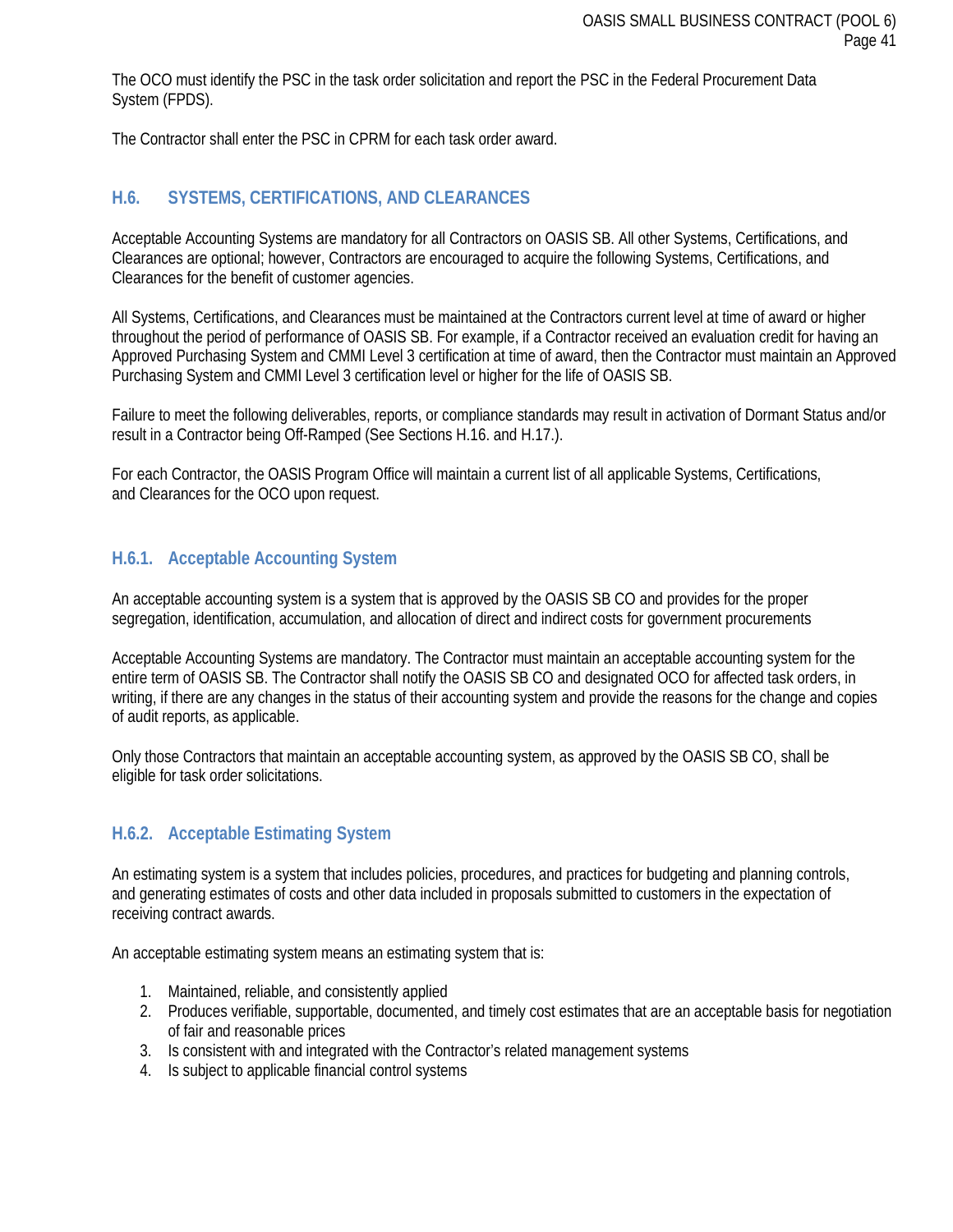An Acceptable Estimating System is not mandatory; however, Contractors are encouraged to have an acceptable estimating system approved by the Defense Contract Management Agency (DCMA) or other cognizant auditor for the entire term of OASIS SB. The Contractor shall notify the OASIS SB CO and designated OCO for affected task orders, in writing, if there are any changes in the status of their estimating system and provide the reasons for the change and copies of audit reports, as applicable.

#### <span id="page-41-0"></span>**H.6.3. Reserved**

#### <span id="page-41-1"></span>**H.6.4. Forward Pricing Rate Agreements, Forward Pricing Rate Recommendations, and Approved Billing Rates**

Billing rates and final indirect cost rates may be used in reimbursing indirect costs under cost-reimbursement task orders and in determining progress payments under fixed-price task orders.

A Forward Pricing Rate Agreement (FPRA) means a written agreement to make certain rates available during a specified period for use in pricing contracts or modifications. These rates represent reasonable projections of specific costs that are not easily estimated for, identified with, or generated by a specific contract, contract end item, or task. These projections may include rates for such things as direct labor, indirect costs, material obsolescence and usage, and material handling.

A Forward Pricing Rate Recommendation (FPRR) means a set of rates and factors unilaterally established by the ACO for use by the Government in negotiations or other contract actions when forward pricing rate agreement negotiations have not been completed or when the Contractor will not agree to a forward pricing rate agreement.

Approved Billing Rates means an indirect cost rate established temporarily for interim reimbursement of incurred indirect costs and adjusted as necessary pending establishment of final indirect cost rates.

For Time and Material, Labor-Hour, and Cost Reimbursement (all types) task orders solicited and awarded under OASIS SB, Contractors are encouraged to execute a FPRA and/or approved billing rates to the maximum extent practicable. Contractors may use FPRRs when an FPRA has not been negotiated.

The Contractor shall notify the OASIS SB CO and designated OCO for affected task orders, in writing, if there are any changes in the status of their FPRA, FPRR, and/or approved billing rates and provide the reasons for the change and copies of audit reports, as applicable.

FPRA, FPRR, and/or Approved Billing Rates will not be disclosed on the OASIS SB website. Only the OCO will have access to this information upon request.

#### <span id="page-41-2"></span>**H.6.5. Approved Purchasing System**

An approved purchasing system means the Contractor's purchasing system has been approved under a Contractor Purchasing System Review (CPSR) for efficiency and effectiveness with which the Contractor spends Government funds and complies with Government policy when subcontracting.

Advance notification requirements for subcontracting and consent to subcontract are not required when a Contractor has an approved purchasing system unless otherwise requested by the OCO on an individual task order or task orders with no subcontracting possibilities or for commercial items acquired under FAR Part 12.

An Approved Purchasing System is not mandatory; however, Contractors are encouraged to have a purchasing system approved by the Defense Contract Management Agency (DCMA) or other cognizant Government administration office for the entire term of OASIS SB.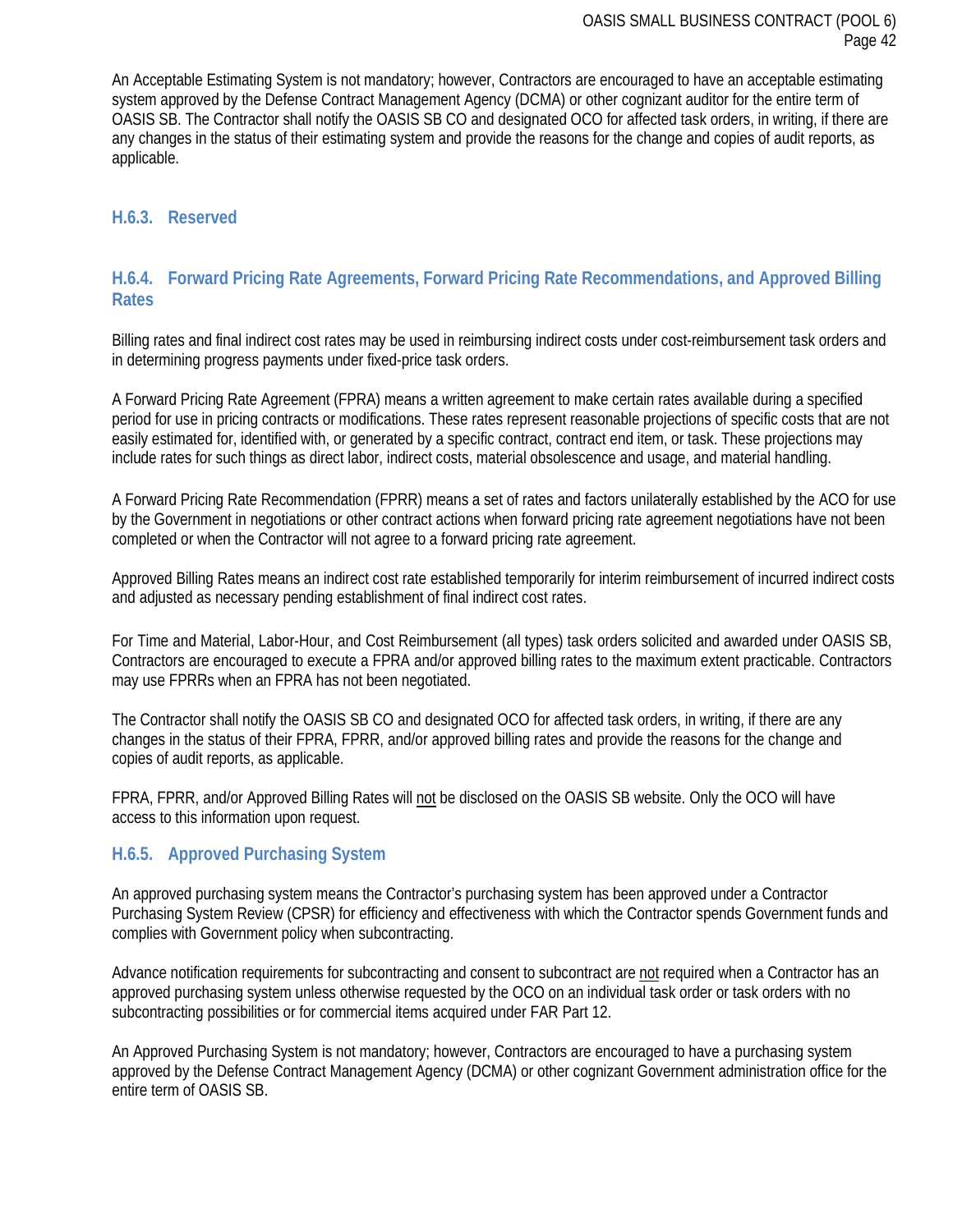The Contractor shall notify the OASIS SB CO and designated OCO for affected task orders, in writing, if there are any changes in the status of their purchasing system and provide the reasons for the change and copies of CPSR reports, as applicable.

#### <span id="page-42-0"></span>**H.6.6. Earned Value Management System**

An earned value management system (EVMS) means a project management tool that effectively integrates the project scope of work with cost, schedule and performance elements for optimum project planning and control. The qualities and operating characteristics of EVMS are described in American National Standards Institute /Electronics Industries Alliance (ANSI/EIA) Standard-748.

An EVMS is not mandatory; however, Contractors are encouraged to have an EVMS ANSI/EIA Standard-748 during the entire term of OASIS SB. The Contractor shall notify the OASIS SB CO, in writing, if there are any changes in the status of their EVMS and provide the reasons for the change and copies of audits by the Defense Contract Management Agency (DCMA) or other cognizant Government administration office, as applicable. If only part of a Contractor's organization is EVMS ANSI/EIA Standard-748 certified, the Contractor shall make the distinction between which business units or sites and geographic locations have been certified.

#### <span id="page-42-1"></span>**H.6.7. ISO 9001 Certification**

International Organization for Standardization (ISO) 9001 Certification specifies requirements for a quality management system to demonstrate the Contractor's ability to consistently meet the customer requirements as well as statutory and regulatory requirements.

An ISO 9001 Certification is not mandatory; however, Contractors are encouraged to have ISO 9001 Certification during the entire term of OASIS SB. The Contractor shall notify the OASIS SB CO, in writing, if there are any changes in the status of their ISO 9001 Certification and provide the reasons for the change and copies of audits from an ISO 9001 Certification Body, as applicable. If only part of a Contractor's organization is ISO 9001 certified, the Contractor shall make the distinction between which business units or sites and geographic locations have been certified.

#### <span id="page-42-2"></span>**H.6.8. ISO 17025 Certification**

International Organization for Standardization (ISO) 17025 Certification is used by laboratories to implement a quality system aimed at improving their ability to consistently produce valid results.

An ISO 17025 Certification is not mandatory; however, Contractors who desire to compete for work involving laboratories within the research and development industry are encouraged to have ISO 17025 Certification during the entire term of OASIS SB. The Contractor shall notify the OASIS SB CO, in writing, if there are any changes in the status of their ISO 17025 Certification and provide the reasons for the change and copies of audits from an ISO 17025 Certification Body, as applicable. If only part of a Contractor's organization is ISO 17025 certified the Contractor shall make the distinction between which business units or sites and geographic locations have been certified.

#### <span id="page-42-3"></span>**H.6.9. ISO 14001 Certification**

International Organization for Standardization (ISO) 14001 Certification is applicable to any organization that wishes to establish, implement, maintain and improve their environmental management system and to assure itself of conformity with its stated environmental policy.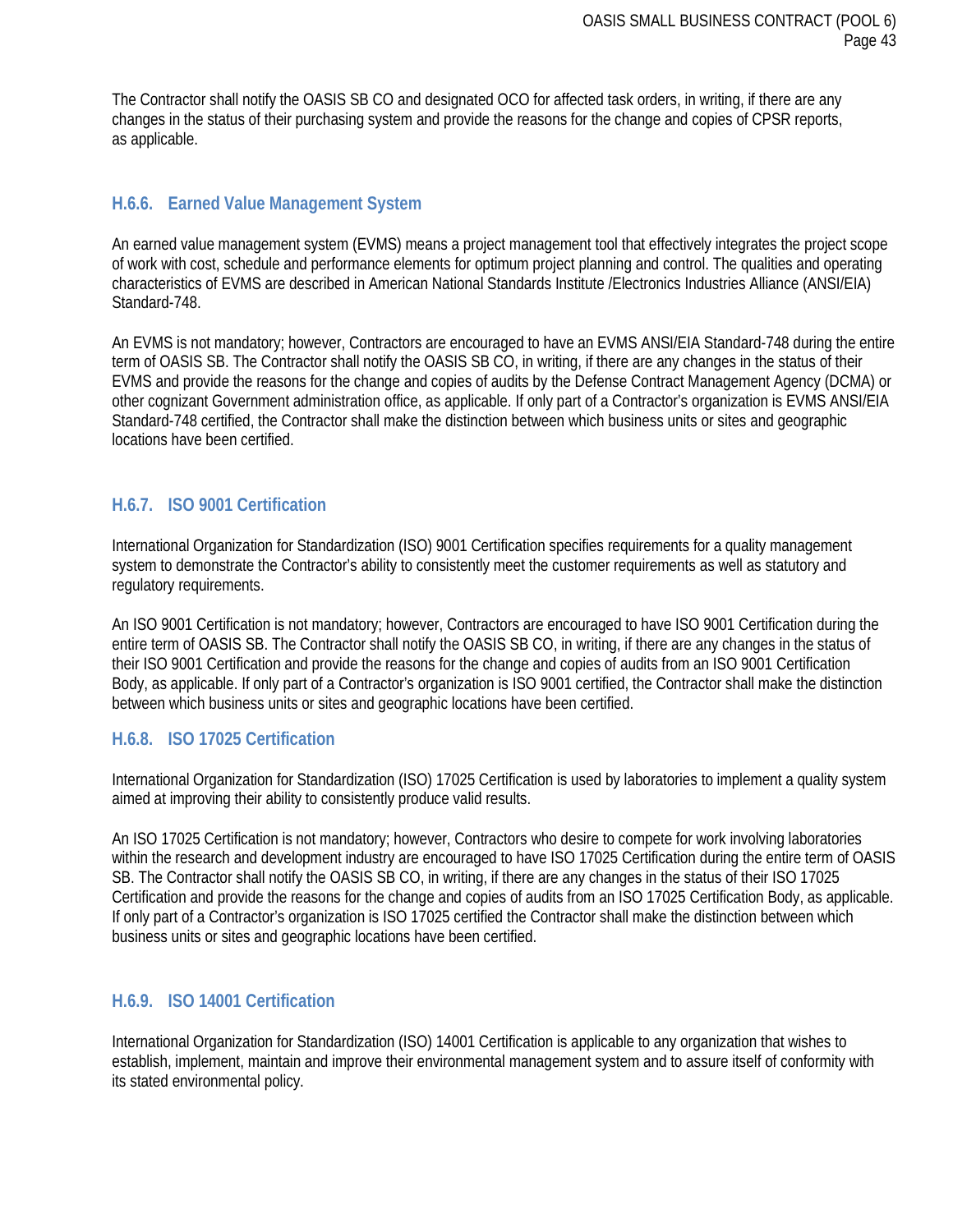An ISO 14001 Certification is not mandatory; however, Contractors who desire to compete for environmental related work are encouraged to have ISO 14001 Certification during the entire term of OASIS SB. The Contractor shall notify the OASIS SB CO, in writing, if there are any changes in the status of their ISO 14001 Certification and provide the reasons for the change and copies of audits from an ISO 14001 Certification Body, as applicable. If only part of a Contractor's organization is ISO 14001 certified, the Contractor shall make the distinction between which business units or sites and geographic locations have been certified.

#### <span id="page-43-0"></span>**H.6.10. AS9100 Certification**

AS9100 Certification specifies requirements for a quality management system to demonstrate the Contractor's ability to consistently meet the customer requirements as well as statutory and regulatory requirements for the aerospace industry.

An AS9100 Certification is not mandatory; however, Contractors who desire to compete for work within the aerospace industry are encouraged to have AS9100 Certification during the entire term of OASIS SB. The Contractor shall notify the OASIS SB CO, in writing, if there are any changes in the status of their AS9100 Certification and provide the reasons for the change and copies of audits from an AS9100 Certification Body, as applicable. If only part of a Contractor's organization is AS9100 certified, the Contractor shall make the distinction between which business units or sites and geographic locations have been certified.

#### <span id="page-43-1"></span>**H.6.11. CMMI Maturity Level Certification**

Capability Maturity Model Integration (CMMI) is a 5 level approach to improve processes across projects, divisions, or an entire organization in the areas of acquisition, services, and/or development.

CMMI Certification is not mandatory; however, Contractors are encouraged to have CMMI Maturity Level 2 or higher in acquisition, services, and/or development during the entire term of OASIS SB. The Contractor shall notify the OASIS SB CO, in writing, if there are any changes in the status of their CMMI Level and provide the reasons for the change and copies of appraisals from a CMMI Instituted Certified Lead Appraiser, as applicable. If only part of a Contractor's organization is CMMI certified, the Contractor shall make the distinction between which business units or sites and geographic locations have been certified.

#### <span id="page-43-2"></span>**H.6.12. Meaningful Relationship Commitment Letters**

If applicable, Meaningful Relationship Commitment Letter(s) (MRCL) establishes the relationship and commitments of performance for Contractors who share Systems, Certifications, and Clearances from other affiliates, divisions, or subsidiaries within a Contractor's internal corporate structure.

If applicable, the Contractor must maintain and honor each MRCL for the entire term of OASIS SB. The Contractor shall notify the OASIS SB CO, in writing, if there are any changes in the status of their internal corporate relationships or commitments and provide the reasons for the change.

If applicable, the Contractor's MRCLs are incorporated by reference into the OASIS SB contract and the OASIS Program Office will provide MRCLs for the OCO upon request.

#### <span id="page-43-3"></span>**H.7. SECURITY CLEARANCE REQUIREMENTS**

The OCO must tailor security requirements (both facility and employee), clauses, provisions, and other applicable terms and conditions specific to each task order's solicitation and award.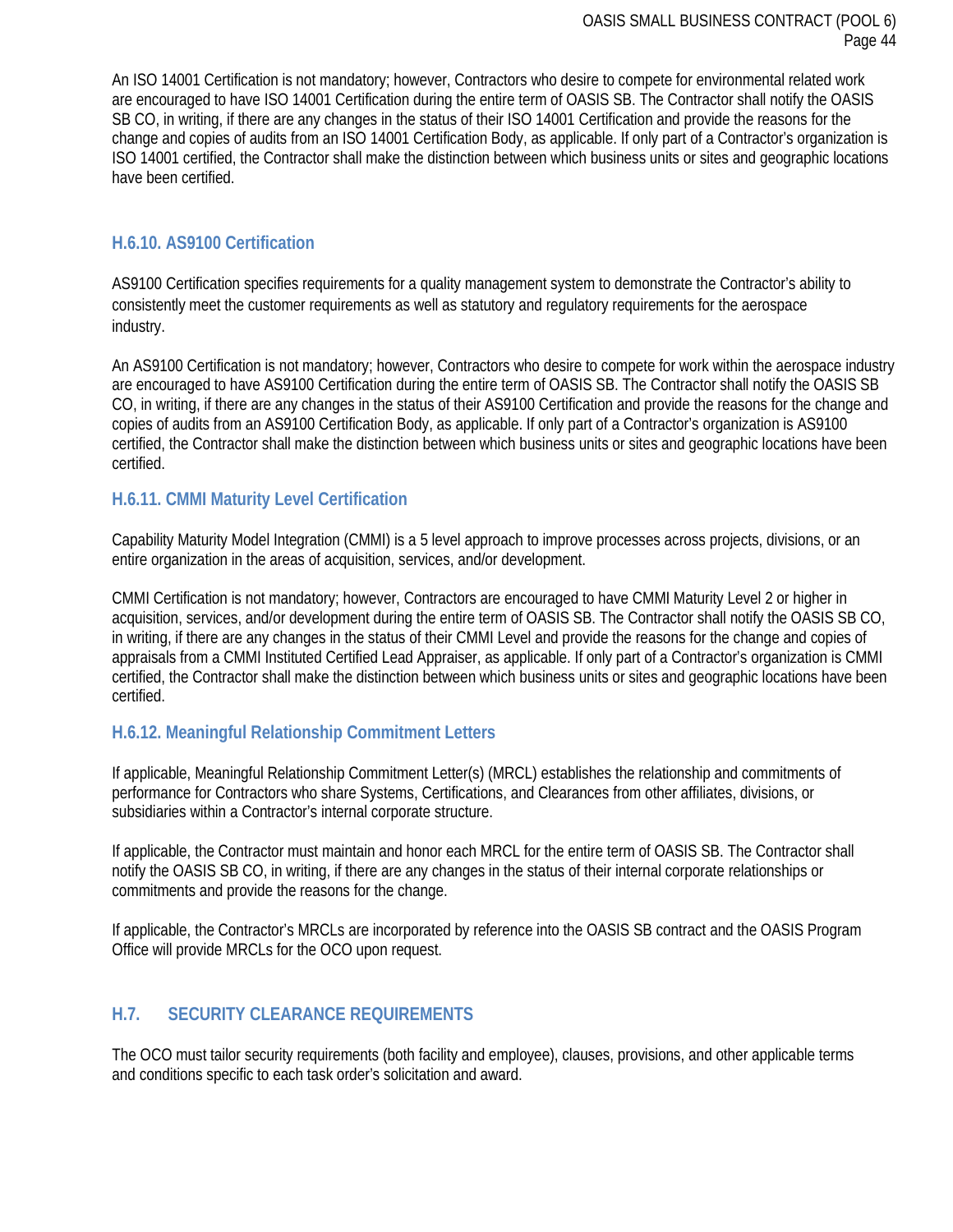Only those Contractors that meet the required security clearance levels on individual task order solicitations are eligible to compete for such task orders.

In general, all necessary facility and employee security clearances shall be at the expense of the Contractor. In some cases, Government offices that conduct background investigations do not have a means for accepting direct compensation from Contractors and instead charge customer agencies for the background investigations. In these cases, the Contractor shall be flexible in establishing ways of reimbursing the Government for these expenses. The individual task order should specify the terms and conditions for reimbursement, if any, for obtaining security clearances. The Contractor shall comply with all security requirements in task orders awarded under OASIS SB.

#### <span id="page-44-0"></span>**H.7.1. Facility Clearance Level**

A facility clearance level (FCL) is when a Contractor's facility is eligible for access to classified information at the Confidential, Secret, or Top Secret level. The FCL includes the execution of a Department of Defense (DoD) Security Agreement (DD Form 441 and DD Form 441-1) and Certificate Pertaining to Foreign Interests (SF 328).

Under the terms of a FCL agreement, the Government agrees to issue the FCL and inform the Contractor as to the security classification of information to which the Contractor will have access. The Contractor, in turn, agrees to abide by the security requirements set forth in the National Industrial Security Program Operating Manual, commonly referred to as the NISPOM.

There are no mandatory levels of facility security clearance for Contractors under OASIS; however, task orders may require an FCL at any level, under OASIS SB.

The Contractor, at its own expense, must maintain their FCL by the Defense Security Service (DSS) for the entire term of OASIS SB. The Contractor shall notify the OASIS SB CO and designated OCO for affected task orders, in writing, if there are any changes in the status of their FCL and provide the reasons for the change. If only part of a Contractor's organization has a FCL, the Contractor shall make the distinction between which business units or sites and geographic locations have a FCL.

Only those Contractors that meet a required FCL level on task order solicitations shall be eligible to compete.

#### **H.7.2. Employee Security Clearance**

Security clearances for Contractor employees, including Subcontractor employees, may require Confidential, Secret, Top Secret, Agency-Specific Clearances, and/or Special Background Investigations for Sensitive Compartmented Information or Special Access Programs. In such cases, the Contractor, at its own expense, is responsible for providing and maintaining personnel with the appropriate security clearances to ensure compliance with Government security regulations, as specified in the individual task order.

The Contractor shall fully cooperate on all security checks and investigations by furnishing requested information to verify the Contractor employee's trustworthiness and suitability for the position. Task orders containing classified work may also include a Contract Security Classification Specification, (i.e., DD Form 254 or civilian agency equivalent).

The Government has full and complete control over granting, denying, withholding or terminating security clearances for employees. The granting of a clearance shall not prevent, preclude, or bar the withdrawal or termination of any such clearance by the Government.

<span id="page-44-1"></span>**H.7.3. HSPD-12**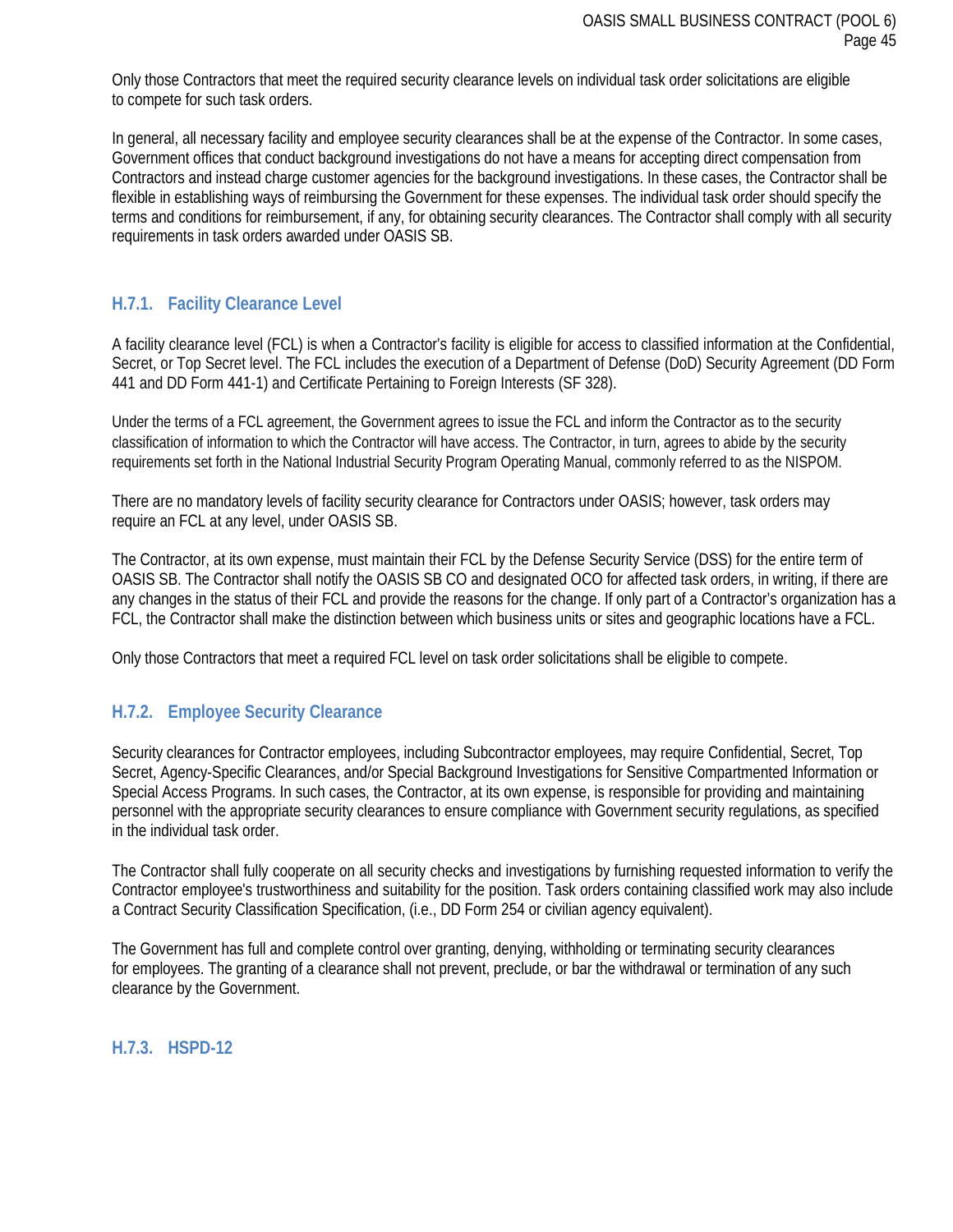When a Contractor or their Subcontractors are required to have physical access to a Federal controlled facility or access to a Federal information system, the Contractor shall comply with agency personal identity verification procedures in task orders that implement Homeland Security Presidential Directives-12 (HSPD-12).

### <span id="page-45-0"></span>**H.8. SUSTAINABILITY**

OASIS SB seeks to benefit from the use of sustainable management practices by Contractors including tracking and seeking continual reductions in energy usage, greenhouse gas emissions, water consumption, solid waste and hazardous waste, and other relevant environmental impacts and associated costs.

Use of these sustainable management practices results in lower environmental impacts of delivered products and services, helping customers meet sustainable acquisition requirements under Executive Order 13514: Federal Leadership in Environmental, Energy and Economic Performance, and its precursors, successors and related regulations.

Public disclosures of environmental impacts and sustainable management practices have been associated with increased operational efficiency, lower overhead costs, and reduced supply chain and other business risks for disclosing companies.

Sustainability disclosures can help OASIS SB customers understand the major environmental impacts of procured products and services, familiarize themselves with the available strategies for reducing these impacts, and design projects and task order requirements which incorporate these strategies.

GSA encourages Contractors to provide the location(s) (Internet URL or URLs) of one or more sources of publicly available information regarding its company-wide environmental impacts and sustainable management practices (sustainability disclosures) on the Contractor's OASIS SB webpage. In making sustainability disclosures, the Contractor is requested to utilize existing, widely recognized third-party sustainability reporting portals and services such as the Global Reporting Initiative (GRI) Sustainability Disclosure Database (database of corporate social responsibility (CSR) reports) and the Carbon Disclosure Project (CDP) Climate Change and Water Disclosure Questionnaires. Additionally, it is strongly encouraged that all sustainability disclosures be kept up-to-date and accurate.

These sustainability-related standards, including estimates of the lifecycle costs and environmental impacts of proposed solutions, may apply at the task order level.

#### <span id="page-45-1"></span>**H.9. PROPRIETARY SOLUTIONS**

Contractors are discouraged from proposing proprietary solutions in response to OASIS SB task order requirements that necessitate the Contractor's proprietary process, system, maintenance, and/or solution that would prevent competition at a future point or require sustained and non-competitive support.

If a proprietary solution is proposed by a Contractor for a given task order requirement, the Contractor shall mark their proposal accordingly and make it clear to the OCO all limitations and costs associated with the solution.

# <span id="page-45-2"></span>**H.10. LIMITATIONS ON SUBCONTRACTING**

In performance of services awarded under OASIS SB, Limitations on Subcontracting, will be monitored and strictly enforced by the OASIS SB CO. References in this contract to the OASIS SB Prime Contractor or "concern" (per FAR 52.219- 14(c)(1)), with respect to limitations on subcontracting, are interpreted to include the prime contractor's similarly situated subcontractors (under the NAICS code assigned to the contract) as defined in 13 CFR 125.6, unless otherwise specified by the OCO in their individual task order.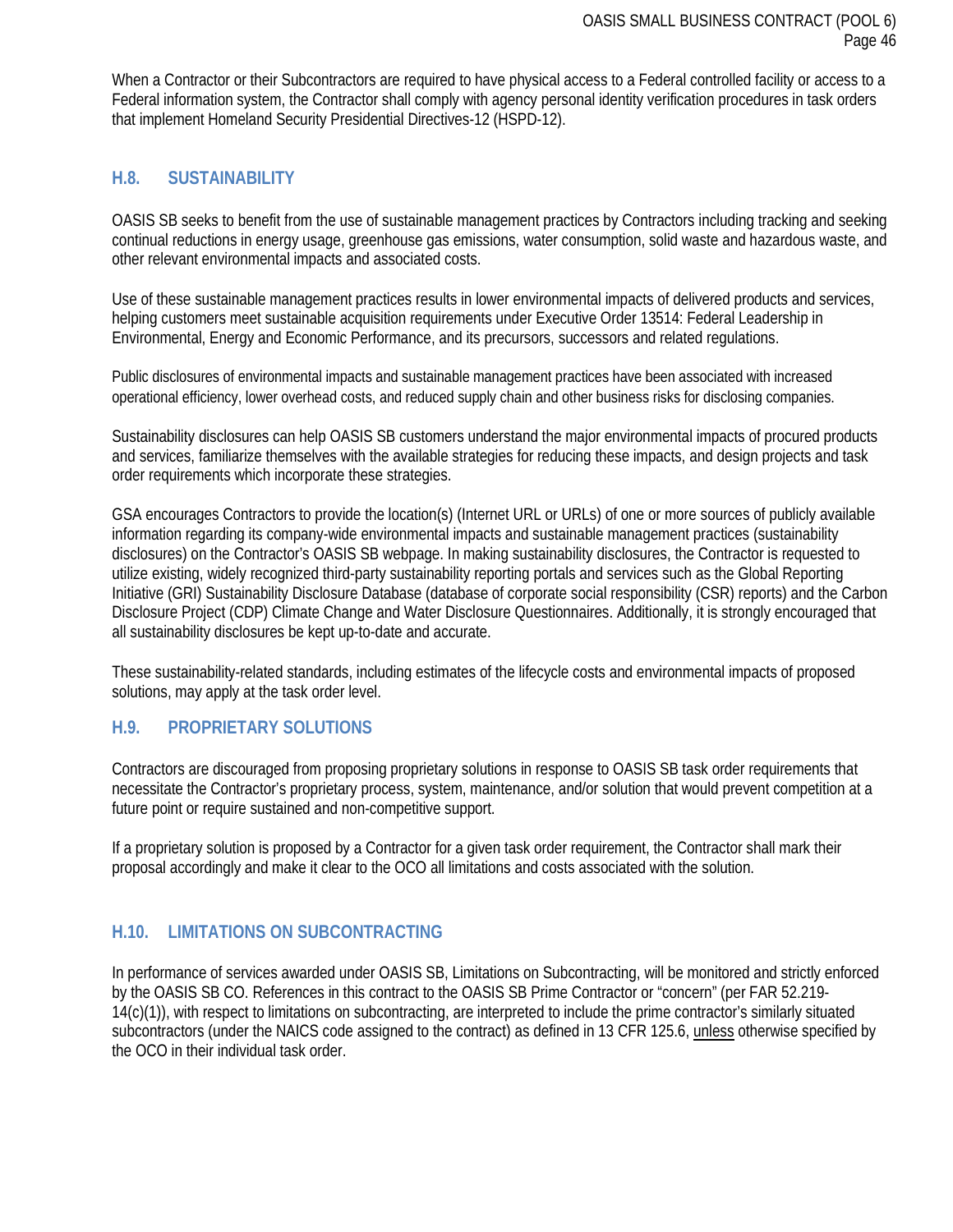The Contractor shall invoice to the customer the Total Labor Dollars Subcontracted under each task order. The amount of Labor Dollars Subcontracted must be based on invoiced or actual payments to subcontractors, **NOT** on proposed or estimated amounts.

The Contractor's Limitations on Subcontracting performance will be monitored in accordance with the following criteria for each type of set-aside:

Total Small Business Set-Aside: In performance of all task orders combined as a Total Small Business Set-Aside, at least 50% of the cumulative average of all task order performance incurred for personnel shall be expended by the OASIS SB Prime Contractor. This requirement applies for each Pool the Contractor has an award under. (**Note:** For Total Small Business Set-Asides, each task order does not have to meet 50% unless otherwise specified by the OCO in their individual task order)

In the event any Limitations on Subcontracting regulations change during the duration of OASIS SB, the OASIS SB CO reserves the right to unilaterally modify OASIS SB to reflect the change at no additional cost to the Government.

The Contractor shall report Limitations on Subcontracting Data in the CPRM in accordance with Section G.3.2.1.4.

#### <span id="page-46-0"></span>**H.11. PARTNERING**

GSA intends to encourage the foundation of a cohesive partnership between the OASIS SB Contractors, GSA OASIS SB personnel, and Federal agency customers to identify and achieve reciprocal goals, with effective and efficient customerfocused service, in accordance with the terms of the OASIS SB contract.

Failure to attend meetings, maintain a Contractor OASIS SB webpage, or otherwise not comply with this section may result in activation of Dormant Status and/or result in a Contractor being Off-Ramped (See Sections H.16. and H.17.).

#### <span id="page-46-1"></span>**H.11.1. Meetings**

From time to time, the Government may require Contractor attendance, including the attendance of Contractor Key Personnel, at meetings at various locations.

Meetings may be via web-casting, in-person at a government facility, a commercial conference center, or a mutually agreedupon Contractor facility on a rotational basis, as determined by the Government. Follow-up meetings may be held periodically throughout the duration of OASIS SB in order to assess performance against the goals and to reinforce partnering principles.

GSA may require up to four OASIS SB Program Management Review (PMR) meetings per year. The goal of the PMR meetings are to provide a platform for OASIS SB Contractors, OASIS SB staff, and other agency representatives to communicate current issues, resolve potential problems, discuss business and marketing opportunities, review future and ongoing GSA and Government-wide initiatives, and address OASIS SB fundamentals. Any Contractor costs associated to PMR Meetings shall be at no direct cost to the Government.

#### <span id="page-46-2"></span>**H.11.2. GSA OASIS SB Webpage**

GSA will establish an OASIS SB website for the purposes of informing our customers, stakeholders, and the general public of the attributes and procedures for OASIS SB.

The GSA OASIS SB webpage will include, but not be limited to, the following:

- 1. General overview of the attributes of OASIS SB
- 2. The OASIS SB conformed contract through the latest modification (Sections B through J)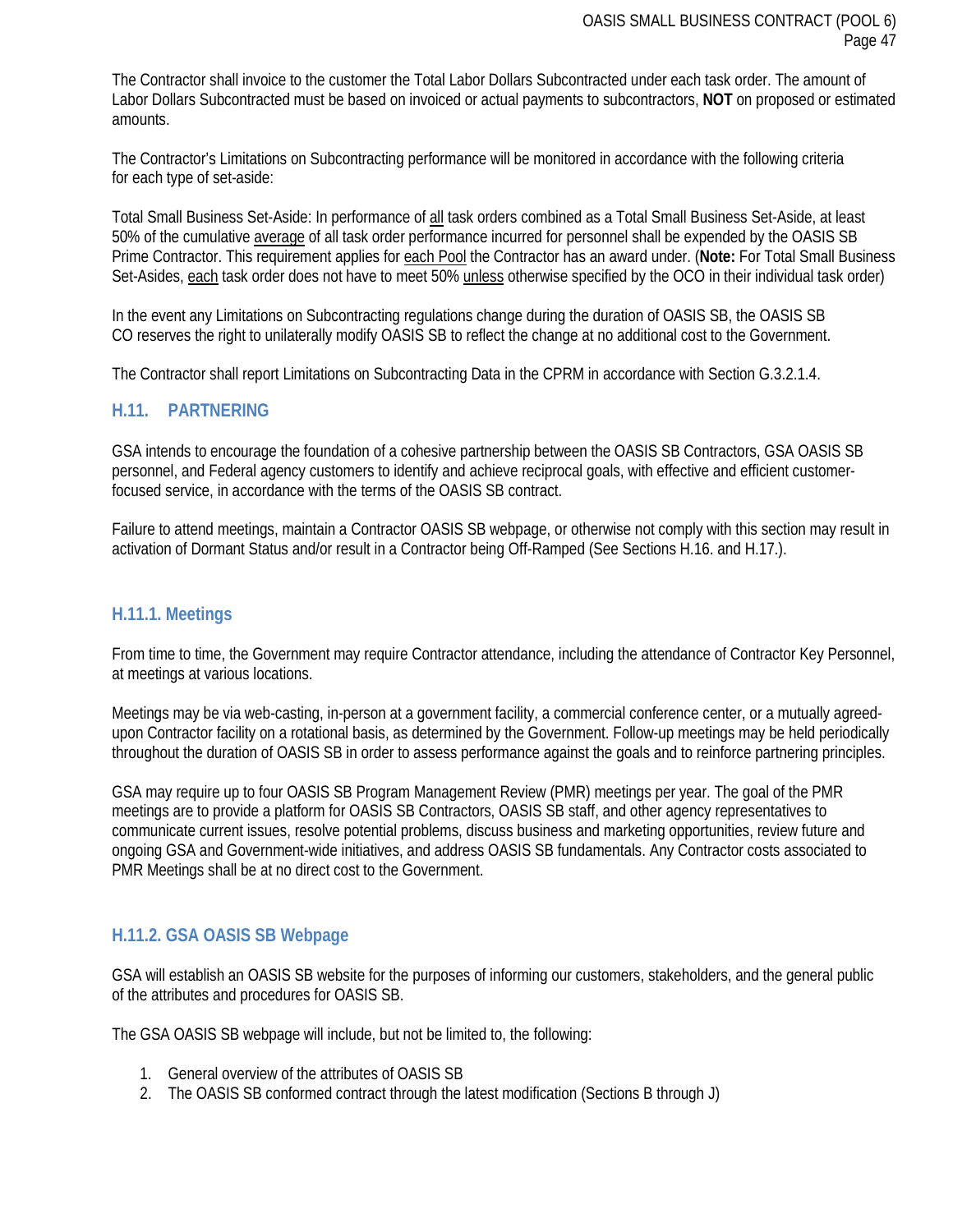- 3. GSA Key Personnel point of contact (POC) information (Names, Titles, Phone Numbers, E-mail Addresses)
- 4. Contractor Key Personnel POC information (Names, Titles, Phone Numbers, E-mail Addresses)
- 5. List of Contractor Numbers, Company Names by NAICS Pools and MA-IDIQ task order contracts, and direct POC for issuing task order solicitations by an OCO
- 6. Delegation of Procurement Authority (DPA) process for the OCO
- 7. OASIS SB Training and Ordering Guides
- 8. Sample procurement templates for the OCO
- 9. Scope review process for the OCO
- 10. Statistical information by Agency and Contractor
- 11. Links to other mandatory websites for reporting purposes or ordering procedures
- 12. List of Contractors not eligible for solicitations and awards due to Dormant Status or Off-Ramped, if necessary.
- 13. List of Contractors eligible for Socio-Economic set-asides by type of category
- 14. Frequently Asked Questions

#### <span id="page-47-0"></span>**H.11.3. Contractor OASIS SB Webpage**

Within 30 days of the Notice to Proceed, the Contractor shall develop and maintain a current, publicly available webpage accessible via the Internet throughout the term of OASIS SB and task orders awarded under OASIS SB. The Contractor shall make their OASIS SB webpage Rehabilitation Act Section 508 compliant.

The purpose of the webpage is for the Contractor to communicate with potential customers regarding the Contractor's ability to provide professional support services under OASIS SB.

At a minimum, this webpage must include, but is not limited to the following:

- 1. Link to the GSA OASIS SB webpage
- 2. General Overview of OASIS
- 3. OASIS SB related marketing materials and news releases
- 4. Contractor Capabilities for OASIS
- 5. Contractor Key Personnel POC information (Names, Titles, Phone Numbers, E-mail Addresses)
- 6. The OASIS SB conformed contract through the latest modification (Sections B through J) in Adobe format
- 7. The OASIS SB Contract's Awarded DUNS Number and CAGE Code
- 8. Sustainability Disclosures, if any

#### <span id="page-47-1"></span>**H.11.4. Marketing**

The Contractor must maintain participation by actively pursuing work and competing for task order solicitations under OASIS SB.

The Contractor may develop company specific OASIS SB brochures for distribution at trade shows, conferences, seminars, etc., and distribute printed materials to enhance awareness of OASIS SB.

The Contractor may participate in various conferences and trade shows to facilitate outreach efforts for federal agency customers and to aid in the marketing of OASIS SB.

All marketing, promotional materials, and news releases in connection with OASIS SB or task order awards under OASIS SB, including information on the Contractor's OASIS SB webpage, may be co-branded with marks owned or licensed by the Contractor and GSA, as long as the Contractor complies with GSAM 552.203-71, Restriction on Advertising.

GSA reserves the right to review, and must approve, any marketing, promotional materials, or news releases by a Contractor that is OASIS SB related, including information on the Contractor's OASIS SB webpage.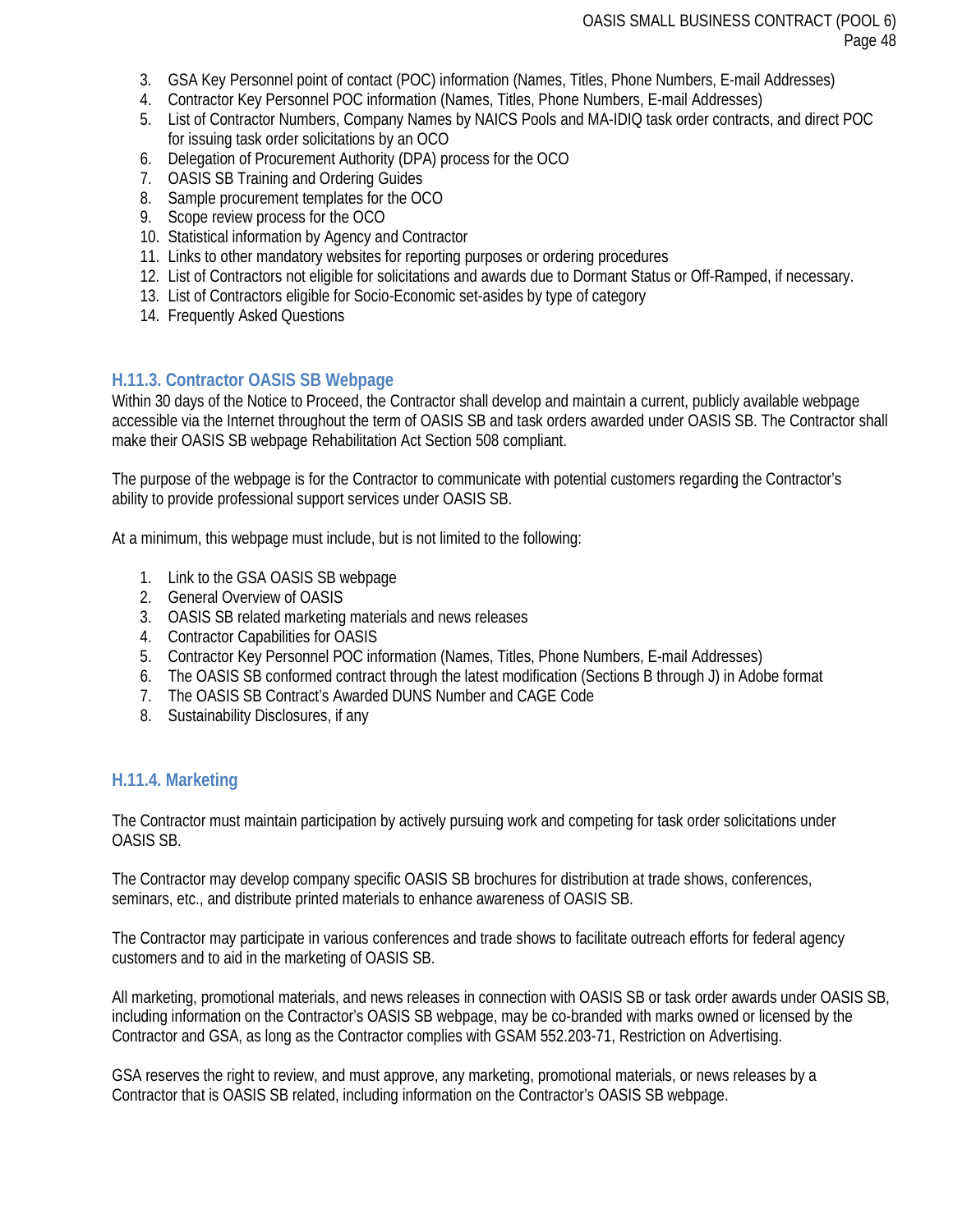#### <span id="page-48-0"></span>**H.11.5. Minimum Task Order Awards or Estimated Value**

Starting from the date of the OASIS SB Notice-to-Proceed, the Contractor shall attain a minimum of 3 task order awards or a total task order estimated value of \$20M (total estimated value of all task orders inclusive of all options) prior to the exercise of Option I under OASIS SB.

This requirement applies to the OASIS program as a whole (e.g. this requirement is cumulative across all task orders awarded under the Pool(s) the Contractor has been awarded OASIS SB contracts under).

In the event a Contractor is on-ramped to the contract after original contract award, the number of expected task order awards to be attained shall be proportionate with the amount of time spent on the contract in the base period. For example, if the Contractor is on-ramped to the contract in Year 1, the Contractor would be expected to attain a minimum of 2 task order awards or total task order estimated value of \$13.3M prior to the exercise of Option I.

Failure to attain the expected number of task order awards or estimated value prior to the exercise of Option I may result in a Contractor being Off-Ramped (See Section H.16.); the minimum requirements of this section may be waived at the sole discretion of the OASIS SB Contracting Officer.

#### <span id="page-48-1"></span>**H.12. TRAINING AND PERMITS**

The Contactor shall provide fully trained and experienced personnel required for performance under task orders awarded under OASIS SB. The Contractor shall train Contractor personnel, at its own expense, except when the OCO has given prior approval for specific training to meet special requirements that are peculiar to a particular task order.

Except as otherwise provided in an individual task order, the Contractor shall, at its own expense, be responsible for obtaining any and all licenses, certifications, authorizations, approvals, and permits, and for complying with any applicable Federal, national, state, and municipal laws, codes, and regulations, and any applicable foreign work permits, authorizations, and/or visas in connection with the performance of any applicable task order issued under OASIS SB.

#### <span id="page-48-2"></span>**H.13. ETHICS AND CONDUCT**

Personal services are not authorized under OASIS SB. OASIS SB is strictly a non-personal services contract which means the personnel rendering the services are not subject, either by the contract's terms or by the manner of its administration, to the supervision and control usually prevailing in relationships between the Government and its employees.

The Contractor and its employees must conduct themselves with the highest degree of integrity and honesty and adhere to the policies and procedures as specified in FAR Part 3 and GSAM Part 503 Improper Business Practices and Personal Conflicts of Interest.

Failure to adhere to proper ethics and conduct may result in activation of Dormant Status and/or result in a Contractor being Off-Ramped (Sections H.16. and H.17.).

#### <span id="page-48-3"></span>**H.13.1. Supervision**

The Contactor shall not supervise, direct, or control the activities of Government personnel or the employee of any other Contractor under OASIS SB and the Government will not exercise any supervision or control over the Contractor in the performance of contractual services under OASIS SB. The Contractor is accountable to the Government for the actions of its personnel.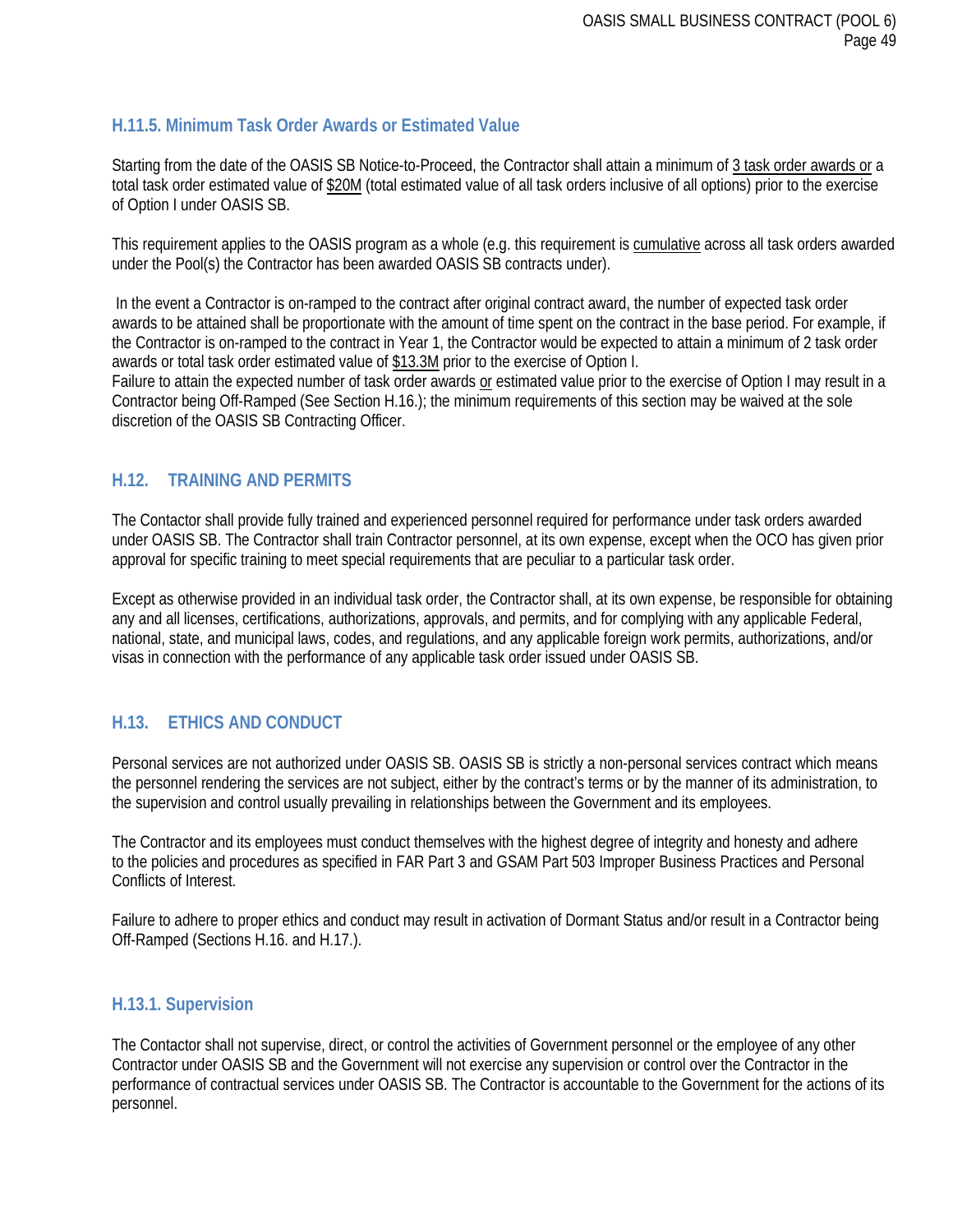Contractor employees shall not represent themselves as Government employees, agents, or representatives or state orally or in writing at any time that they are acting on behalf of the Government.

In all communications with third parties in connection with OASIS SB, the Contractor must ensure that all Contractor employees identify themselves as Contractor employees and identify the name of the company for which they work and, must not carry out any direction that violates the terms and conditions of OASIS SB.

The Contactor shall ensure that all of its employees, including Subcontractor employees, working under OASIS SB are informed of the substance of this Section.

If the Contractor believes any action or communication has been given that would create a personal services relationship between the Government and any Contractor employee or any other potential supervision or duty violation, the Contractor must notify the OCO and OASIS SB CO immediately of this communication or action.

#### <span id="page-49-0"></span>**H.13.2. Conduct**

The Contactor shall not discuss with unauthorized persons any information obtained in the performance of work under OASIS; conduct business other than that which is covered by OASIS SB during periods funded by the Government; conduct business not directly related to OASIS SB on Government premises; use Government computer systems and/or other Government facilities for company or personal business; recruit on Government premises; or otherwise act to disrupt official Government business.

The Contactor shall ensure that all of its employees, including Subcontractor employees, working under OASIS SB are informed of the substance of this clause.

If the Contractor believes any action or communication has been given that would create a business ethic or conduct violation, the Contractor must notify the OCO and OASIS SB CO immediately of this communication or action.

#### <span id="page-49-1"></span>**H.13.3. Conflicts of Interest**

The guidelines and procedures of FAR Subpart 9.5 and GSAM Subpart 509.5, Organizational and Consultant Conflicts of Interest, and FAR Part 3 and GSAM Part 3, Improper Business Practices and Personal Conflicts of Interest, will be used in identifying and resolving any issues of a conflict of interest under OASIS SB. The FAR and other applicable agency specific regulatory supplements will govern task orders awarded under OASIS SB.

Assuming no real or potential conflict of interest, an OASIS SB Prime Contractor may be a Subcontractor to another Prime Contractor on task orders solicited and awarded under OASIS or OASIS SB; however, the OCO may require that the Contractor sign an Organizational Conflict of Interest (OCI) Statement in which the Contractor (and any Subcontractors or teaming partners) agree not to submit any proposal or provide any support to any firm which is submitting (as Prime or Subcontractor) any proposal for any solicitation resulting from the work on a specific task order under OASIS SB.

All Contractor personnel (to include Subcontractors and Consultants) who will be personally and substantially involved in the performance of any task order issued under OASIS SB which requires the Contractor to act on behalf of, or provide advice with respect to any phase of an agency procurement shall execute and submit an "Employee/Contractor Non-Disclosure Agreement" Form. The OCO will provide the appropriate nondisclosure form specific to the procurement. This form shall be required prior to the commencement of any work on such task order and whenever replacement personnel are proposed under an ongoing task order.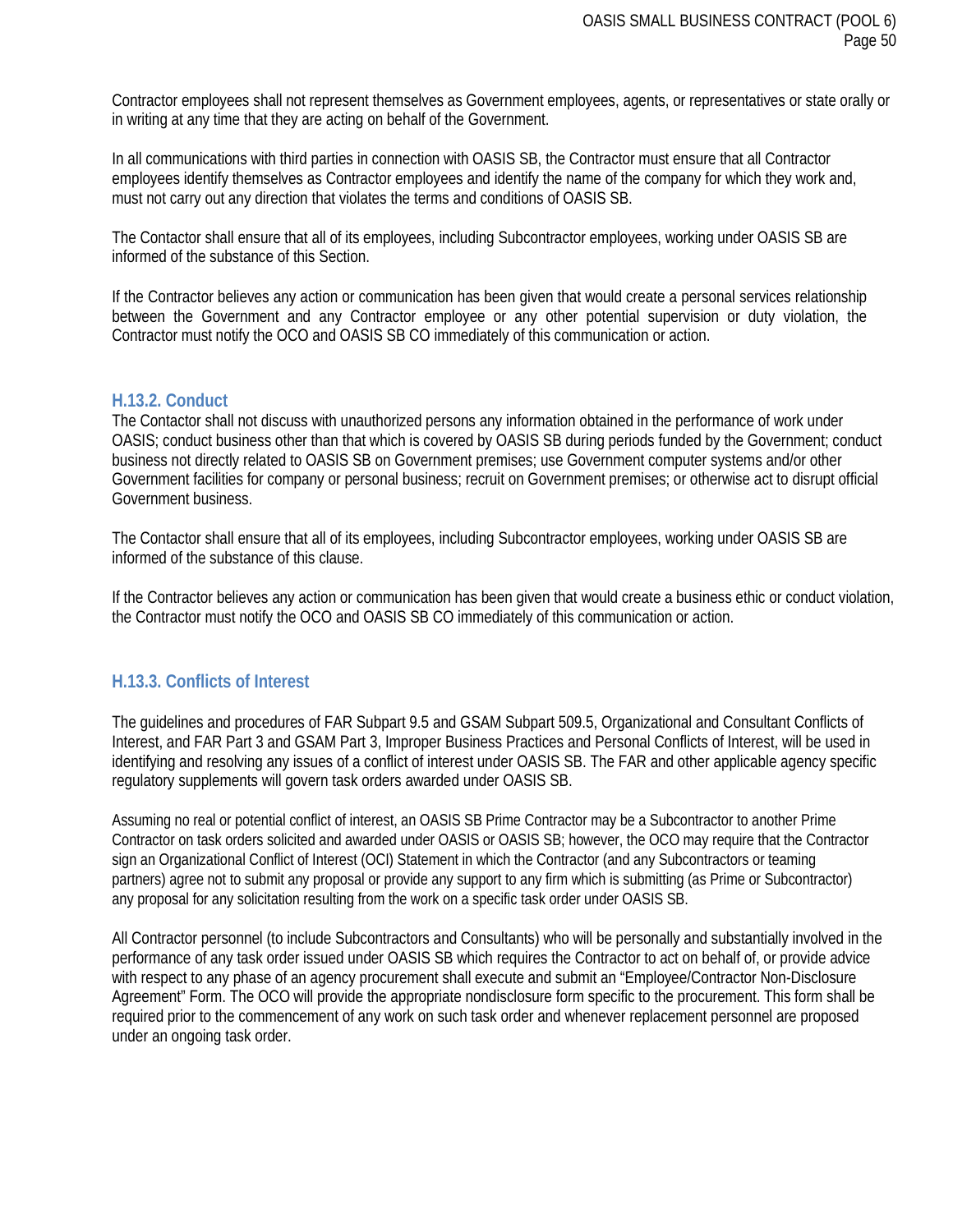The Contractor shall be responsible for identifying and preventing personal conflicts of interest of their employees. The Contractor shall prohibit employees who have access to non-public information by reason of performance on a Government contract from using that information for personal gain.

In the event that a task order requires activity that would create an actual or potential conflict of interest, the Contractor shall immediately notify the OCO of the conflict, submit a plan for mitigation, and not commence work until specifically notified by the OCO to proceed; or, identify the conflict and recommend to the OCO an alternate approach to avoid the conflict.

The OCO or OASIS SB CO, if necessary, will review the information provided by the Contractor and make a determination whether to proceed with the task order and process a request for waiver, if necessary.

#### <span id="page-50-0"></span>**H.13.4. Cooperation with other Contractors on Government Sites**

The Government may undertake or award other contracts or task orders for work at or in close proximity to the site of the work under OASIS SB. The Contractor shall fully cooperate with the other Contractors and with Government employees and shall carefully adapt scheduling and performing the work under OASIS SB to accommodate the working environment, heeding any direction that may be provided by the OCO. The Contractor shall not commit or permit any act that will interfere with the performance of work by any other Contractor or by Government employees.

#### <span id="page-50-1"></span>**H.14. GOVERNMENT PROPERTY**

For task orders awarded under OASIS SB, Government property matters shall follow the same policies and procedures for Government property under FAR Part 45, Government Property and other applicable agency specific regulatory supplements.

FAR Part 45 does not apply to Government property that is incidental to the place of performance, when the task order requires Contractor personnel to be located on a Government site or installation, and when the property used by the Contractor within the location remains accountable to the Government.

Unless otherwise specified in a task order, the Contactor shall provide all office equipment and consumable supplies at the Contractor's sole and exclusive expense, including computers/workstations used in daily operation in support of OASIS SB.

The OCO must tailor property clauses, provisions, and other applicable terms and conditions specific to each task order solicitation and award.

#### <span id="page-50-2"></span>**H.14.1. Leasing of Real and Personal Property**

The Government contemplates that leases may be part of a task order solution offered by a Contractor, but the Government, where the Contractor's solution includes leasing, must not be the Lessee. Under no circumstances on any task order awarded under OASIS SB shall the Government be deemed to have privity-of-contract with the Owner/Lessor of the Leased Items; or, the Government be held liable for early Termination/Cancellation damages if the Government decides not to exercise an option period under a task order unless the Contractor has specifically disclosed the amount of such damages (or the formula by which such damages would be calculated) as part of its proposal and the OCO for the task order has specifically approved/allowed such damages as part of the task order terms and conditions.

#### <span id="page-50-3"></span>**H.14.2. Government Facilities**

The Contactor shall arrange with the OCO or other designated representative for means of access to premises, delivery and storage of materials and equipment, use of approaches, use of corridors, stairways, elevators, and similar matters.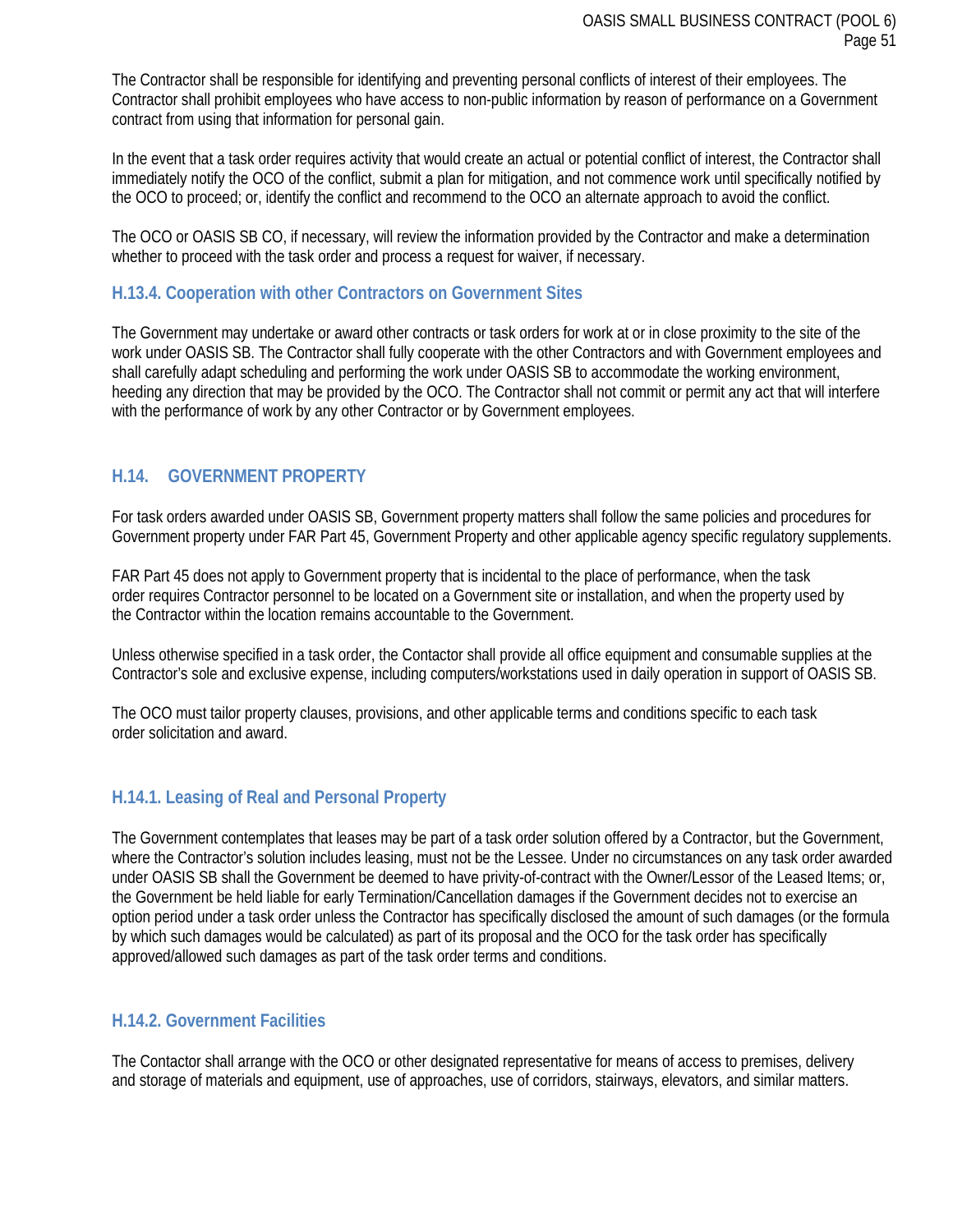A Contractor working in a government facility shall be responsible for maintaining satisfactory standards of employee competency, conduct, appearance, and integrity and shall be responsible for taking disciplinary action with respect to their employees as necessary.

The Contractor is responsible for ensuring that their employees do not disturb papers on desks, open desk drawers or cabinets, or use Government telephones, except as authorized. Each employee is expected to adhere to standards of behavior that reflect favorably on their employer and the Federal Government.

The Contactor shall ensure that all of its employees, including Subcontractor employees, working under OASIS SB are informed of the substance of this clause.

#### <span id="page-51-0"></span>**H.14.3. Rights of Ingress and Egress**

The rights of ingress to, and egress from, Government facilities for the Contractor's personnel must be specified in the task order. Specific federally-controlled facilities or those areas located within a given facility may have additional security clearance requirements must be specified in the task order.

Contractor employees, including Subcontractor employees, shall have in their possession, at all times while working, the specific Government identification credential issued by the Government. The identification credential shall be displayed and be visible at all times while on Government property.

During all operations on Government premises, the Contractor's personnel shall comply with the rules and regulations governing the facility access policies and the conduct of personnel. The Government reserves the right to require Contractor personnel to "sign-in" upon entry and "sign-out" upon departure from the Government facilities.

The Contactor shall be responsible for ensuring that all identification credentials are returned to the issuing agency whenever contract employees leave the contract, when the task order has been completed, employees leave the company, or employees are dismissed or terminated. The Contractor shall notify the issuing agency whenever employee badges are lost.

#### <span id="page-51-1"></span>**H.15. ON-RAMPING**

The total number of Contractors within any of the 7 OASIS SB Pools may fluctuate due to any number of reasons including but, not limited to, competition levels on task orders, mergers & acquisitions; the Government's exercise of the off-ramp process; and OASIS SB Contractors outgrowing their small business size status under their existing OASIS SB Contract.

It is in the Government's best interest that there remain an adequate number of Contractors eligible to compete for task orders in each OASIS SB Contract to meet the Government's professional service mission requirements.

Contractors are hereby notified that utilization of any on-ramping procedure below does not obligate the Government to perform any other on-ramping procedure. Furthermore, any on-ramping procedure may be performed for any single OASIS SB Pool at any time.

#### <span id="page-51-2"></span>**H.15.1. Lateral Pool Ramping**

In accordance with Section G.3.10., Contractors under OASIS SB will be required to recertify their business size standard under their existing NAICS Pool(s).

For those OASIS SB Contractors who no longer certify as a small business for their respective Pool(s), the OASIS SB Contractor may elect to be considered for an OASIS SB Pool with a higher size standard if they qualify as a small business for that size standard and were not already included in that Pool.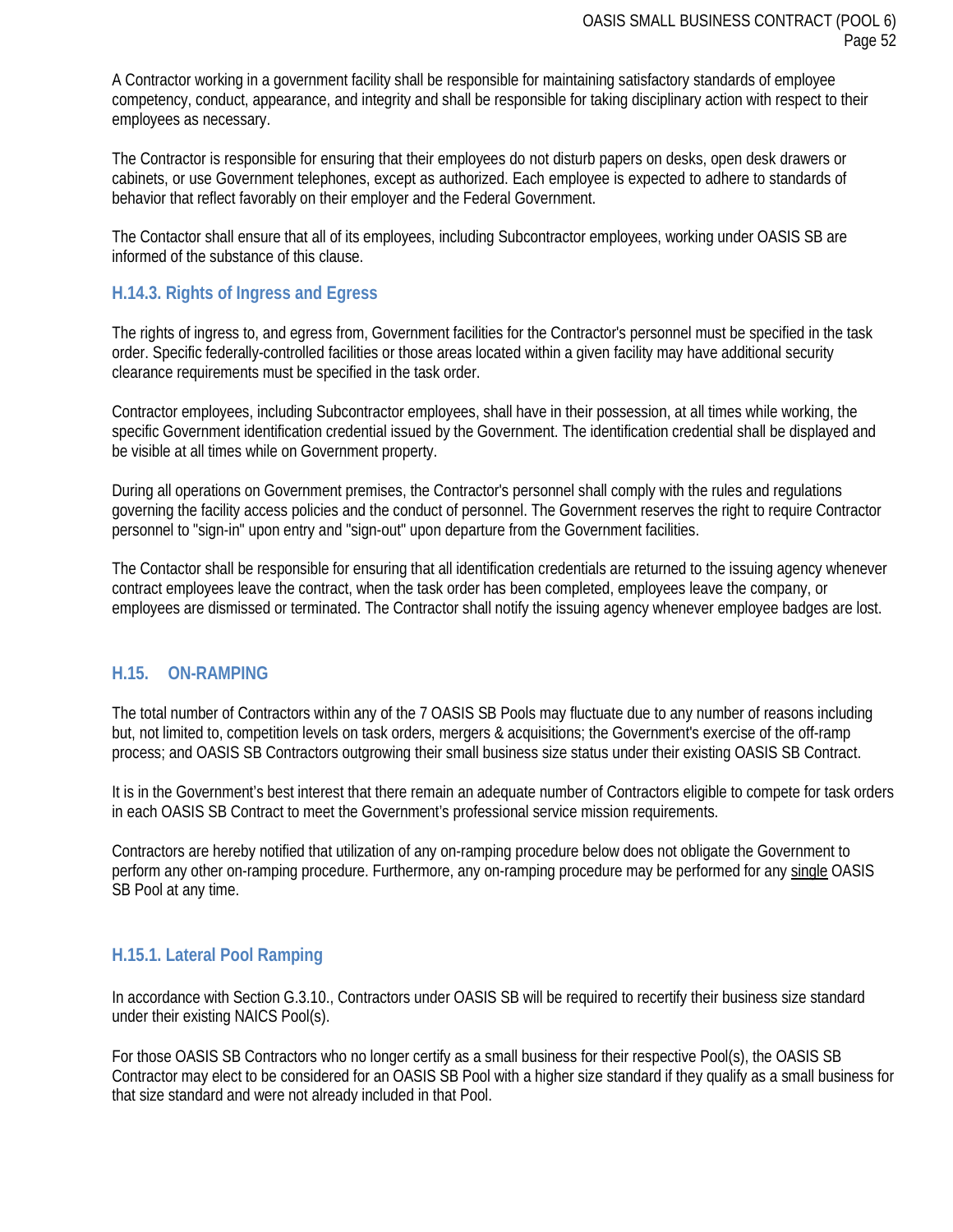Additionally, for those OASIS SB Contractors who now certify as a small business for other OASIS Pool(s) that they did not previously fit the size standard, the OASIS SB Contractor may elect to be considered for an OASIS SB Pool with a lower size standard if they qualify as a small business for that size standard and were not already included in that Pool.

For example, if Contractor X in OASIS SB Pool 1 (\$15M size standard) only has a contract in Pool 1 and no longer qualifies as a small business for that Pool after recertification, Contractor X may elect to be considered for Pools 2 through 6 assuming they can qualify as a small business for each of those respective Pools.

Example 2: Contractor X in OASIS SB Pool 2 (\$20.5M size standard) experiences reduced business volume and now qualifies as a small business for Pool 1 after recertification. Contractor X may now elect to be considered for Pool 1 assuming they can qualify as a small business for that Pools.

In order to obtain a Lateral Pool Ramp, the Contractor must:

- 1. Have outgrown their Pool size standard on the basis of natural growth, not on the basis of a merger, acquisition or novation agreement in recognition of a successor in interest when Contractor assets are transferred during the term of OASIS SB OR certify as a lower size standard than originally proposed.
- 2. Qualify as a small business for the Pool(s) being applied for
- 3. Demonstrate successful performance under the OASIS SB contract
- 4. Submit a proposal in response to a solicitation materially identical to the original version of the OASIS SB solicitation and,
- 5. Receive a proposal score equal to or higher than the lowest scoring Contractor within the Pool being applied for. Note: The lowest scoring Contractor is based on the lowest evaluated numerical score within a given Pool in accordance with the scoring table in Section M.6. of the OASIS SB solicitation at the time of the original OASIS SB awards.

The lateral Pool ramping solicitation will include the same evaluation factors/sub-factors as the original OASIS SB solicitation. The terms and conditions of the resulting award will be materially identical to the existing version of OASIS SB. The period of performance term will be coterminous with the existing term of all other OASIS SB Contractors.

Immediately upon lateral Pool ramping to OASIS SB, the Contractor is eligible to submit a proposal in response to any task order solicitation and receive task order awards with the same rights and obligations as any other Contractor within the new Pool(s); however, the Contractor will be placed on Dormant Status under the OASIS SB Pool(s) the Contractor is no longer eligible under (if applicable). The Contractor must continue performance on active task orders under their dormant OASIS SB Pool(s), including the exercise of options at the task order level at the discretion of the OCO, until all active task orders are closed-out.

The OASIS SB CO may conduct a lateral pool on-ramp without conducting any other on-ramp.

#### <span id="page-52-0"></span>**H.15.2. Vertical Contract On-Ramping**

The OASIS Program is a family of OASIS Pools and OASIS Small Business (SB) Pools with identical scopes. Each OASIS Pool is unrestricted and each OASIS SB Pool is a 100% Small Business Set Aside contract.

For those OASIS SB Contractors who no longer certify as a small business for their respective OASIS SB Pool, the OASIS SB Contractor may elect to be considered to be placed on the corresponding OASIS unrestricted Pool. In order to be eligible to do this, the recertification as a large business of the company must not have been achieved on the basis of a merger or acquisition; or novation agreement in recognition of a successor in interest when Contractor assets are transferred during the term of OASIS SB.

For example, if Contractor X in OASIS SB Pool 1 (\$15M size standard), can no longer certify as a small business under the \$15M size standard, Contractor X may elect to be considered for OASIS Pool 1 as a large business.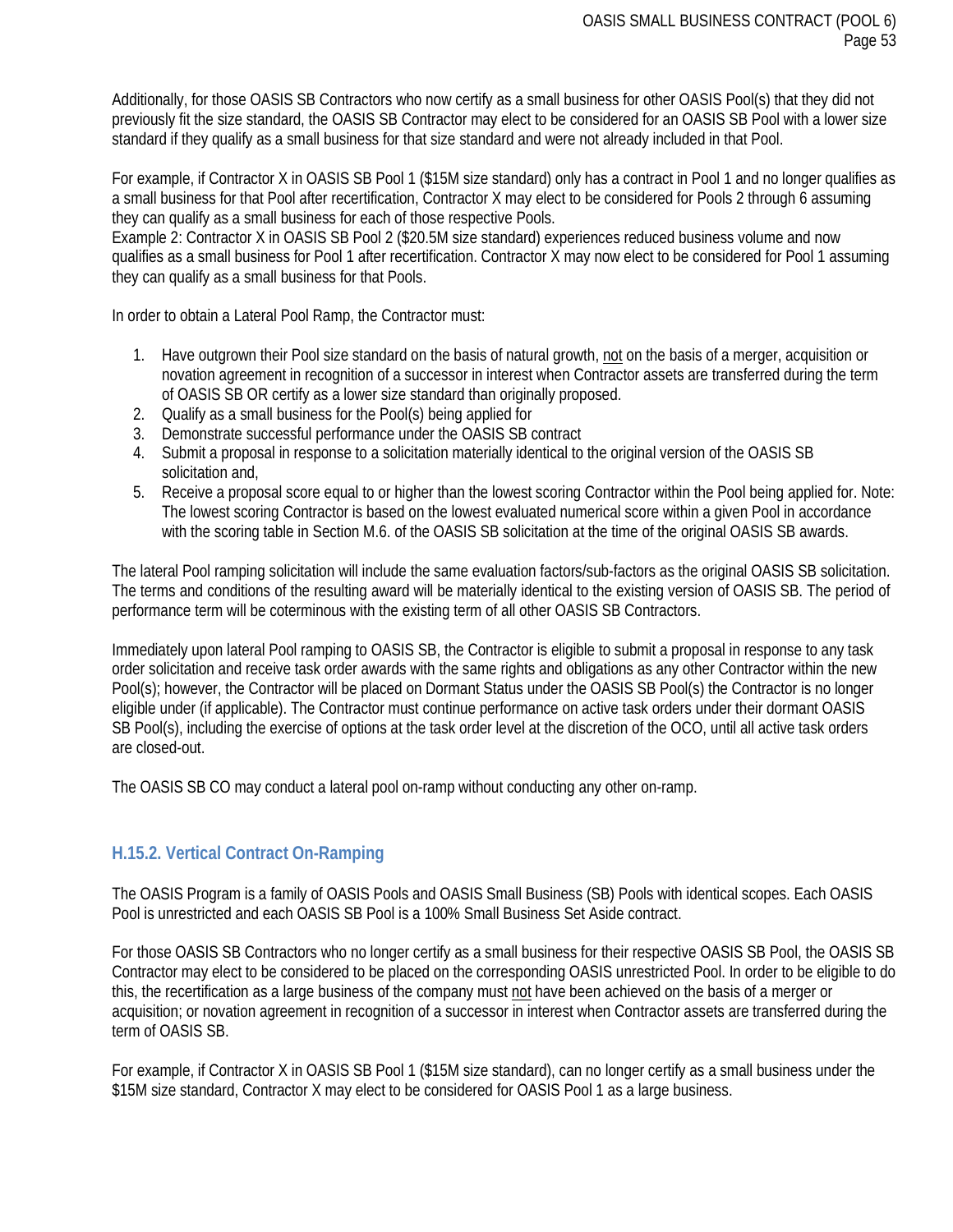In order to vertically on-ramp, the Contractor must:

- 1. Have outgrown their small business sized standard on the basis of natural growth, not on the basis of a merger, acquisition or novation agreement in recognition of a successor in interest when Contractor assets are transferred during the term of OASIS SB
- 2. Demonstrate successful performance under OASIS SB
- 3. Submit a proposal in response to a solicitation materially identical to the original version of the OASIS unrestricted solicitation
- 4. Meet all of the Pass/Fail Criteria of the original OASIS unrestricted solicitation and,
- 5. Receive a proposal score equal to or higher than the lowest scoring Contractor within the Pool being applied for. Note: The lowest scoring Contractor is based on the lowest evaluated numerical score within a given OASIS Pool in accordance with the scoring table in Section M.6. of the OASIS unrestricted solicitation at the time of the original OASIS unrestricted Pools.

The vertical Pool on-ramping solicitation will include the same evaluation factors/sub-factors as the original OASIS unrestricted solicitation. The terms and conditions of the resulting award will be materially identical to the existing version of OASIS unrestricted. The period of performance term will be coterminous with the existing term of all other OASIS unrestricted Contractors.

Immediately upon vertical on-ramping to OASIS unrestricted, the Contractor is eligible to submit a proposal in response to any task order solicitation and receive task order awards with the same rights and obligations as any other Contractor; however, the Contractor will be placed on Dormant Status under their OASIS SB Pool. The Contractor must continue performance on active task orders under their dormant OASIS SB Pool, including the exercise of options at the task order level at the discretion of the OCO, until all active task orders are closed-out.

The OASIS SB CO may conduct a vertical pool on-ramp without conducting any other form of on-ramp.

# <span id="page-53-0"></span>**H.15.3. Open Season On-Ramping**

GSA will determine whether it would be in the Government's best interest to initiate an open season to add additional Contractors to any of the OASIS SB Pools at any time, subject to the following conditions:

- 1. An open season notice is published in Federal Business Opportunities in accordance with FAR Part 5, Publicizing Contract Action
- 2. An open season solicitation is issued under current Federal procurement law
- 3. The solicitation identifies the total anticipated number of new contracts that GSA intends to award
- 4. Any Offeror that meets the eligibility requirements set forth in the open season solicitation may submit a proposal in response to the solicitation
- 5. The award decision under the open season solicitation is based upon substantially the same evaluation factors/sub-factors as the original solicitation
- 6. An Offeror's proposal must meet all of the Acceptability Pass/Fail Criteria of the original solicitation
- 7. If the intent of the on-ramp is to "replace" OASIS SB contractors acquired, merged, off-ramped, etc., an Offeror's proposal must receive a proposal score equal to or higher than the lowest scoring Contractor within the OASIS SB Pool being applied for Note: The lowest scoring Contractor is based on the lowest evaluated numerical score within a given OASIS SB Pool in accordance with the scoring table in Section M.6. of the solicitation at the time of the original awards.
- 8. If the intent of the on-ramp is to "add" OASIS SB contractors such as SubPool development or to increase the total number of contractors in a given pool beyond the original number of awards for competition purposes, a number of contracts to be added will be announced and the highest technically rated Offerors will receive those awards regardless of how their score compared to the original awardees.
- 9. The terms and conditions of any resulting awards are materially identical to the existing version of the OASIS SB Pool and,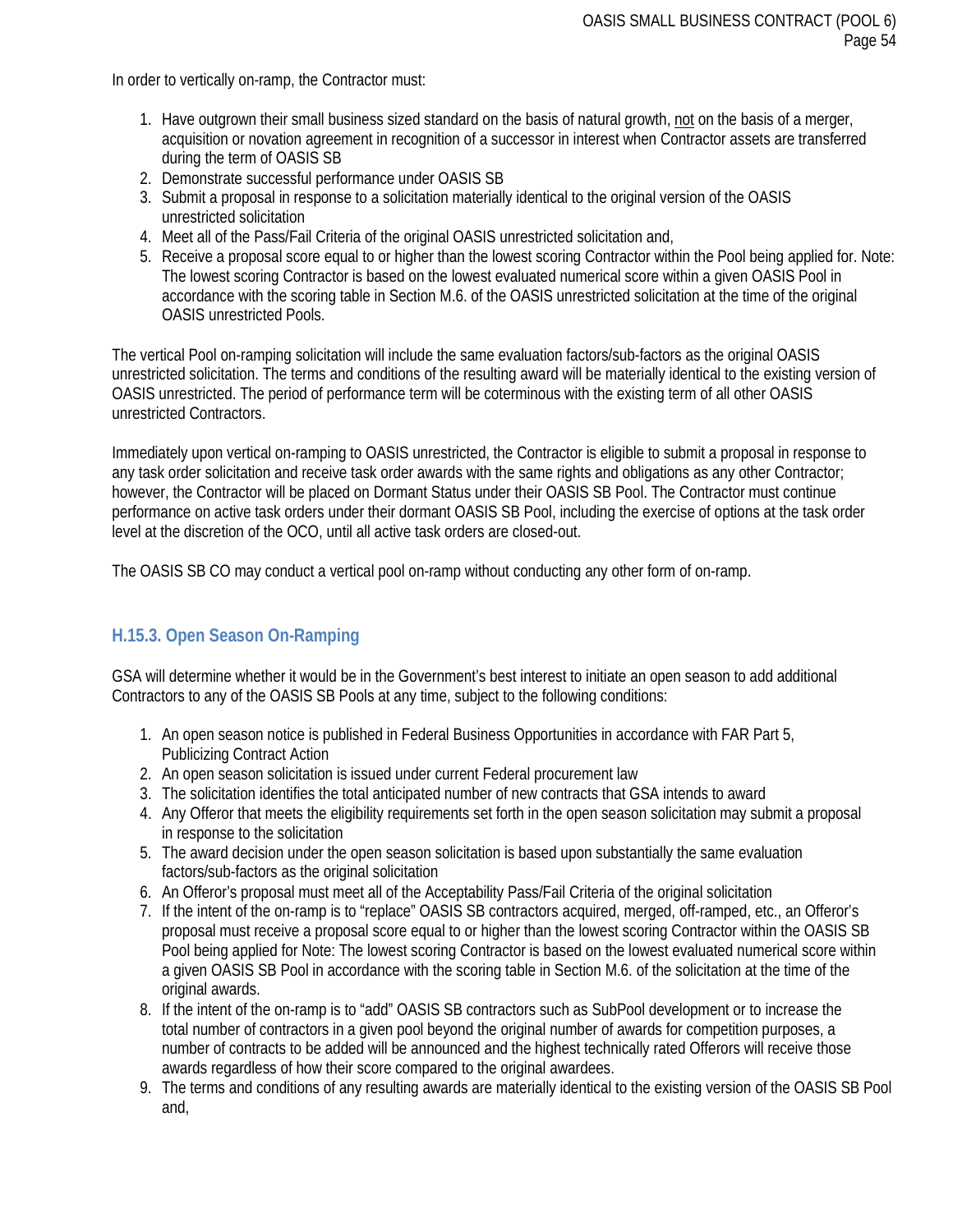10. The period of performance term for any new awards is coterminous with the existing term for all other Contractors

Immediately upon on-ramping, the Contractor is eligible to submit a proposal in response to any task order solicitation and receive task order awards with the same rights and obligations as any other Contractor.

### <span id="page-54-0"></span>**H.15.4. Focused On-Ramping (SubPool Creation)**

GSA will determine whether it would be in the Government's best interest to initiate an open season to create a SubPool within established OASIS SB Pools. This may be done in response to client needs, competition levels, or other factors. For example, Pool 2 consists of 5 different NAICS codes. Over time, the OASIS Program Office notices that competition levels for all NAICS are healthy except for NAICS Code 541720. In response to this and based on anticipated demand, a SubPool for NAICS Code 541720 could be created through this on-ramping procedure.

Implementation of this form of on-ramping would be subject to the following conditions.

- 1. An open season notice is published in Federal Business Opportunities in accordance with FAR Part 5, Publicizing Contract Action
- 2. An open season solicitation is issued under current Federal procurement law
- 3. The solicitation identifies the total anticipated number of new contracts that GSA intends to award
- 4. Any Offeror already possessing a contract in the affected Pool will automatically be included in the newly formed SubPool if the Offeror can provide Pool Qualification projects for the new SubPool, with the exception of SubPools limited to specific socioeconomic programs described in FAR 19.000(a)(3). GSA may elect to restrict SubPools to contractors qualifying as any of the socioeconomic programs described in FAR 19.000(a)(3) (e.g. an "8(a) Only SubPool").
- 5. Any Offeror that meets the eligibility requirements set forth in the open season solicitation may submit a proposal in response to the solicitation. This SubPool would require Pool Qualification projects associated with the NAICS Code/exception of the new SubPool.
- 6. The award decision under the open season solicitation is based upon substantially the same evaluation factors/sub-factors as the original solicitation. The newly formed SubPool will become a new MA-IDIQ contract in the family of OASIS SB contracts.
- 7. An Offeror's proposal must meet all of the Acceptability Pass/Fail Criteria of the original solicitation
- 8. The terms and conditions of any resulting awards are materially identical to the existing version of the OASIS SB Pool and,
- 9. The period of performance term for any new awards is coterminous with the existing term for all other Contractors

# <span id="page-54-1"></span>**H.16. DORMANT STATUS**

GSA is responsible for ensuring performance and compliance with the terms of OASIS SB and safeguarding the interests of the Government and the American taxpayer in its contractual relationships. Additionally, GSA must ensure that Contractors receive impartial, fair, and equitable treatment. OASIS SB must be reserved for high performing OASIS SB Contractors. Accordingly, if the OASIS SB CO determines that any requirement of OASIS SB is not being met an OASIS SB Contractor may be placed into Dormant Status. Dormant status may be activated for a given OASIS SB Pool that a Contractor has been awarded or Dormant Status may be activated for all OASIS SB Pools.

If Dormant Status is activated, the Contractor shall not be eligible to participate or compete in any subsequent task order solicitations while the Contractor is in Dormant Status; however, Contractors placed in Dormant Status shall continue performance on previously awarded and active task orders, including the exercise of options and modifications at the task order level.

Dormant Status is not a Debarment, Suspension, or Ineligibility as defined in FAR Subpart 9.4 or a Termination as defined in FAR Part 49. Dormant Status is a condition that applies to the OASIS SB contract only. Grounds for being placed in Dormant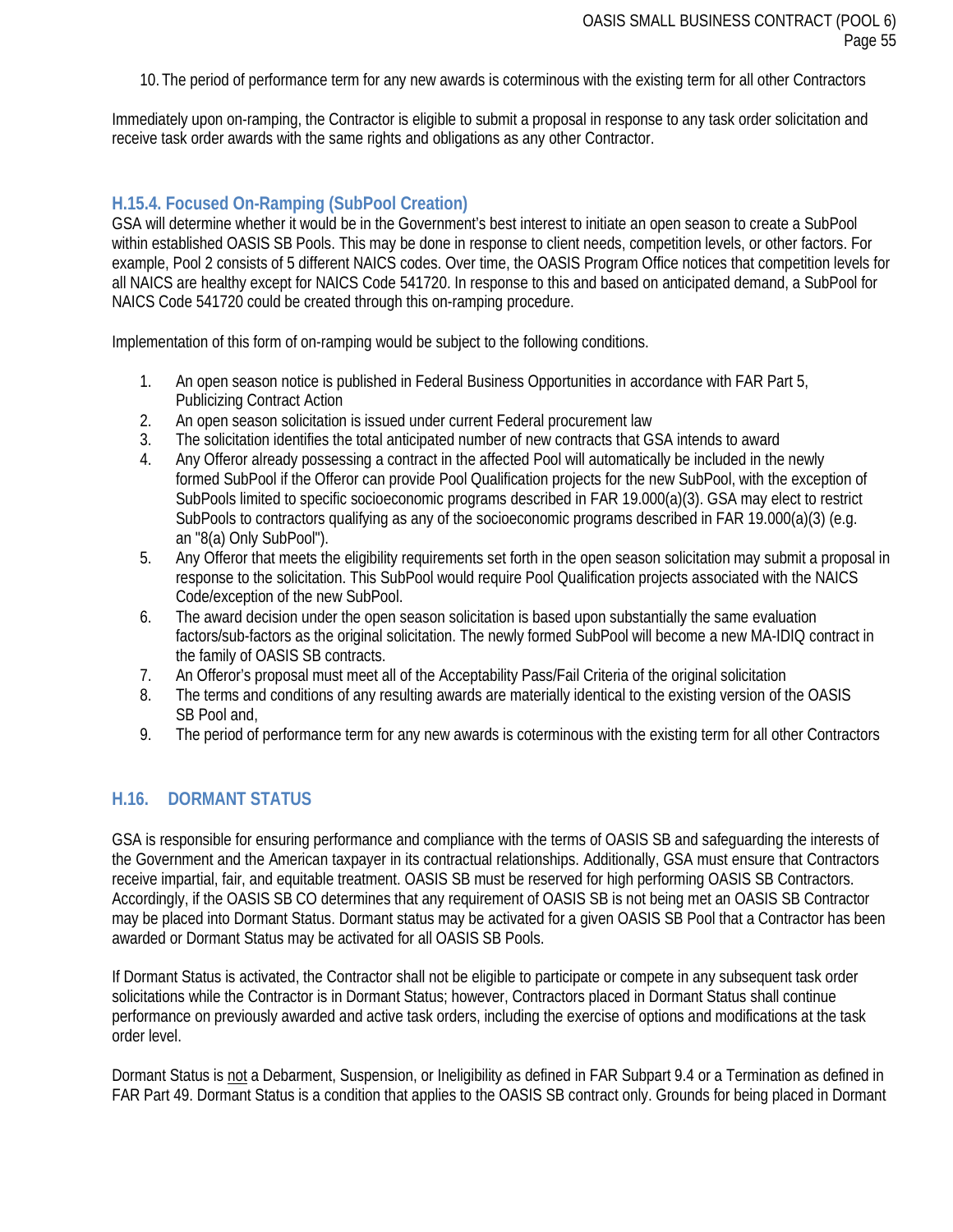Status specifically include, but are not limited to, trends or patterns of behavior associated with the failure to meet the deliverables and compliances specified under Section F.4.

Except for automatic Dormancy due to FAR 52.219-28 size re-representation resulting in a change to the Contractor's size status from Small to Other Than Small (Per FAR 19.301-2(d)), dormant status will only be imposed after careful consideration of the situation and collaboration with the Contractor to resolve the issues. To place a Contractor in Dormant Status, the OASIS SB CO must first send a letter to the Contractor regarding the poor performance or non-compliance issue. The Contractor shall have reasonable time, at the discretion of the OASIS SB CO, to provide the OASIS SB CO with a remediation plan to correct the deficiencies/issues. If the OASIS SB CO is satisfied with the Contractor's response, the Contractor will not be placed in Dormant Status. If the OASIS SB CO is not satisfied with the response, or the remediation plan is not effective, the OCO may issue a final decision, in writing, placing the Contractor in a Dormant Status. The OASIS SB CO final decision may be appealed to the OASIS SB Ombudsman under Alternative Disputes Resolution (ADR), as defined in FAR Subpart 33.201 and GSAM 533.214. Using ADR does not waive the Contractor's right to appeal to the Agency Board of Contract Appeals or United States Court of Federal Claims.

#### <span id="page-55-0"></span>**H.17. OFF-RAMPING**

GSA reserves the unilateral right to Off-Ramp non-performing Contractors. Contractors that are Off-Ramped have no active task orders under their OASIS SB Pool at the time of the Off-Ramping. Contractors under more than one OASIS SB Pool will only be off-ramped from the OASIS SB Pool where the non-performing issues have occurred.

Off-ramping methods may result from one of the following conditions:

- 1. Permitting the Contractor's OASIS SB Contract term to expire instead of exercising Option I
- 2. After a Contractor is placed in Dormant Status and the Contractor has completed all previously awarded task orders under OASIS
- 3. Debarment, Suspension, or Ineligibility as defined in FAR Subpart 9.4.
- 4. Termination as defined in FAR Part 49
- 5. Contractors who fail to meet the standards of performance, deliverables, or compliances
- <span id="page-55-1"></span>6. Taking any other action which may be permitted under the OASIS SB terms and conditions

(END OF SECTION H)

# **PART II – CONTRACT CLAUSES**

# **SECTION I – CONTRACT CLAUSES**

#### <span id="page-55-3"></span><span id="page-55-2"></span>**I.1. TASK ORDER CLAUSES**

In accordance with FAR 52.301, Solicitation Provisions and Contract Clauses (Matrix), the OASIS SB master contracts cannot predetermine all the contract provisions/clauses for future individual task orders.

Representation and Certification Provisions from the OASIS SB master contracts automatically flow down to all OASIS SB task orders.

All "Applicable" and "Required" provisions/clauses set forth in FAR 52.301 automatically flow down to all OASIS SB task orders based on their specific contract type (e.g. cost, fixed price, etc.), statement of work, competition requirements,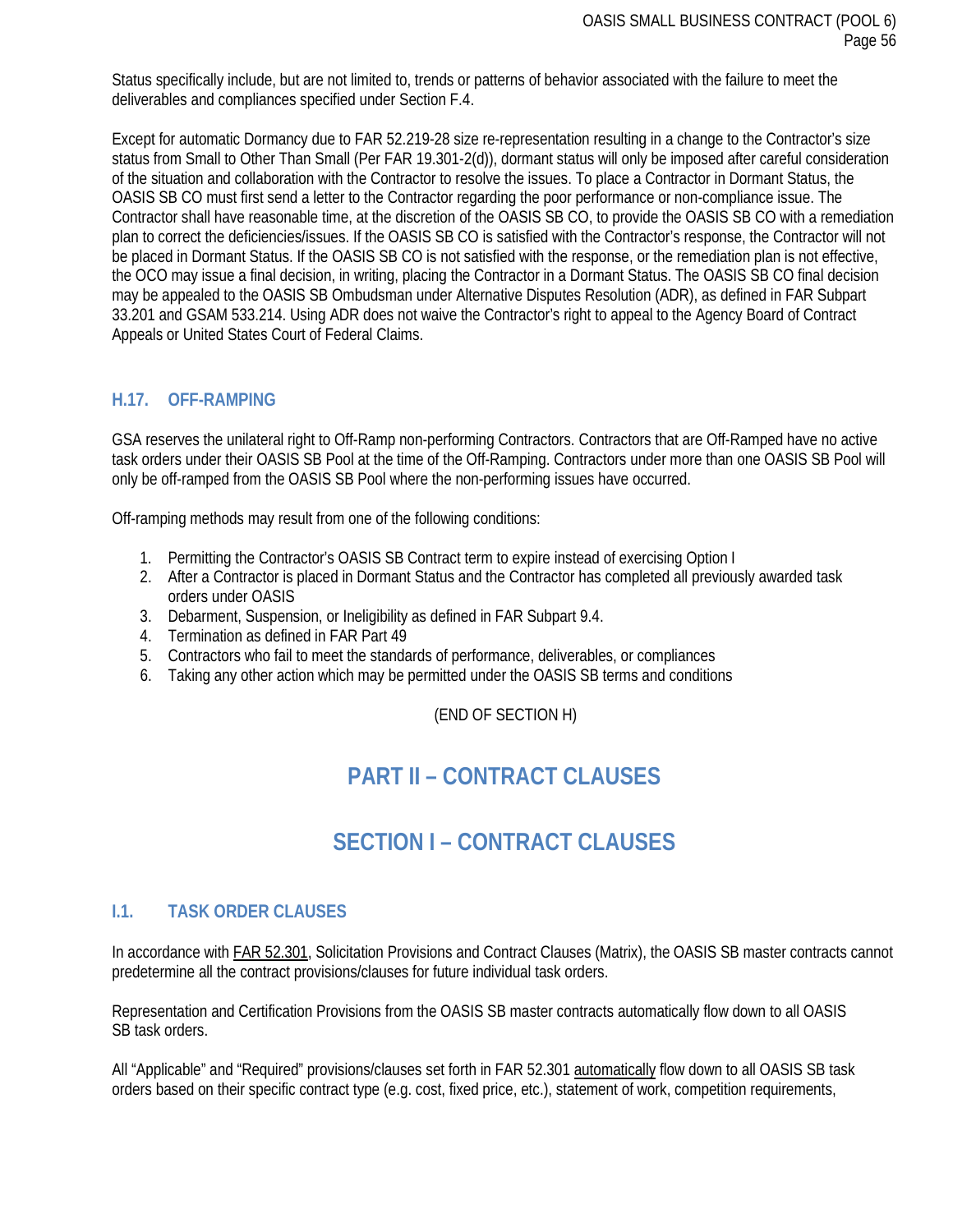commercial or not commercial, and dollar value as of the date the task order solicitation is issued. (**Note:** Any Applicable and/or Required provisions/clauses that require fill-in information must be provided by the OCO in full text).

The OCO must identify any "Optional" provisions/clauses set forth in FAR 52.301 and/or any of the ordering agency's "Supplemental" provisions/clauses for each individual task order solicitation and subsequent award. (**Note:** For Optional and/or agency Supplemental provisions/clauses, the OCO must provide the Provision/Clause Number, Title, Date, and fill-in information (if any), as of the date the task order solicitation is issued)

The OCO must identify in the task order solicitation whether FAR Part 12 commercial clauses/provisions apply or do not apply.

For T&M and/or L-H task orders **ONLY**, the OCO must identify one of the following provisions in the task order solicitation:

- 1. FAR 52.216-29 Time-and-Materials/Labor-Hour Proposal Requirements—Non-Commercial Item Acquisition With Adequate Price Competition. (**Note:** For organizations within DoD, when selecting FAR 52.216-29, the OCO must also identify DFARs 252.216-7002, Alternate A).
- 2. FAR 52.216-30 Time-and-Materials/Labor-Hour Proposal Requirements—Non-Commercial Item Acquisition Without Adequate Price Competition
- 3. FAR 52.216-31 Time-and-Materials/Labor-Hour Proposal Requirements—Commercial Item Acquisition

#### <span id="page-56-0"></span>**I.2. OASIS SB CLAUSES**

The following clauses apply only to the OASIS SB MA-IDIQ task order contracts. The clauses and dates remain unchanged throughout the term of OASIS SB unless changed through a bi-lateral modification to OASIS SB.

#### <span id="page-56-1"></span>**I.2.1. FAR 52.252-2 CLAUSES INCORPORATED BY REFERENCE**

This contract incorporates one or more clauses by reference, with the same force and effect as if they were given in full text. Upon request, the Contracting Officer will make their full text available. Also, the full text of a clause may be accessed electronically at this address: http://acquisition.gov/

#### <span id="page-56-2"></span>**1.2.2. GSAR 552.252-6 AUTHORIZED DEVIATIONS IN CLAUSES (DEVIATION FAR 52.252-6)(SEP 1999)**

#### (a) *Deviations to FAR clauses***.**

(1) This solicitation or contract indicates any authorized deviation to a Federal Acquisition Regulation (48 CFR Chapter 1) clause by the addition of "(DEVIATION)" after the date of the clause, if the clause is not published in the General Services Administration Acquisition Regulation (48 CFR Chapter 5).

(2) This solicitation indicates any authorized deviation to a Federal Acquisition Regulation (FAR) clause that is published in the General Services Administration Acquisition Regulation by the addition of "(DEVIATION (FAR clause no.))" after the date of the clause.

(b) *Deviations to GSAR clauses* . This solicitation indicates any authorized deviation to a General Services Administration Acquisition Regulation clause by the addition of "(DEVIATION)" after the date of the clause.

(c) *"Substantially the same as" clauses* . Changes in wording of clauses prescribed for use on a "substantially the same as" basis are not considered deviations.

(End of clause)

| <b>EAD</b><br><b>AIV</b> | -<br>-----<br>--                                  | $\sim$ $\sim$ $\sim$<br>14<br>. |
|--------------------------|---------------------------------------------------|---------------------------------|
| $\Omega$<br>ັ            | $\sim$<br>$\cdots$<br>-<br>$-11111$<br>.<br>нионѕ | N0<br>ו ו                       |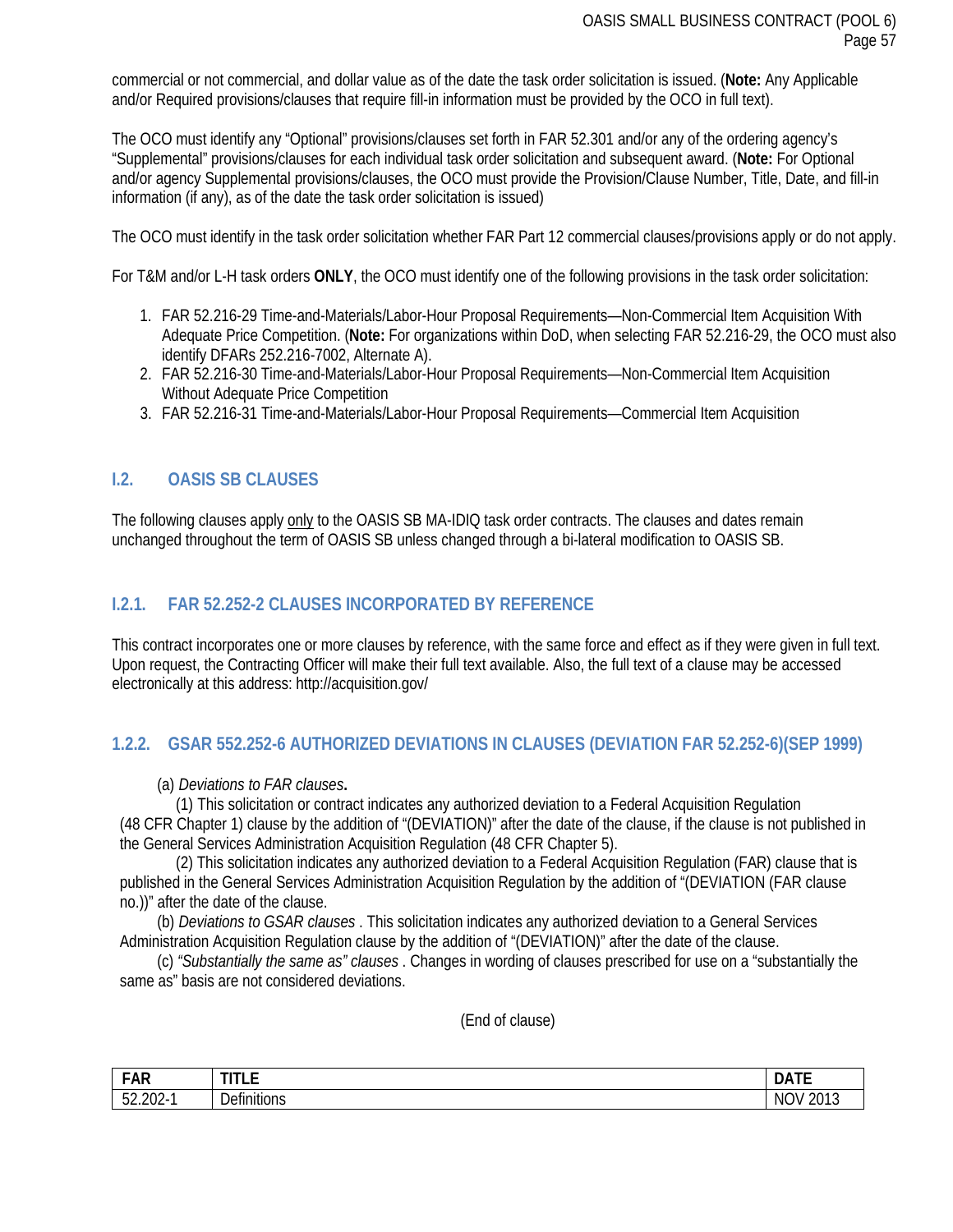| <b>FAR</b>              | <b>TITLE</b>                                                                     | <b>DATE</b>     |
|-------------------------|----------------------------------------------------------------------------------|-----------------|
| 52.203-3                | <b>Gratuities</b>                                                                | <b>APR 1984</b> |
| 52.203-5                | <b>Covenant Against Contingent Fees</b>                                          | <b>MAY 2014</b> |
| 52.203-6                | Restrictions on Subcontractor Sales to the Government                            | <b>SEP 2006</b> |
| 52.203-7                | Anti-Kickback Procedures                                                         | MAY 2014        |
| 52.203-8                | Cancellation, Rescission, and Recovery of Funds For Illegal or Improper Activity | <b>MAY 2014</b> |
| $52.203 - 10$           | Price or Fee Adjustment for Illegal or Improper Activity                         | MAY 2014        |
| 52.203-12               | Limitation on Payments to Influence Certain Federal Transactions                 | <b>OCT 2010</b> |
| 52.203-13               | <b>Contractor Code of Business Ethics and Conduct</b>                            | <b>OCT 2015</b> |
| 52.203-14               | Display of Hotline Poster(s)                                                     | <b>OCT 2015</b> |
| 52.203-16               | Preventing Personal Conflict of Interest                                         | <b>DEC 2011</b> |
| 52.203-17               | Contractor Employee Whistleblower Rights and Requirement to Inform Employees of  | <b>APR 2014</b> |
|                         | Whistleblower rights                                                             |                 |
| $\overline{5}$ 2.204-2  | <b>Security Requirements</b>                                                     | <b>AUG 1996</b> |
| 52.204-4                | Printed or Copied Double-Sided on Postconsumer Fiber Content Paper               | <b>MAY 2011</b> |
| 52.204-9                | Personal Identity Verification of Contractor Personnel                           | <b>JAN 2011</b> |
| 52.204-10               | Reporting Executive Compensation and First-Tier Subcontract Awards               | OCT 2016        |
| 52.204-13               | <b>System for Award Management Maintenance</b>                                   | OCT 2016        |
| 52.204-19               | Incorporation by Reference of Representations and Certifications                 | <b>DEC 2014</b> |
| 52.204-21               | Basic Safeguarding of Covered Contractor Information Systems                     | <b>JUN 2016</b> |
| 52.209-6                | Protecting the Government's Interest When Subcontracting With Contractors        | <b>OCT 2015</b> |
|                         | Debarred, Suspended, or Proposed for Debarment                                   |                 |
| 52.209-9                | Updates of Publicly Available Information Regarding Responsibility Matters       | <b>JUL 2013</b> |
| 52.209-10               | Prohibition on Contracting with Inverted Domestic Corporations                   | <b>NOV 2015</b> |
| 52.210-1                | Market Research                                                                  | APR 2011        |
| 52.211-5                | <b>Materials Requirements</b>                                                    | <b>AUG 2000</b> |
| $52.215 - 2$            | Audit and Records -Negotiation                                                   | <b>OCT 2010</b> |
| 52.215-8                | Order of Precedence - Uniform Contract Format                                    | <b>OCT 1997</b> |
| 52.215-14               | Integrity of Unit Prices                                                         | <b>OCT 2010</b> |
| $\overline{52.215}$ -15 | Pension Adjustments and Asset Reversions                                         | OCT 2010        |
| 52.215-16               | <b>Facilities Capital Cost of Money</b>                                          | <b>JUN 2003</b> |
| 52.215-17               | Waiver of Facilities Capital Cost of Money                                       | OCT 1997        |
| 52.215-18               | Reversion or Adjustment of Plans for Postretirement Benefits (PRB) other than    | <b>JUL 2005</b> |
|                         | Pensions                                                                         |                 |
| 52.215-19               | Notification of Ownership Changes                                                | <b>OCT 1997</b> |
| 52.215-21               | Requirements for Cost or Pricing Data or Information Other Than Cost or Pricing  | <b>OCT 2010</b> |
|                         | Data-Modifications                                                               |                 |
| 52.215-21               | Alternate IV                                                                     | <b>OCT 2010</b> |
| 52.219-6                | Notice of Total Small Business Set Aside                                         | <b>NOV 2011</b> |
| 52.219-8                | <b>Utilization of Small Business Concerns</b>                                    | <b>NOV 2016</b> |
| 52.219-9                | *Small Business Subcontracting Plan (*Not Mandatory)                             | <b>AUG 2018</b> |
| 52.219-9                | *Alternate II (*Not Mandatory)                                                   | <b>NOV 2016</b> |
| 52.219.14               | Limitations on Subcontracting                                                    | <b>JAN 2017</b> |
| 52.219-16               | Liquidated Damages-Subcontracting Plan                                           | <b>JAN 1999</b> |
| 52.219-28               | Post-Award Small Business Program Re-representation                              | <b>JUL 2013</b> |
| 52.222-3                | Convict Labor                                                                    | <b>JUN 2003</b> |
| 52.222-4                | Contract Work Hours and Safety Standards Act - Overtime Compensation             | MAY 2018        |
| 52.222-19               | Child Labor - Cooperation With Authorities and Remedies                          | <b>JAN 2018</b> |
| 52.222-21               | Prohibition of Segregated Facilities                                             | APR 2015        |
| 52.222-26               | <b>Equal Opportunity</b>                                                         | SEP 2016        |
| 52.222-35               | <b>Equal Opportunity For Veterans</b>                                            | OCT 2015        |
| 52.222-36               | Affirmative Action For Workers With Disabilities                                 | <b>JUL 2014</b> |
| 52.222-37               | <b>Employment Reports Veterans</b>                                               | <b>FEB 2016</b> |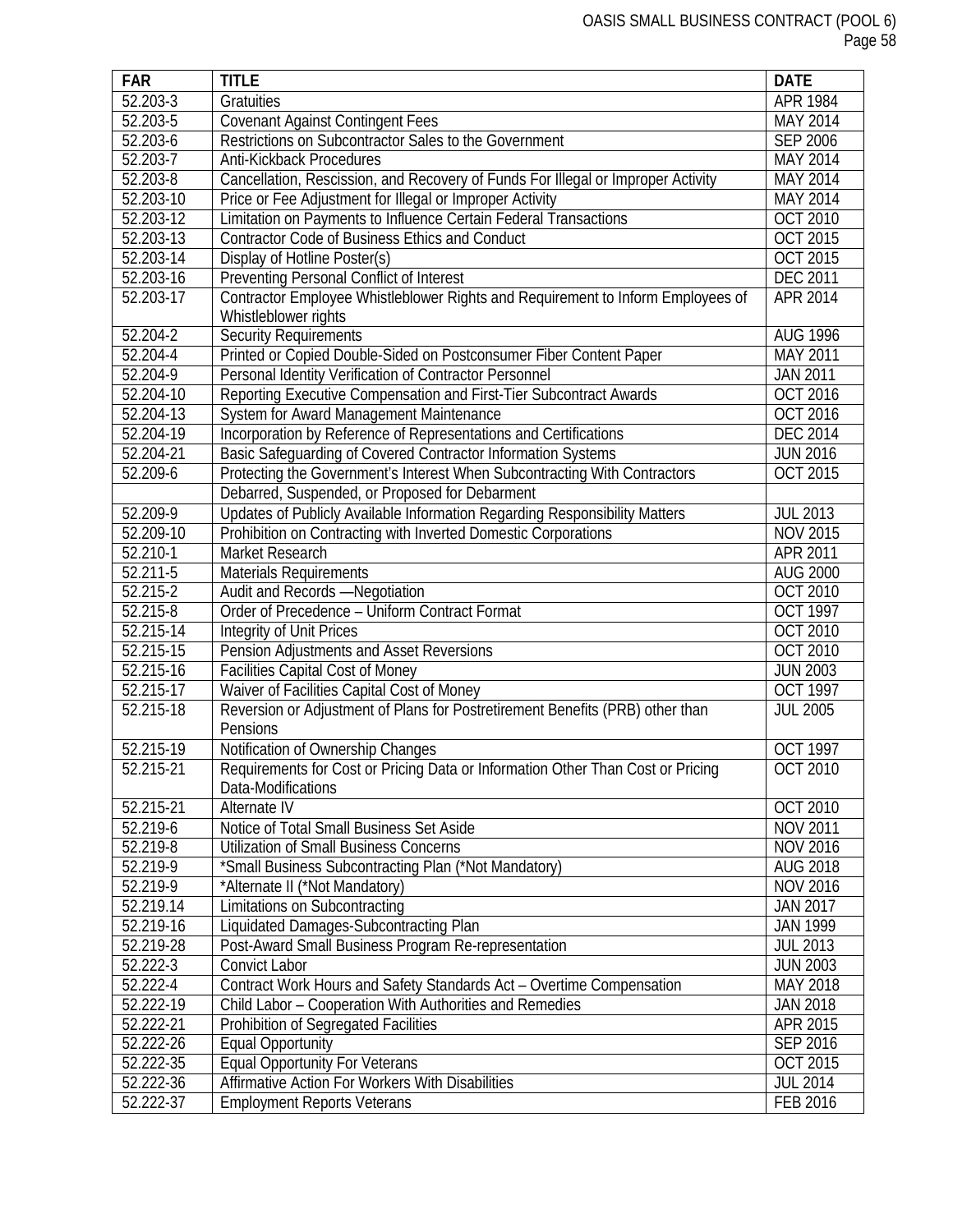| 52.222-38<br>Compliance With Veterans Employment Reporting Requirements<br><b>FEB 2016</b><br>Notification of Employee Rights Under the National Labor Relations Act<br>52.222-40<br><b>DEC 2010</b><br>52.222-50<br><b>Combating Trafficking in Persons</b><br><b>MAR 2015</b><br><b>Employment Eligibility Verification</b><br><b>OCT 2015</b><br>52.222-54<br>Pollution Prevention and Right-To-Know Information<br><b>MAY 2011</b><br>52.223-5<br>52.223-6<br>Drug-Free Workplace<br>MAY 2001<br>Encouraging Contractor Policies to Ban Text Messaging While Driving<br>52.223-18<br>AUG 2011<br>52.223-19<br><b>Compliance with Environmental Management Systems</b><br>MAY 2011<br>52.224-1<br>Privacy Act Notification<br><b>APR 1984</b><br>$52.224 - 2$<br><b>APR 1984</b><br>Privacy Act<br>52.225-13<br>Restrictions on Certain Foreign Purchases<br><b>JUN 2008</b><br>52.225-26<br>Contractors Performing Private Security Functions Outside the United States<br><b>OCT 2016</b><br><b>DEC 2007</b><br>Authorization and Consent<br>52.227-1<br><b>DEC 2007</b><br>$52.227 - 2$<br>Notice and Assistance Regarding Patent and Copyright Infringement<br>52.227-3<br><b>APR 1984</b><br>Patent Indemnity<br>52.227-14<br>Rights in Data-General<br>MAY 2014<br>52.227-17<br><b>Rights in Data-Special Works</b><br><b>DEC 2007</b><br>Insurance - Work on a Government Installation<br>52.228-5<br><b>JAN 1997</b><br>52.229-3<br>Federal, State, and Local Taxes<br>FEB 2013<br>52.232-8<br><b>Discounts For Prompt Payment</b><br><b>FEB 2002</b><br>Limitation on Withholding of Payments<br>52.232-9<br><b>APR 1984</b><br>52.232-11<br>Extras<br><b>APR 1984</b><br>52.232-17<br><b>MAY 2014</b><br>Interest<br>52.232-33<br>Payment by Electronic Funds Transfer-System for Award Management<br><b>JUL 2013</b><br>52.232-39<br>Unenforceability of Unauthorized Obligations<br><b>JUN 2013</b><br>Providing Accelerated payments to Small Business Subcontractors<br>52.232-40<br><b>DEC 2013</b><br>52.233-1<br><b>Disputes</b><br>MAY 2014<br>52.233-1<br>Alternate I<br><b>DEC 1991</b><br>52.233-3<br><b>Protest After Award</b><br><b>AUG 1996</b><br>52.233-4<br><b>OCT 2004</b><br>Applicable Law For Breach of Contract Claim<br>Protection of Government Buildings, Equipment, and Vegetation<br>52.237-2<br><b>APR 1984</b><br>52.237-3<br><b>Continuity of Services</b><br><b>JAN 1991</b><br>Bankruptcy<br>52.242-13<br><b>JUL 1995</b><br>Changes - Fixed-Price<br><b>AUG 1987</b><br>52.243-1<br>52.243-1<br>Alternate II<br>APR 1984<br>52.244-5<br><b>Competition in Subcontracting</b><br><b>DEC 1996</b><br><b>AUG 2018</b><br>52.244-6<br><b>Subcontracts For Commercial Items</b><br>$52.245 - 1$<br><b>JAN 2017</b><br><b>Government Property</b><br>52.245-9<br>Use and Charges<br>APR 2012<br><b>Inspection of Services - Fixed Price</b><br>52.246-4<br><b>AUG 1996</b><br>52.246-25<br>Limitation of Liability - Services<br>FEB 1997<br>Termination For Convenience of the Government (Fixed-Price)<br>52.249-2<br>APR 2012<br>Default (Fixed-Price Supply And Service)<br>52.249-8<br><b>APR 1984</b><br>52.251-1<br><b>Government Supply Sources</b><br><b>APR 2012</b><br><b>Computer Generated Forms</b><br>52.253-1<br><b>JAN 1991</b> | <b>FAR</b> | <b>TITLE</b> | <b>DATE</b> |
|-------------------------------------------------------------------------------------------------------------------------------------------------------------------------------------------------------------------------------------------------------------------------------------------------------------------------------------------------------------------------------------------------------------------------------------------------------------------------------------------------------------------------------------------------------------------------------------------------------------------------------------------------------------------------------------------------------------------------------------------------------------------------------------------------------------------------------------------------------------------------------------------------------------------------------------------------------------------------------------------------------------------------------------------------------------------------------------------------------------------------------------------------------------------------------------------------------------------------------------------------------------------------------------------------------------------------------------------------------------------------------------------------------------------------------------------------------------------------------------------------------------------------------------------------------------------------------------------------------------------------------------------------------------------------------------------------------------------------------------------------------------------------------------------------------------------------------------------------------------------------------------------------------------------------------------------------------------------------------------------------------------------------------------------------------------------------------------------------------------------------------------------------------------------------------------------------------------------------------------------------------------------------------------------------------------------------------------------------------------------------------------------------------------------------------------------------------------------------------------------------------------------------------------------------------------------------------------------------------------------------------------------------------------------------------------------------------------------------------------------------------------------------------------------------------------------------------------------------------------------------------------------------------------------------------------------------------------------------------------------------------------------------------------------------------------------------------------------------------------------------------------------------------------------------------------------------------------------------------------------------------------------------------------------|------------|--------------|-------------|
|                                                                                                                                                                                                                                                                                                                                                                                                                                                                                                                                                                                                                                                                                                                                                                                                                                                                                                                                                                                                                                                                                                                                                                                                                                                                                                                                                                                                                                                                                                                                                                                                                                                                                                                                                                                                                                                                                                                                                                                                                                                                                                                                                                                                                                                                                                                                                                                                                                                                                                                                                                                                                                                                                                                                                                                                                                                                                                                                                                                                                                                                                                                                                                                                                                                                                           |            |              |             |
|                                                                                                                                                                                                                                                                                                                                                                                                                                                                                                                                                                                                                                                                                                                                                                                                                                                                                                                                                                                                                                                                                                                                                                                                                                                                                                                                                                                                                                                                                                                                                                                                                                                                                                                                                                                                                                                                                                                                                                                                                                                                                                                                                                                                                                                                                                                                                                                                                                                                                                                                                                                                                                                                                                                                                                                                                                                                                                                                                                                                                                                                                                                                                                                                                                                                                           |            |              |             |
|                                                                                                                                                                                                                                                                                                                                                                                                                                                                                                                                                                                                                                                                                                                                                                                                                                                                                                                                                                                                                                                                                                                                                                                                                                                                                                                                                                                                                                                                                                                                                                                                                                                                                                                                                                                                                                                                                                                                                                                                                                                                                                                                                                                                                                                                                                                                                                                                                                                                                                                                                                                                                                                                                                                                                                                                                                                                                                                                                                                                                                                                                                                                                                                                                                                                                           |            |              |             |
|                                                                                                                                                                                                                                                                                                                                                                                                                                                                                                                                                                                                                                                                                                                                                                                                                                                                                                                                                                                                                                                                                                                                                                                                                                                                                                                                                                                                                                                                                                                                                                                                                                                                                                                                                                                                                                                                                                                                                                                                                                                                                                                                                                                                                                                                                                                                                                                                                                                                                                                                                                                                                                                                                                                                                                                                                                                                                                                                                                                                                                                                                                                                                                                                                                                                                           |            |              |             |
|                                                                                                                                                                                                                                                                                                                                                                                                                                                                                                                                                                                                                                                                                                                                                                                                                                                                                                                                                                                                                                                                                                                                                                                                                                                                                                                                                                                                                                                                                                                                                                                                                                                                                                                                                                                                                                                                                                                                                                                                                                                                                                                                                                                                                                                                                                                                                                                                                                                                                                                                                                                                                                                                                                                                                                                                                                                                                                                                                                                                                                                                                                                                                                                                                                                                                           |            |              |             |
|                                                                                                                                                                                                                                                                                                                                                                                                                                                                                                                                                                                                                                                                                                                                                                                                                                                                                                                                                                                                                                                                                                                                                                                                                                                                                                                                                                                                                                                                                                                                                                                                                                                                                                                                                                                                                                                                                                                                                                                                                                                                                                                                                                                                                                                                                                                                                                                                                                                                                                                                                                                                                                                                                                                                                                                                                                                                                                                                                                                                                                                                                                                                                                                                                                                                                           |            |              |             |
|                                                                                                                                                                                                                                                                                                                                                                                                                                                                                                                                                                                                                                                                                                                                                                                                                                                                                                                                                                                                                                                                                                                                                                                                                                                                                                                                                                                                                                                                                                                                                                                                                                                                                                                                                                                                                                                                                                                                                                                                                                                                                                                                                                                                                                                                                                                                                                                                                                                                                                                                                                                                                                                                                                                                                                                                                                                                                                                                                                                                                                                                                                                                                                                                                                                                                           |            |              |             |
|                                                                                                                                                                                                                                                                                                                                                                                                                                                                                                                                                                                                                                                                                                                                                                                                                                                                                                                                                                                                                                                                                                                                                                                                                                                                                                                                                                                                                                                                                                                                                                                                                                                                                                                                                                                                                                                                                                                                                                                                                                                                                                                                                                                                                                                                                                                                                                                                                                                                                                                                                                                                                                                                                                                                                                                                                                                                                                                                                                                                                                                                                                                                                                                                                                                                                           |            |              |             |
|                                                                                                                                                                                                                                                                                                                                                                                                                                                                                                                                                                                                                                                                                                                                                                                                                                                                                                                                                                                                                                                                                                                                                                                                                                                                                                                                                                                                                                                                                                                                                                                                                                                                                                                                                                                                                                                                                                                                                                                                                                                                                                                                                                                                                                                                                                                                                                                                                                                                                                                                                                                                                                                                                                                                                                                                                                                                                                                                                                                                                                                                                                                                                                                                                                                                                           |            |              |             |
|                                                                                                                                                                                                                                                                                                                                                                                                                                                                                                                                                                                                                                                                                                                                                                                                                                                                                                                                                                                                                                                                                                                                                                                                                                                                                                                                                                                                                                                                                                                                                                                                                                                                                                                                                                                                                                                                                                                                                                                                                                                                                                                                                                                                                                                                                                                                                                                                                                                                                                                                                                                                                                                                                                                                                                                                                                                                                                                                                                                                                                                                                                                                                                                                                                                                                           |            |              |             |
|                                                                                                                                                                                                                                                                                                                                                                                                                                                                                                                                                                                                                                                                                                                                                                                                                                                                                                                                                                                                                                                                                                                                                                                                                                                                                                                                                                                                                                                                                                                                                                                                                                                                                                                                                                                                                                                                                                                                                                                                                                                                                                                                                                                                                                                                                                                                                                                                                                                                                                                                                                                                                                                                                                                                                                                                                                                                                                                                                                                                                                                                                                                                                                                                                                                                                           |            |              |             |
|                                                                                                                                                                                                                                                                                                                                                                                                                                                                                                                                                                                                                                                                                                                                                                                                                                                                                                                                                                                                                                                                                                                                                                                                                                                                                                                                                                                                                                                                                                                                                                                                                                                                                                                                                                                                                                                                                                                                                                                                                                                                                                                                                                                                                                                                                                                                                                                                                                                                                                                                                                                                                                                                                                                                                                                                                                                                                                                                                                                                                                                                                                                                                                                                                                                                                           |            |              |             |
|                                                                                                                                                                                                                                                                                                                                                                                                                                                                                                                                                                                                                                                                                                                                                                                                                                                                                                                                                                                                                                                                                                                                                                                                                                                                                                                                                                                                                                                                                                                                                                                                                                                                                                                                                                                                                                                                                                                                                                                                                                                                                                                                                                                                                                                                                                                                                                                                                                                                                                                                                                                                                                                                                                                                                                                                                                                                                                                                                                                                                                                                                                                                                                                                                                                                                           |            |              |             |
|                                                                                                                                                                                                                                                                                                                                                                                                                                                                                                                                                                                                                                                                                                                                                                                                                                                                                                                                                                                                                                                                                                                                                                                                                                                                                                                                                                                                                                                                                                                                                                                                                                                                                                                                                                                                                                                                                                                                                                                                                                                                                                                                                                                                                                                                                                                                                                                                                                                                                                                                                                                                                                                                                                                                                                                                                                                                                                                                                                                                                                                                                                                                                                                                                                                                                           |            |              |             |
|                                                                                                                                                                                                                                                                                                                                                                                                                                                                                                                                                                                                                                                                                                                                                                                                                                                                                                                                                                                                                                                                                                                                                                                                                                                                                                                                                                                                                                                                                                                                                                                                                                                                                                                                                                                                                                                                                                                                                                                                                                                                                                                                                                                                                                                                                                                                                                                                                                                                                                                                                                                                                                                                                                                                                                                                                                                                                                                                                                                                                                                                                                                                                                                                                                                                                           |            |              |             |
|                                                                                                                                                                                                                                                                                                                                                                                                                                                                                                                                                                                                                                                                                                                                                                                                                                                                                                                                                                                                                                                                                                                                                                                                                                                                                                                                                                                                                                                                                                                                                                                                                                                                                                                                                                                                                                                                                                                                                                                                                                                                                                                                                                                                                                                                                                                                                                                                                                                                                                                                                                                                                                                                                                                                                                                                                                                                                                                                                                                                                                                                                                                                                                                                                                                                                           |            |              |             |
|                                                                                                                                                                                                                                                                                                                                                                                                                                                                                                                                                                                                                                                                                                                                                                                                                                                                                                                                                                                                                                                                                                                                                                                                                                                                                                                                                                                                                                                                                                                                                                                                                                                                                                                                                                                                                                                                                                                                                                                                                                                                                                                                                                                                                                                                                                                                                                                                                                                                                                                                                                                                                                                                                                                                                                                                                                                                                                                                                                                                                                                                                                                                                                                                                                                                                           |            |              |             |
|                                                                                                                                                                                                                                                                                                                                                                                                                                                                                                                                                                                                                                                                                                                                                                                                                                                                                                                                                                                                                                                                                                                                                                                                                                                                                                                                                                                                                                                                                                                                                                                                                                                                                                                                                                                                                                                                                                                                                                                                                                                                                                                                                                                                                                                                                                                                                                                                                                                                                                                                                                                                                                                                                                                                                                                                                                                                                                                                                                                                                                                                                                                                                                                                                                                                                           |            |              |             |
|                                                                                                                                                                                                                                                                                                                                                                                                                                                                                                                                                                                                                                                                                                                                                                                                                                                                                                                                                                                                                                                                                                                                                                                                                                                                                                                                                                                                                                                                                                                                                                                                                                                                                                                                                                                                                                                                                                                                                                                                                                                                                                                                                                                                                                                                                                                                                                                                                                                                                                                                                                                                                                                                                                                                                                                                                                                                                                                                                                                                                                                                                                                                                                                                                                                                                           |            |              |             |
|                                                                                                                                                                                                                                                                                                                                                                                                                                                                                                                                                                                                                                                                                                                                                                                                                                                                                                                                                                                                                                                                                                                                                                                                                                                                                                                                                                                                                                                                                                                                                                                                                                                                                                                                                                                                                                                                                                                                                                                                                                                                                                                                                                                                                                                                                                                                                                                                                                                                                                                                                                                                                                                                                                                                                                                                                                                                                                                                                                                                                                                                                                                                                                                                                                                                                           |            |              |             |
|                                                                                                                                                                                                                                                                                                                                                                                                                                                                                                                                                                                                                                                                                                                                                                                                                                                                                                                                                                                                                                                                                                                                                                                                                                                                                                                                                                                                                                                                                                                                                                                                                                                                                                                                                                                                                                                                                                                                                                                                                                                                                                                                                                                                                                                                                                                                                                                                                                                                                                                                                                                                                                                                                                                                                                                                                                                                                                                                                                                                                                                                                                                                                                                                                                                                                           |            |              |             |
|                                                                                                                                                                                                                                                                                                                                                                                                                                                                                                                                                                                                                                                                                                                                                                                                                                                                                                                                                                                                                                                                                                                                                                                                                                                                                                                                                                                                                                                                                                                                                                                                                                                                                                                                                                                                                                                                                                                                                                                                                                                                                                                                                                                                                                                                                                                                                                                                                                                                                                                                                                                                                                                                                                                                                                                                                                                                                                                                                                                                                                                                                                                                                                                                                                                                                           |            |              |             |
|                                                                                                                                                                                                                                                                                                                                                                                                                                                                                                                                                                                                                                                                                                                                                                                                                                                                                                                                                                                                                                                                                                                                                                                                                                                                                                                                                                                                                                                                                                                                                                                                                                                                                                                                                                                                                                                                                                                                                                                                                                                                                                                                                                                                                                                                                                                                                                                                                                                                                                                                                                                                                                                                                                                                                                                                                                                                                                                                                                                                                                                                                                                                                                                                                                                                                           |            |              |             |
|                                                                                                                                                                                                                                                                                                                                                                                                                                                                                                                                                                                                                                                                                                                                                                                                                                                                                                                                                                                                                                                                                                                                                                                                                                                                                                                                                                                                                                                                                                                                                                                                                                                                                                                                                                                                                                                                                                                                                                                                                                                                                                                                                                                                                                                                                                                                                                                                                                                                                                                                                                                                                                                                                                                                                                                                                                                                                                                                                                                                                                                                                                                                                                                                                                                                                           |            |              |             |
|                                                                                                                                                                                                                                                                                                                                                                                                                                                                                                                                                                                                                                                                                                                                                                                                                                                                                                                                                                                                                                                                                                                                                                                                                                                                                                                                                                                                                                                                                                                                                                                                                                                                                                                                                                                                                                                                                                                                                                                                                                                                                                                                                                                                                                                                                                                                                                                                                                                                                                                                                                                                                                                                                                                                                                                                                                                                                                                                                                                                                                                                                                                                                                                                                                                                                           |            |              |             |
|                                                                                                                                                                                                                                                                                                                                                                                                                                                                                                                                                                                                                                                                                                                                                                                                                                                                                                                                                                                                                                                                                                                                                                                                                                                                                                                                                                                                                                                                                                                                                                                                                                                                                                                                                                                                                                                                                                                                                                                                                                                                                                                                                                                                                                                                                                                                                                                                                                                                                                                                                                                                                                                                                                                                                                                                                                                                                                                                                                                                                                                                                                                                                                                                                                                                                           |            |              |             |
|                                                                                                                                                                                                                                                                                                                                                                                                                                                                                                                                                                                                                                                                                                                                                                                                                                                                                                                                                                                                                                                                                                                                                                                                                                                                                                                                                                                                                                                                                                                                                                                                                                                                                                                                                                                                                                                                                                                                                                                                                                                                                                                                                                                                                                                                                                                                                                                                                                                                                                                                                                                                                                                                                                                                                                                                                                                                                                                                                                                                                                                                                                                                                                                                                                                                                           |            |              |             |
|                                                                                                                                                                                                                                                                                                                                                                                                                                                                                                                                                                                                                                                                                                                                                                                                                                                                                                                                                                                                                                                                                                                                                                                                                                                                                                                                                                                                                                                                                                                                                                                                                                                                                                                                                                                                                                                                                                                                                                                                                                                                                                                                                                                                                                                                                                                                                                                                                                                                                                                                                                                                                                                                                                                                                                                                                                                                                                                                                                                                                                                                                                                                                                                                                                                                                           |            |              |             |
|                                                                                                                                                                                                                                                                                                                                                                                                                                                                                                                                                                                                                                                                                                                                                                                                                                                                                                                                                                                                                                                                                                                                                                                                                                                                                                                                                                                                                                                                                                                                                                                                                                                                                                                                                                                                                                                                                                                                                                                                                                                                                                                                                                                                                                                                                                                                                                                                                                                                                                                                                                                                                                                                                                                                                                                                                                                                                                                                                                                                                                                                                                                                                                                                                                                                                           |            |              |             |
|                                                                                                                                                                                                                                                                                                                                                                                                                                                                                                                                                                                                                                                                                                                                                                                                                                                                                                                                                                                                                                                                                                                                                                                                                                                                                                                                                                                                                                                                                                                                                                                                                                                                                                                                                                                                                                                                                                                                                                                                                                                                                                                                                                                                                                                                                                                                                                                                                                                                                                                                                                                                                                                                                                                                                                                                                                                                                                                                                                                                                                                                                                                                                                                                                                                                                           |            |              |             |
|                                                                                                                                                                                                                                                                                                                                                                                                                                                                                                                                                                                                                                                                                                                                                                                                                                                                                                                                                                                                                                                                                                                                                                                                                                                                                                                                                                                                                                                                                                                                                                                                                                                                                                                                                                                                                                                                                                                                                                                                                                                                                                                                                                                                                                                                                                                                                                                                                                                                                                                                                                                                                                                                                                                                                                                                                                                                                                                                                                                                                                                                                                                                                                                                                                                                                           |            |              |             |
|                                                                                                                                                                                                                                                                                                                                                                                                                                                                                                                                                                                                                                                                                                                                                                                                                                                                                                                                                                                                                                                                                                                                                                                                                                                                                                                                                                                                                                                                                                                                                                                                                                                                                                                                                                                                                                                                                                                                                                                                                                                                                                                                                                                                                                                                                                                                                                                                                                                                                                                                                                                                                                                                                                                                                                                                                                                                                                                                                                                                                                                                                                                                                                                                                                                                                           |            |              |             |
|                                                                                                                                                                                                                                                                                                                                                                                                                                                                                                                                                                                                                                                                                                                                                                                                                                                                                                                                                                                                                                                                                                                                                                                                                                                                                                                                                                                                                                                                                                                                                                                                                                                                                                                                                                                                                                                                                                                                                                                                                                                                                                                                                                                                                                                                                                                                                                                                                                                                                                                                                                                                                                                                                                                                                                                                                                                                                                                                                                                                                                                                                                                                                                                                                                                                                           |            |              |             |
|                                                                                                                                                                                                                                                                                                                                                                                                                                                                                                                                                                                                                                                                                                                                                                                                                                                                                                                                                                                                                                                                                                                                                                                                                                                                                                                                                                                                                                                                                                                                                                                                                                                                                                                                                                                                                                                                                                                                                                                                                                                                                                                                                                                                                                                                                                                                                                                                                                                                                                                                                                                                                                                                                                                                                                                                                                                                                                                                                                                                                                                                                                                                                                                                                                                                                           |            |              |             |
|                                                                                                                                                                                                                                                                                                                                                                                                                                                                                                                                                                                                                                                                                                                                                                                                                                                                                                                                                                                                                                                                                                                                                                                                                                                                                                                                                                                                                                                                                                                                                                                                                                                                                                                                                                                                                                                                                                                                                                                                                                                                                                                                                                                                                                                                                                                                                                                                                                                                                                                                                                                                                                                                                                                                                                                                                                                                                                                                                                                                                                                                                                                                                                                                                                                                                           |            |              |             |
|                                                                                                                                                                                                                                                                                                                                                                                                                                                                                                                                                                                                                                                                                                                                                                                                                                                                                                                                                                                                                                                                                                                                                                                                                                                                                                                                                                                                                                                                                                                                                                                                                                                                                                                                                                                                                                                                                                                                                                                                                                                                                                                                                                                                                                                                                                                                                                                                                                                                                                                                                                                                                                                                                                                                                                                                                                                                                                                                                                                                                                                                                                                                                                                                                                                                                           |            |              |             |
|                                                                                                                                                                                                                                                                                                                                                                                                                                                                                                                                                                                                                                                                                                                                                                                                                                                                                                                                                                                                                                                                                                                                                                                                                                                                                                                                                                                                                                                                                                                                                                                                                                                                                                                                                                                                                                                                                                                                                                                                                                                                                                                                                                                                                                                                                                                                                                                                                                                                                                                                                                                                                                                                                                                                                                                                                                                                                                                                                                                                                                                                                                                                                                                                                                                                                           |            |              |             |
|                                                                                                                                                                                                                                                                                                                                                                                                                                                                                                                                                                                                                                                                                                                                                                                                                                                                                                                                                                                                                                                                                                                                                                                                                                                                                                                                                                                                                                                                                                                                                                                                                                                                                                                                                                                                                                                                                                                                                                                                                                                                                                                                                                                                                                                                                                                                                                                                                                                                                                                                                                                                                                                                                                                                                                                                                                                                                                                                                                                                                                                                                                                                                                                                                                                                                           |            |              |             |
|                                                                                                                                                                                                                                                                                                                                                                                                                                                                                                                                                                                                                                                                                                                                                                                                                                                                                                                                                                                                                                                                                                                                                                                                                                                                                                                                                                                                                                                                                                                                                                                                                                                                                                                                                                                                                                                                                                                                                                                                                                                                                                                                                                                                                                                                                                                                                                                                                                                                                                                                                                                                                                                                                                                                                                                                                                                                                                                                                                                                                                                                                                                                                                                                                                                                                           |            |              |             |
|                                                                                                                                                                                                                                                                                                                                                                                                                                                                                                                                                                                                                                                                                                                                                                                                                                                                                                                                                                                                                                                                                                                                                                                                                                                                                                                                                                                                                                                                                                                                                                                                                                                                                                                                                                                                                                                                                                                                                                                                                                                                                                                                                                                                                                                                                                                                                                                                                                                                                                                                                                                                                                                                                                                                                                                                                                                                                                                                                                                                                                                                                                                                                                                                                                                                                           |            |              |             |
|                                                                                                                                                                                                                                                                                                                                                                                                                                                                                                                                                                                                                                                                                                                                                                                                                                                                                                                                                                                                                                                                                                                                                                                                                                                                                                                                                                                                                                                                                                                                                                                                                                                                                                                                                                                                                                                                                                                                                                                                                                                                                                                                                                                                                                                                                                                                                                                                                                                                                                                                                                                                                                                                                                                                                                                                                                                                                                                                                                                                                                                                                                                                                                                                                                                                                           |            |              |             |
|                                                                                                                                                                                                                                                                                                                                                                                                                                                                                                                                                                                                                                                                                                                                                                                                                                                                                                                                                                                                                                                                                                                                                                                                                                                                                                                                                                                                                                                                                                                                                                                                                                                                                                                                                                                                                                                                                                                                                                                                                                                                                                                                                                                                                                                                                                                                                                                                                                                                                                                                                                                                                                                                                                                                                                                                                                                                                                                                                                                                                                                                                                                                                                                                                                                                                           |            |              |             |
|                                                                                                                                                                                                                                                                                                                                                                                                                                                                                                                                                                                                                                                                                                                                                                                                                                                                                                                                                                                                                                                                                                                                                                                                                                                                                                                                                                                                                                                                                                                                                                                                                                                                                                                                                                                                                                                                                                                                                                                                                                                                                                                                                                                                                                                                                                                                                                                                                                                                                                                                                                                                                                                                                                                                                                                                                                                                                                                                                                                                                                                                                                                                                                                                                                                                                           |            |              |             |
|                                                                                                                                                                                                                                                                                                                                                                                                                                                                                                                                                                                                                                                                                                                                                                                                                                                                                                                                                                                                                                                                                                                                                                                                                                                                                                                                                                                                                                                                                                                                                                                                                                                                                                                                                                                                                                                                                                                                                                                                                                                                                                                                                                                                                                                                                                                                                                                                                                                                                                                                                                                                                                                                                                                                                                                                                                                                                                                                                                                                                                                                                                                                                                                                                                                                                           |            |              |             |
|                                                                                                                                                                                                                                                                                                                                                                                                                                                                                                                                                                                                                                                                                                                                                                                                                                                                                                                                                                                                                                                                                                                                                                                                                                                                                                                                                                                                                                                                                                                                                                                                                                                                                                                                                                                                                                                                                                                                                                                                                                                                                                                                                                                                                                                                                                                                                                                                                                                                                                                                                                                                                                                                                                                                                                                                                                                                                                                                                                                                                                                                                                                                                                                                                                                                                           |            |              |             |

# <span id="page-58-0"></span>**I.3. GSAR CLAUSES INCORPORATED BY REFERENCE**

| gsar                                                       | -<br>----<br>---                  | <b>DATF</b><br>レハー                        |
|------------------------------------------------------------|-----------------------------------|-------------------------------------------|
| $\overline{\phantom{a}}$<br>ำ∩ว<br>n n<br>ົ້າ –<br>JJZ.ZUJ | Advertising<br>.or<br>Restriction | $\sim$ $\sim$ $\sim$ $\sim$<br>1000<br>◡∟ |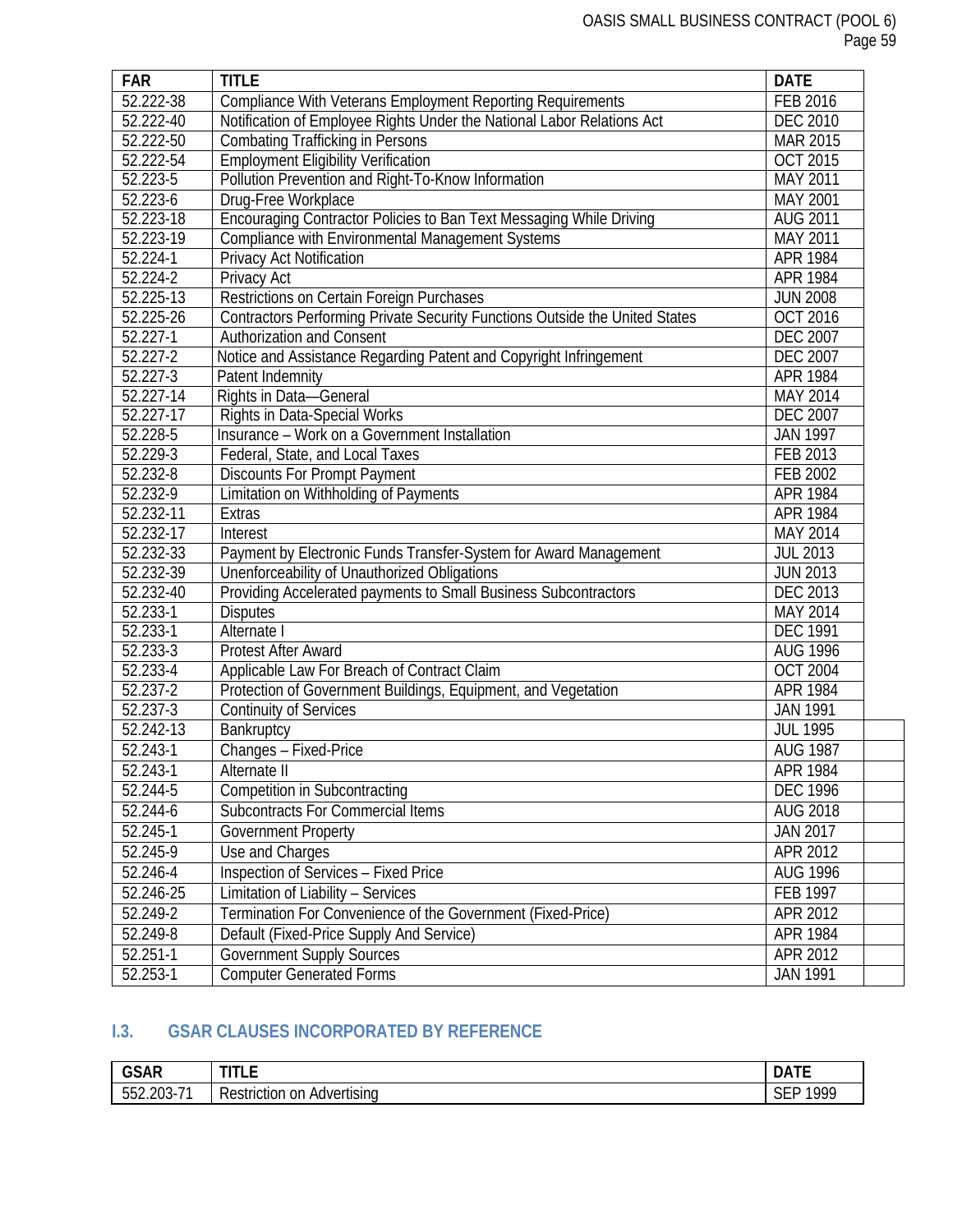| 552.204-9  | Personal Identity Verification Requirements | <b>OCT 2012</b> |
|------------|---------------------------------------------|-----------------|
| 552.215-70 | Examination of Records by GSA               | <b>JUL 2016</b> |
| 552.216-74 | Task-Order and Delivery-Order Ombudsman     | <b>JAN 2017</b> |
| 552.219-75 | GSA Mentor-Protégé Program                  | SEP 2009        |
| 552.228-5  | Government as Additional Insured            | MAY 2009        |
| 552.232-1  | Payments (DEVIATION FAR 52.232-1)           | <b>NOV 2009</b> |
| 552.232-23 | Assignment of Claims                        | <b>SEP 1999</b> |
| 552.232-25 | Prompt Payment (DEVIATION FAR 52.232-25)    | <b>NOV 2009</b> |
| 552.237-73 | Restriction on Disclosure Of Information    | <b>JUN 2009</b> |

# <span id="page-59-0"></span>**I.4. FAR AND GSAR CLAUSES IN FULL TEXT**

#### <span id="page-59-1"></span>**I.4.1. FAR 52.209-9 Updates of Publicly Available Information Regarding Responsibility Matters (FEB 2012)**

(a) The Contractor shall update the information in the Federal Awardee Performance and Integrity Information System (FAPIIS) on a semi-annual basis, throughout the life of the contract, by posting the required information in the Central Contractor Registration database via https://www.acquisition.gov.

(b) As required by section 3010 of the Supplemental Appropriations Act, 2010 (Pub. L. 111-212), all information posted in FAPIIS on or after April 15, 2011, except past performance reviews, will be publicly available. FAPIIS consists of two segments—

(1) The non-public segment, into which Government officials and the Contractor post information, which can only be viewed by—

(i) Government personnel and authorized users performing business on behalf of the Government; or

(ii) The Contractor, when viewing data on itself; and

(2) The publicly-available segment, to which all data in the non-public segment of FAPIIS is automatically transferred after a waiting period of 14 calendar days, except for—

(i) Past performance reviews required by subpart [42.15;](https://www.acquisition.gov/far/current/html/Subpart%2042_15.html#wp1075411)

(ii) Information that was entered prior to April 15, 2011; or

(iii) Information that is withdrawn during the 14-calendar-day waiting period by the Government official who posted it in accordance with paragraph (c)(1) of this clause.

(c) The Contractor will receive notification when the Government posts new information to the Contractor's record.

(1) If the Contractor asserts in writing within 7 calendar days, to the Government official who posted the information, that some of the information posted to the non-public segment of FAPIIS is covered by a disclosure exemption under the Freedom of Information Act, the Government official who posted the information shall within 7 calendar days remove the posting from FAPIIS and resolve the issue in accordance with agency Freedom of Information procedures, prior to reposting the releasable information. The Contractor shall cit[e 52.209-9 a](https://www.acquisition.gov/far/current/html/52_207_211.html#wp1145644)nd request removal within 7 calendar days of the posting to FAPIIS.

(2) The Contractor will also have an opportunity to post comments regarding information that has been posted by the Government. The comments will be retained as long as the associated information is retained, *i.e.*, for a total period of 6 years. Contractor comments will remain a part of the record unless the Contractor revises them.

(3) As required by section 3010 of Pub. L. 111-212, all information posted in FAPIIS on or after April 15, 2011, except past performance reviews, will be publicly available.

(d) Public requests for system information posted prior to April 15, 2011, will be handled under Freedom of Information Act procedures, including, where appropriate, procedures promulgated under E.O. 12600.

# <span id="page-59-2"></span>**I.4.2. FAR 52.216-18 Ordering (OCT 1995)**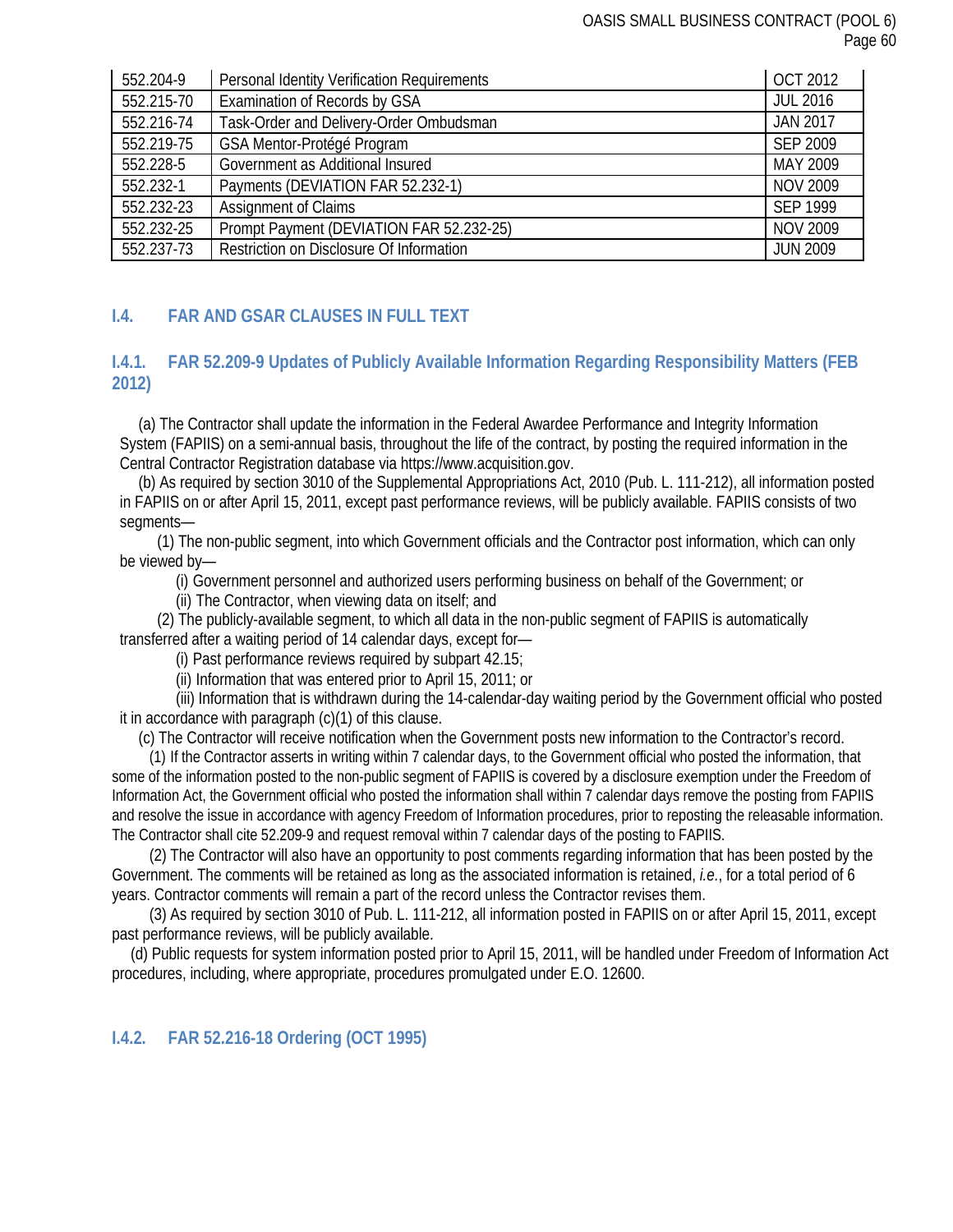(a) Any supplies and services to be furnished under this contract shall be ordered by issuance of delivery orders or task orders by the individuals or activities designated in the Schedule. Such orders may be issued from contract start date through the contract end date.

(b) All delivery orders or task orders are subject to the terms and conditions of this contract. In the event of conflict between a delivery order or task order and this contract, the contract shall control.

(c) If mailed, a delivery order or task order is considered "issued" when the Government deposits the order in the mail. Orders may be issued orally, by facsimile, or by electronic commerce methods only if authorized in the Schedule.

#### <span id="page-60-0"></span>**I.4.3. FAR 52.216-19 Order Limitations (OCT 1995)**

(a) *Minimum order*. When the Government requires supplies or services covered by this contract in an amount of less than the Simplified Acquisition Threshold, as amended, the Government is not obligated to purchase, nor is the Contractor obligated to furnish, those supplies or services under the contract.

(b) *Maximum order*. The Contractor is not obligated to honor—

(1) Any order for a single item in excess of N/A per year

(2) Any order for a combination of items in excess of N/A per year

(3) A series of orders from the same ordering office within 365 days that together call for quantities exceeding the limitation in paragraph (b)(1) or (2) of this section.

(c) If this is a requirements contract (*i.e.,* includes the Requirements clause at subsection [52.216-21 o](https://www.acquisition.gov/far/current/html/52_216.html#wp1115057)f the Federal Acquisition Regulation (FAR)), the Government is not required to order a part of any one requirement from the Contractor if that requirement exceeds the maximum-order limitations in paragraph (b) of this section.

(d) Notwithstanding paragraphs (b) and (c) of this section, the Contractor shall honor any order exceeding the maximum order limitations in paragraph (b), unless that order (or orders) is returned to the ordering office within 5 days after issuance, with written notice stating the Contractor's intent not to ship the item (or items) called for and the reasons. Upon receiving this notice, the Government may acquire the supplies or services from another source.

#### <span id="page-60-1"></span>**I.4.4. FAR 52.216-22 Indefinite Quantity (OCT 1995)**

(a) This is an indefinite-quantity contract for the supplies or services specified and effective for the period stated, in the Schedule. The quantities of supplies and services specified in the Schedule are estimates only and are not purchased by this contract.

(b) Delivery or performance shall be made only as authorized by orders issued in accordance with the Ordering clause. The Contractor shall furnish to the Government, when and if ordered, the supplies or services specified in the Schedule up to and including the quantity designated in the Schedule as the "maximum." The Government shall order at least the quantity of supplies or services designated in the Schedule as the "minimum."

(c) Except for any limitations on quantities in the Order Limitations clause or in the Schedule, there is no limit on the number of orders that may be issued. The Government may issue orders requiring delivery to multiple destinations or performance at multiple locations.

(d) Any order issued during the effective period of this contract and not completed within that period shall be completed by the Contractor within the time specified in the order. The contract shall govern the Contractor's and Government's rights and obligations with respect to that order to the same extent as if the order were completed during the contract's effective period; *provided*, that the Contractor shall not be required to make any deliveries under this contract after the completion of customer order, including order options, five years following the expiration of the contract ordering period.

#### <span id="page-60-2"></span>**I.4.5. FAR 52.217-8 Option to Extend Services (NOV 1999)**

The Government may require continued performance of any services within the limits and at the rates specified in the contract. These rates may be adjusted only as a result of revisions to prevailing labor rates provided by the Secretary of Labor. The